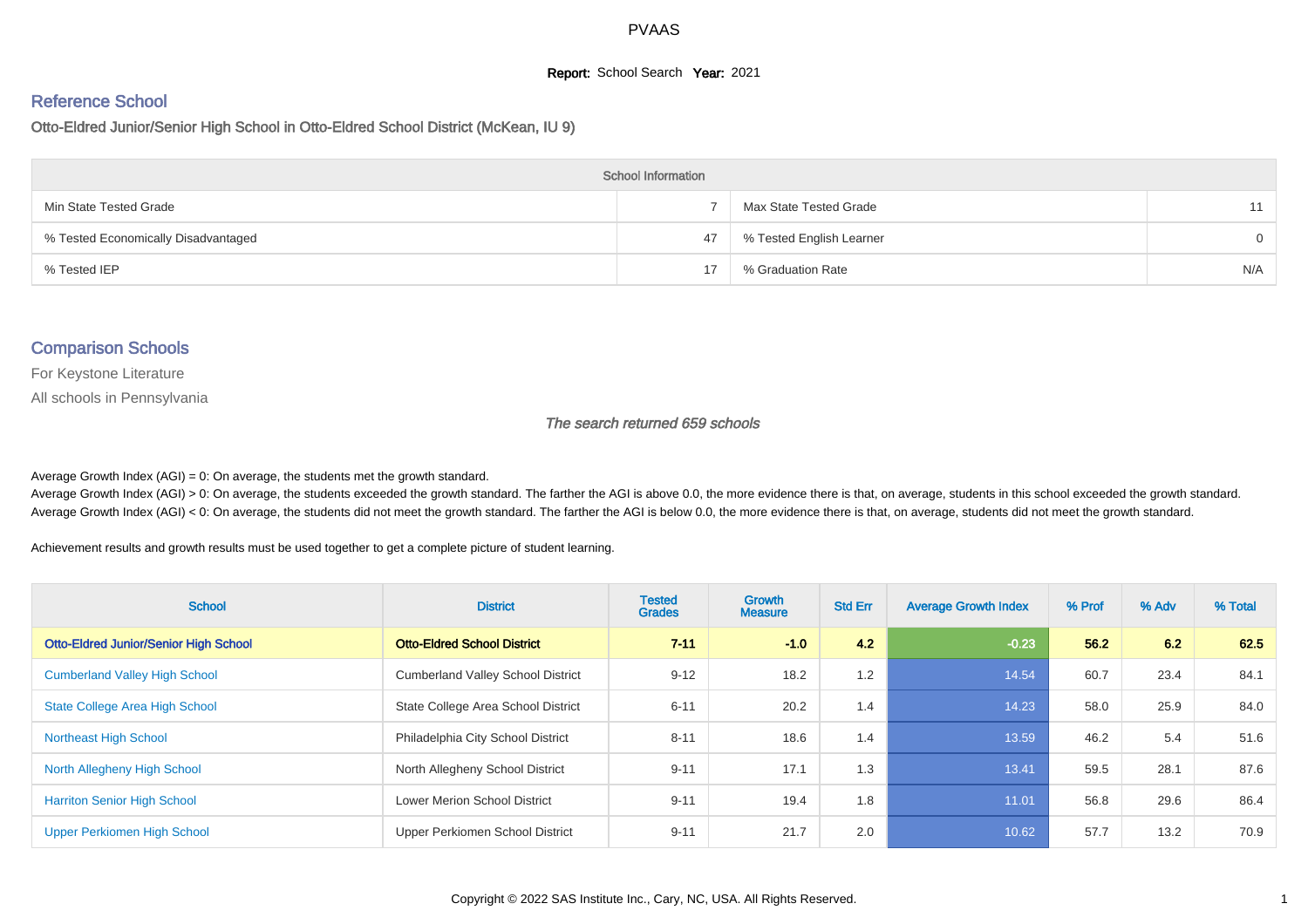| <b>School</b>                                | <b>District</b>                      | <b>Tested</b><br><b>Grades</b> | <b>Growth</b><br><b>Measure</b> | <b>Std Err</b> | <b>Average Growth Index</b> | % Prof | % Adv | % Total |
|----------------------------------------------|--------------------------------------|--------------------------------|---------------------------------|----------------|-----------------------------|--------|-------|---------|
| <b>Otto-Eldred Junior/Senior High School</b> | <b>Otto-Eldred School District</b>   | $7 - 11$                       | $-1.0$                          | 4.2            | $-0.23$                     | 56.2   | 6.2   | 62.5    |
| <b>Upper Saint Clair High School</b>         | Upper Saint Clair School District    | $9 - 11$                       | 18.3                            | 1.7            | 10.57                       | 61.8   | 30.1  | 91.9    |
| <b>Lower Merion High School</b>              | Lower Merion School District         | $8 - 10$                       | 17.6                            | 1.7            | 10.41                       | 54.4   | 30.2  | 84.6    |
| <b>Norwin Senior High School</b>             | Norwin School District               | $8 - 11$                       | 17.7                            | 1.7            | 10.26                       | 58.5   | 27.0  | 85.4    |
| <b>Dallastown Area Senior High School</b>    | Dallastown Area School District      | $9 - 11$                       | 13.2                            | 1.5            | 8.66                        | 56.0   | 17.9  | 73.8    |
| <b>Upper Dublin High School</b>              | <b>Upper Dublin School District</b>  | $9 - 12$                       | 15.2                            | 1.8            | 8.43                        | 60.8   | 24.8  | 85.6    |
| North Penn Senior High School                | North Penn School District           | $9 - 11$                       | 8.8                             | 1.1            | 8.14                        | 55.8   | 17.0  | 72.8    |
| Souderton Area Senior High School            | Souderton Area School District       | $9 - 11$                       | 12.0                            | 1.5            | 8.13                        | 61.7   | 15.2  | 76.9    |
| Plymouth-Whitemarsh Senior High School       | <b>Colonial School District</b>      | $9 - 11$                       | 13.7                            | 1.7            | 8.09                        | 60.2   | 19.6  | 79.8    |
| Downingtown Stem Academy                     | Downingtown Area School District     | $9 - 10$                       | 17.1                            | 2.1            | 7.97                        | 44.0   | 54.5  | 98.5    |
| <b>Great Valley High School</b>              | <b>Great Valley School District</b>  | $9 - 11$                       | 14.8                            | 1.9            | 7.89                        | 50.0   | 35.0  | 85.0    |
| <b>Springfield High School</b>               | Springfield School District          | $9 - 11$                       | 13.5                            | 1.7            | 7.86                        | 60.9   | 21.5  | 82.4    |
| <b>Northern High School</b>                  | Northern York County School District | $9 - 11$                       | 15.3                            | 1.9            | 7.83                        | 57.4   | 11.5  | 68.8    |
| <b>Tyrone Area High School</b>               | Tyrone Area School District          | $9 - 12$                       | 19.4                            | 2.5            | 7.78                        | 60.4   | 16.7  | 77.1    |
| <b>Pennsbury High School</b>                 | Pennsbury School District            | $7 - 11$                       | 11.4                            | 1.5            | 7.75                        | 60.1   | 21.3  | 81.3    |
| Penn Trafford High School                    | Penn-Trafford School District        | $9 - 11$                       | 13.1                            | 1.7            | 7.75                        | 62.3   | 21.9  | 84.2    |
| Pennsylvania Cyber Charter School            | Pennsylvania Cyber Charter School    | $3 - 11$                       | 11.6                            | 1.5            | 7.54                        | 46.3   | 5.0   | 51.3    |
| <b>Upper Merion High School</b>              | Upper Merion Area School District    | $9 - 11$                       | 14.9                            | 2.0            | 7.50                        | 59.3   | 19.3  | 78.6    |
| <b>Valley View High School</b>               | Valley View School District          | $9 - 11$                       | 17.7                            | 2.4            | 7.30                        | 53.7   | 14.7  | 68.4    |
| <b>Central York High School</b>              | <b>Central York School District</b>  | $9 - 12$                       | 11.9                            | 1.7            | 7.02                        | 55.5   | 11.5  | 67.0    |
| <b>Reading Senior High School</b>            | <b>Reading School District</b>       | $9 - 11$                       | 9.6                             | 1.4            | 6.95                        | 24.7   | 2.4   | 27.2    |
| Council Rock High School - North             | <b>Council Rock School District</b>  | $9 - 11$                       | 11.4                            | 1.6            | 6.93                        | 62.0   | 18.8  | 80.7    |
| <b>Delaware Valley High School</b>           | Delaware Valley School District      | $9 - 11$                       | 12.2                            | 1.8            | 6.78                        | 55.2   | 16.2  | 71.4    |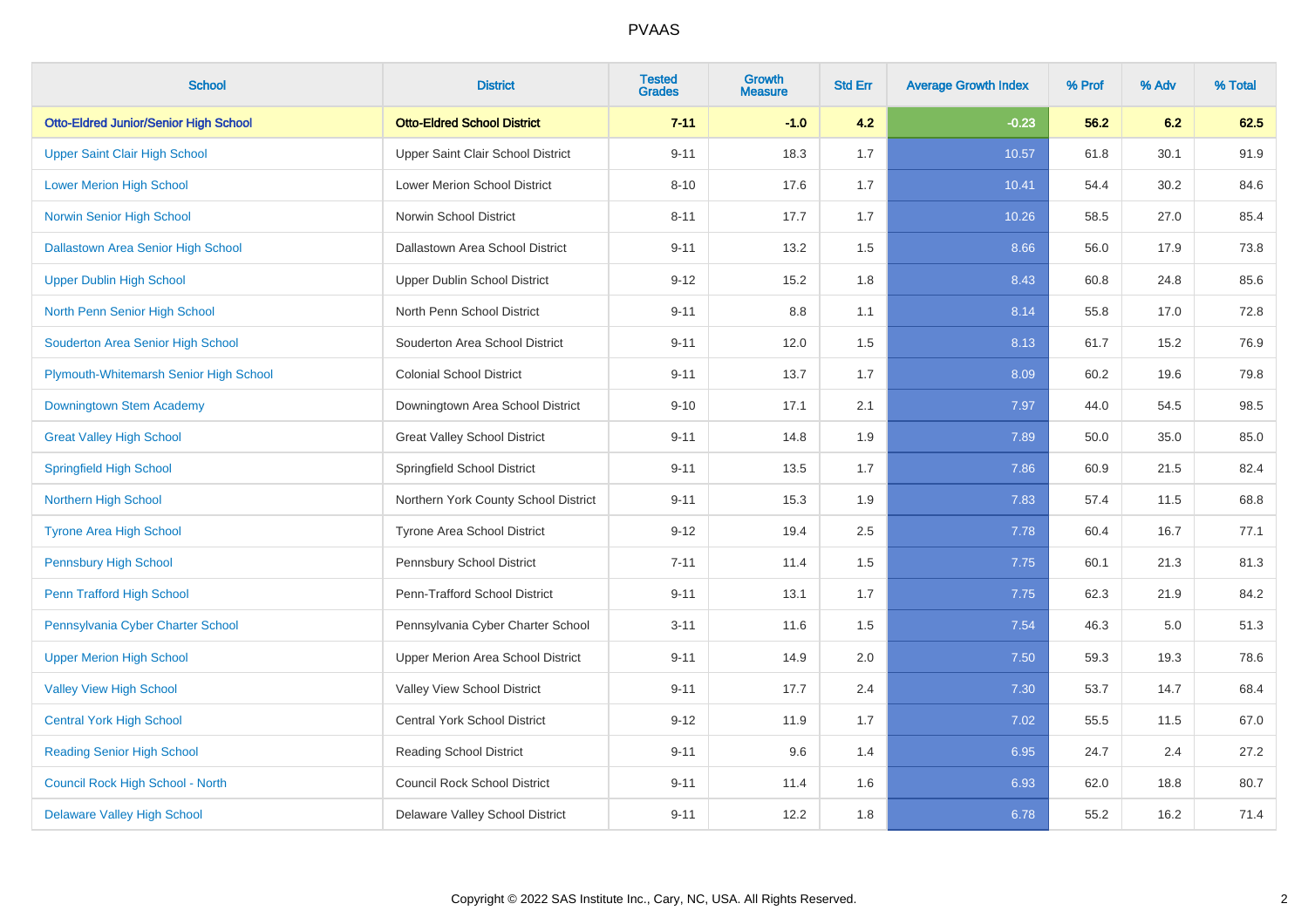| <b>School</b>                                | <b>District</b>                                  | <b>Tested</b><br><b>Grades</b> | Growth<br><b>Measure</b> | <b>Std Err</b> | <b>Average Growth Index</b> | % Prof | % Adv | % Total |
|----------------------------------------------|--------------------------------------------------|--------------------------------|--------------------------|----------------|-----------------------------|--------|-------|---------|
| <b>Otto-Eldred Junior/Senior High School</b> | <b>Otto-Eldred School District</b>               | $7 - 11$                       | $-1.0$                   | 4.2            | $-0.23$                     | 56.2   | 6.2   | 62.5    |
| <b>Susquehannock High School</b>             | Southern York County School<br><b>District</b>   | $9 - 11$                       | 13.9                     | 2.0            | 6.78                        | 55.1   | 18.1  | 73.1    |
| West Chester East High School                | West Chester Area School District                | $9 - 11$                       | 13.3                     | 2.0            | 6.76                        | 63.1   | 22.0  | 85.1    |
| <b>Wissahickon Senior High School</b>        | Wissahickon School District                      | $9 - 10$                       | 12.2                     | 1.8            | 6.73                        | 58.3   | 22.4  | 80.7    |
| <b>Hazleton Area High School</b>             | Hazleton Area School District                    | $9 - 11$                       | 9.1                      | 1.4            | 6.52                        | 45.0   | 7.8   | 52.9    |
| West Chester Bayard Rustin High School       | West Chester Area School District                | $9 - 10$                       | 13.1                     | 2.0            | 6.43                        | 67.1   | 21.9  | 89.0    |
| <b>Garnet Valley High School</b>             | <b>Garnet Valley School District</b>             | $9 - 10$                       | 10.6                     | 1.7            | 6.40                        | 67.1   | 19.0  | 86.1    |
| <b>Hershey High School</b>                   | Derry Township School District                   | $9 - 10$                       | 12.6                     | 2.0            | 6.29                        | 54.8   | 25.8  | 80.6    |
| Abington Heights High School                 | Abington Heights School District                 | $8 - 11$                       | 13.5                     | 2.2            | 6.26                        | 58.4   | 16.3  | 74.7    |
| <b>Pine-Richland High School</b>             | Pine-Richland School District                    | $8 - 11$                       | 11.2                     | 1.8            | 6.21                        | 60.6   | 24.4  | 85.0    |
| Deer Lakes High School                       | Deer Lakes School District                       | $9 - 11$                       | 16.7                     | 2.7            | 6.21                        | 61.5   | 16.4  | 77.9    |
| <b>Girls High School</b>                     | Philadelphia City School District                | $8 - 11$                       | 14.6                     | 2.4            | 6.11                        | 69.5   | 5.4   | 74.8    |
| <b>Avon Grove High School</b>                | Avon Grove School District                       | $9 - 10$                       | 9.7                      | 1.6            | 6.11                        | 56.3   | 18.6  | 74.9    |
| <b>Freedom High School</b>                   | Bethlehem Area School District                   | $9 - 11$                       | 10.3                     | 1.7            | 6.10                        | 43.3   | 12.0  | 55.3    |
| Downingtown High School East Campus          | Downingtown Area School District                 | $9 - 11$                       | 11.0                     | 1.8            | 6.06                        | 67.6   | 17.1  | 84.6    |
| <b>Franklin LC</b>                           | Philadelphia City School District                | $9 - 11$                       | 13.8                     | 2.3            | 5.97                        | 51.9   | 3.7   | 55.6    |
| <b>Ridley High School</b>                    | <b>Ridley School District</b>                    | $9 - 12$                       | 9.6                      | 1.6            | 5.90                        | 45.6   | 8.2   | 53.8    |
| Saucon Valley Senior High School             | Saucon Valley School District                    | $9 - 11$                       | 14.4                     | 2.5            | 5.87                        | 48.7   | 20.2  | 69.0    |
| Mountain View Junior/Senior High School      | Mountain View School District                    | $7 - 11$                       | 20.6                     | 3.5            | 5.85                        | 57.8   | 20.3  | 78.1    |
| <b>Wilson High School</b>                    | <b>Wilson School District</b>                    | $8 - 12$                       | 8.5                      | 1.5            | 5.78                        | 52.6   | 14.6  | 67.2    |
| <b>Fleetwood Senior High School</b>          | Fleetwood Area School District                   | $9 - 10$                       | 11.9                     | 2.1            | 5.54                        | 53.5   | 11.6  | 65.2    |
| <b>Liberty High School</b>                   | Bethlehem Area School District                   | $9 - 11$                       | 7.7                      | 1.4            | 5.44                        | 45.6   | 12.0  | 57.6    |
| <b>Unionville High School</b>                | Unionville-Chadds Ford School<br><b>District</b> | $8 - 11$                       | 16.8                     | 3.1            | 5.44                        | 68.1   | 13.2  | 81.3    |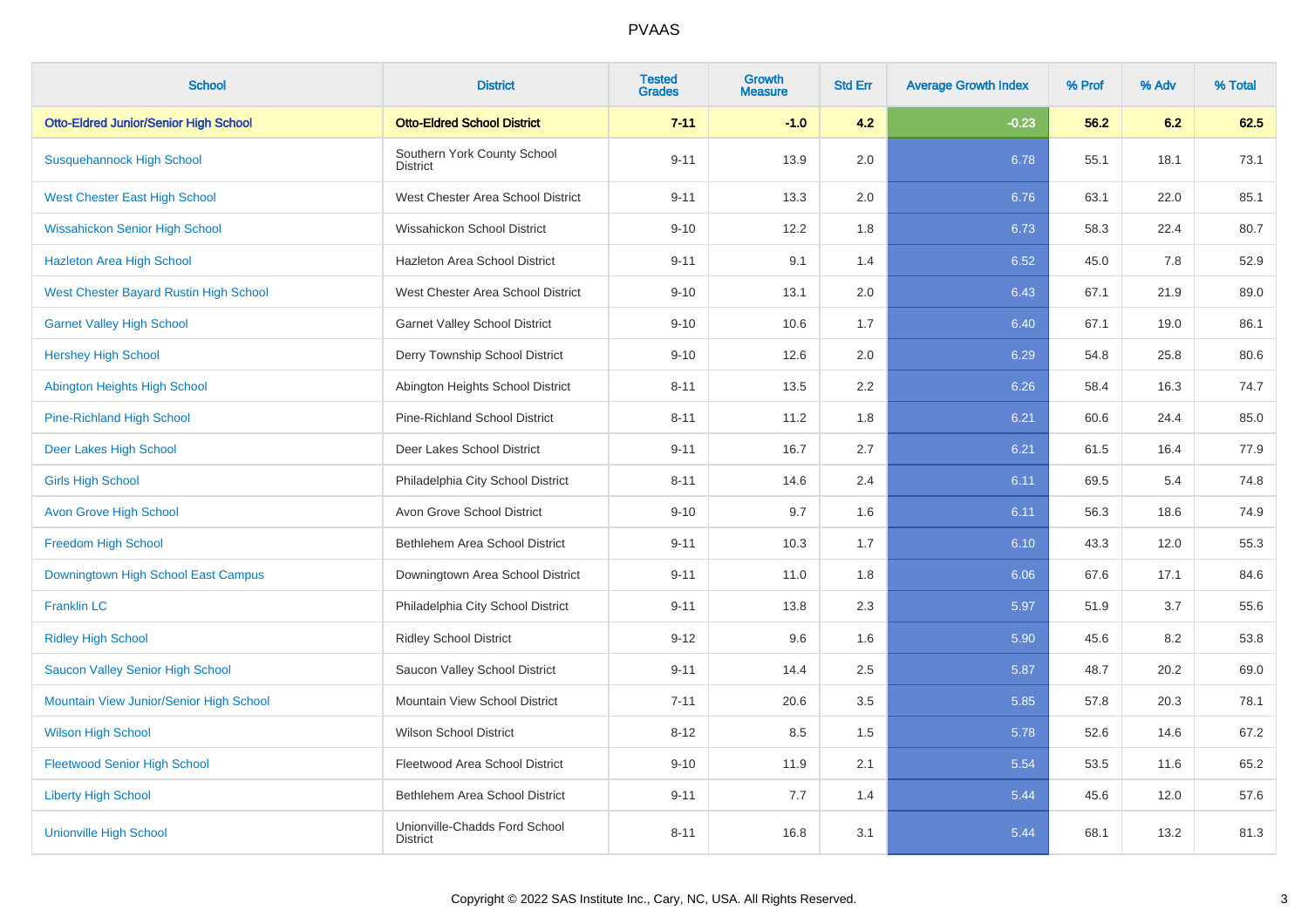| <b>School</b>                                      | <b>District</b>                                       | <b>Tested</b><br><b>Grades</b> | Growth<br><b>Measure</b> | <b>Std Err</b> | <b>Average Growth Index</b> | % Prof | % Adv | % Total |
|----------------------------------------------------|-------------------------------------------------------|--------------------------------|--------------------------|----------------|-----------------------------|--------|-------|---------|
| <b>Otto-Eldred Junior/Senior High School</b>       | <b>Otto-Eldred School District</b>                    | $7 - 11$                       | $-1.0$                   | 4.2            | $-0.23$                     | 56.2   | 6.2   | 62.5    |
| Downingtown High School West Campus                | Downingtown Area School District                      | $9 - 11$                       | 8.7                      | 1.6            | 5.28                        | 62.6   | 11.8  | 74.4    |
| <b>Mifflin County High School</b>                  | Mifflin County School District                        | $10 - 11$                      | 8.7                      | 1.6            | 5.28                        | 47.1   | 6.7   | 53.8    |
| Fox Chapel Area High School                        | Fox Chapel Area School District                       | $9 - 11$                       | 9.6                      | 1.8            | 5.26                        | 56.6   | 28.6  | 85.2    |
| <b>City Charter High School</b>                    | City CHS                                              | $10 - 11$                      | 13.6                     | 2.7            | 5.12                        | 45.8   | 3.0   | 48.8    |
| <b>Haverford Senior High School</b>                | Haverford Township School District                    | $9 - 11$                       | 7.7                      | 1.5            | 5.11                        | 53.0   | 25.5  | 78.6    |
| <b>Cocalico Senior High School</b>                 | <b>Cocalico School District</b>                       | $9 - 11$                       | 10.3                     | 2.0            | 5.04                        | 50.8   | 14.1  | 64.8    |
| West Chester Henderson High School                 | West Chester Area School District                     | $9 - 10$                       | 9.7                      | 1.9            | 4.99                        | 70.3   | 16.8  | 87.1    |
| <b>Commonwealth Charter Academy Charter School</b> | Commonwealth Charter Academy<br><b>Charter School</b> | $3 - 10$                       | 9.1                      | 1.9            | 4.90                        | 47.2   | 9.1   | 56.3    |
| <b>Cedar Crest High School</b>                     | Cornwall-Lebanon School District                      | $9 - 11$                       | 8.0                      | 1.6            | 4.90                        | 47.2   | 8.4   | 55.6    |
| <b>Red Land Senior High School</b>                 | <b>West Shore School District</b>                     | $9 - 11$                       | 9.4                      | 1.9            | 4.86                        | 53.0   | 10.3  | 63.2    |
| <b>West Perry Senior High School</b>               | West Perry School District                            | $7 - 11$                       | 12.1                     | 2.5            | 4.86                        | 56.6   | 8.4   | 65.0    |
| <b>York Suburban Senior High School</b>            | York Suburban School District                         | $8 - 11$                       | 9.9                      | 2.0            | 4.82                        | 53.5   | 27.8  | 81.3    |
| Penns Valley Area Junior/Senior High School        | Penns Valley Area School District                     | $6 - 12$                       | 13.7                     | 2.9            | 4.71                        | 41.9   | 23.1  | 65.0    |
| Shippensburg Area Senior High School               | Shippensburg Area School District                     | $9 - 11$                       | 9.0                      | 1.9            | 4.69                        | 53.1   | 10.2  | 63.3    |
| <b>Fort Leboeuf Senior High School</b>             | Fort Leboeuf School District                          | $8 - 11$                       | 11.4                     | 2.5            | 4.62                        | 48.5   | 21.1  | 69.6    |
| Derry Area Senior High School                      | Derry Area School District                            | $9 - 11$                       | 12.9                     | 2.8            | 4.59                        | 60.0   | 12.5  | 72.5    |
| Conestoga Valley Senior High School                | Conestoga Valley School District                      | $9 - 11$                       | 8.3                      | 1.8            | 4.54                        | 60.3   | 13.5  | 73.8    |
| The Science Leadership Academy At Beeber           | Philadelphia City School District                     | $5 - 12$                       | 13.0                     | 2.9            | 4.52                        | 54.5   | 5.4   | 59.8    |
| Northern Bedford County High School                | Northern Bedford County School<br><b>District</b>     | $9 - 11$                       | 16.2                     | 3.6            | 4.51                        | 51.7   | 20.0  | 71.7    |
| <b>Littlestown Senior High School</b>              | Littlestown Area School District                      | $9 - 11$                       | 11.0                     | 2.5            | 4.49                        | 55.2   | 10.4  | 65.6    |
| <b>Upper Darby Senior High School</b>              | <b>Upper Darby School District</b>                    | $9 - 12$                       | 6.5                      | 1.5            | 4.37                        | 45.0   | 6.7   | 51.7    |
| Spring-Ford Senior High School 9-12 Center         | Spring-Ford Area School District                      | $9 - 11$                       | 5.7                      | 1.3            | 4.27                        | 60.8   | 16.5  | 77.4    |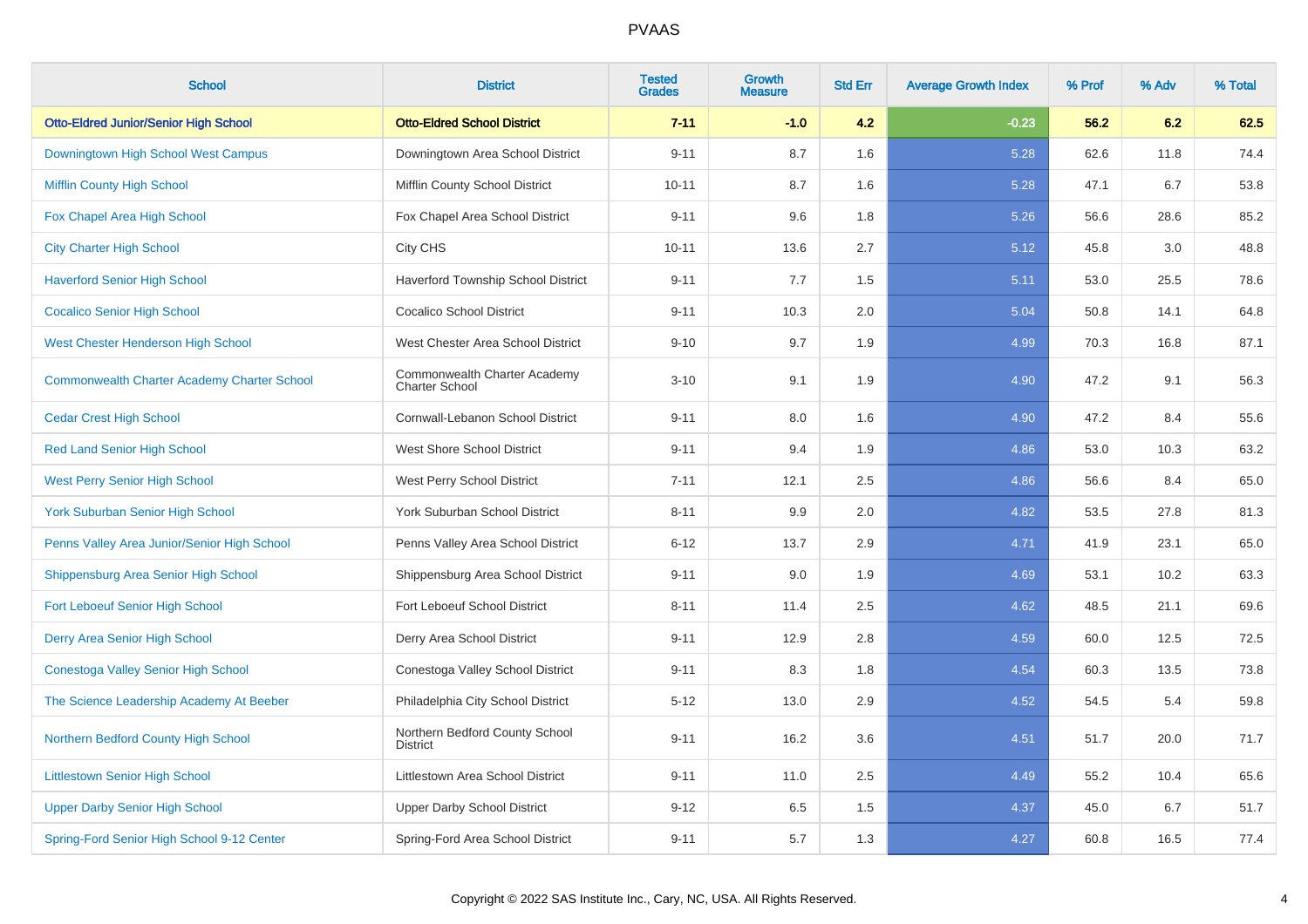| <b>School</b>                                | <b>District</b>                                  | <b>Tested</b><br><b>Grades</b> | Growth<br><b>Measure</b> | <b>Std Err</b> | <b>Average Growth Index</b> | % Prof | % Adv | % Total |
|----------------------------------------------|--------------------------------------------------|--------------------------------|--------------------------|----------------|-----------------------------|--------|-------|---------|
| <b>Otto-Eldred Junior/Senior High School</b> | <b>Otto-Eldred School District</b>               | $7 - 11$                       | $-1.0$                   | 4.2            | $-0.23$                     | 56.2   | 6.2   | 62.5    |
| <b>Iroquois Junior/Senior High School</b>    | <b>Iroquois School District</b>                  | $7 - 11$                       | 12.7                     | 3.0            | 4.24                        | 48.2   | 7.8   | 56.0    |
| Masterman Julia R Sec School                 | Philadelphia City School District                | $5 - 10$                       | 11.6                     | 2.8            | 4.21                        | 27.7   | 72.3  | 100.0   |
| <b>Central High School</b>                   | Philadelphia City School District                | $9 - 10$                       | 5.6                      | 1.3            | 4.19                        | 67.3   | 31.5  | 98.8    |
| <b>Hill Freedman World Academy</b>           | Philadelphia City School District                | $6 - 10$                       | 16.2                     | 3.9            | 4.18                        | 63.6   | 0.0   | 63.6    |
| <b>Mastbaum Jules E AVTS</b>                 | Philadelphia City School District                | $9 - 10$                       | 11.5                     | 2.8            | 4.16                        | 19.3   | 0.0   | 19.3    |
| <b>Frankford High School</b>                 | Philadelphia City School District                | $9 - 11$                       | 16.8                     | 4.1            | 4.14                        | 18.5   | 0.0   | 18.5    |
| William Allen High School                    | <b>Allentown City School District</b>            | $8 - 12$                       | 8.2                      | 2.0            | 4.13                        | 23.7   | 5.0   | 28.7    |
| Montoursville Area Senior High School        | Montoursville Area School District               | $9 - 12$                       | 10.5                     | 2.5            | 4.13                        | 44.6   | 20.1  | 64.8    |
| <b>Moon Senior High School</b>               | Moon Area School District                        | $9 - 11$                       | 7.9                      | 1.9            | 4.11                        | 58.7   | 18.5  | 77.2    |
| <b>William Tennent High School</b>           | <b>Centennial School District</b>                | $6 - 10$                       | 6.8                      | 1.7            | 4.10                        | 50.1   | 8.7   | 58.9    |
| <b>Parkland High School</b>                  | <b>Parkland School District</b>                  | $9 - 11$                       | 5.0                      | 1.2            | 4.09                        | 58.0   | 22.3  | 80.4    |
| Pocono Mountain East High School             | Pocono Mountain School District                  | $9 - 12$                       | 8.3                      | 2.0            | 4.09                        | 50.6   | 6.0   | 56.6    |
| <b>Greenwood High School</b>                 | <b>Greenwood School District</b>                 | $9 - 11$                       | 15.6                     | 3.9            | 4.05                        | 50.0   | 25.0  | 75.0    |
| Arts Academy At Benjamin Rush                | Philadelphia City School District                | $9 - 10$                       | 10.0                     | 2.5            | 4.04                        | 68.7   | 12.9  | 81.6    |
| <b>Council Rock High School South</b>        | <b>Council Rock School District</b>              | $9 - 11$                       | 6.1                      | 1.5            | 4.01                        | 63.5   | 14.8  | 78.3    |
| Greater Nanticoke Area Senior High School    | Greater Nanticoke Area School<br><b>District</b> | $9 - 12$                       | 10.8                     | 2.8            | 3.88                        | 38.0   | 12.4  | 50.4    |
| <b>Carver High School</b>                    | Philadelphia City School District                | $7 - 11$                       | 8.7                      | 2.2            | 3.87                        | 75.0   | 13.6  | 88.6    |
| Lake-Lehman Junior/Senior High School        | Lake-Lehman School District                      | $7 - 11$                       | 10.4                     | 2.7            | 3.81                        | 55.3   | 7.9   | 63.2    |
| <b>Freeport Area Senior High School</b>      | Freeport Area School District                    | $9 - 10$                       | 9.4                      | 2.5            | 3.80                        | 57.5   | 17.8  | 75.3    |
| Penn Wood High School                        | William Penn School District                     | $9 - 12$                       | 7.9                      | 2.1            | 3.78                        | 35.6   | 3.0   | 38.7    |
| Paul Robeson High School for Human Services  | Philadelphia City School District                | $9 - 11$                       | 12.5                     | 3.3            | 3.75                        | 30.1   | 0.0   | 30.1    |
| Eastern Lebanon County Senior High School    | Eastern Lebanon County School<br><b>District</b> | $9 - 11$                       | 8.2                      | 2.2            | 3.68                        | 48.8   | 11.4  | 60.3    |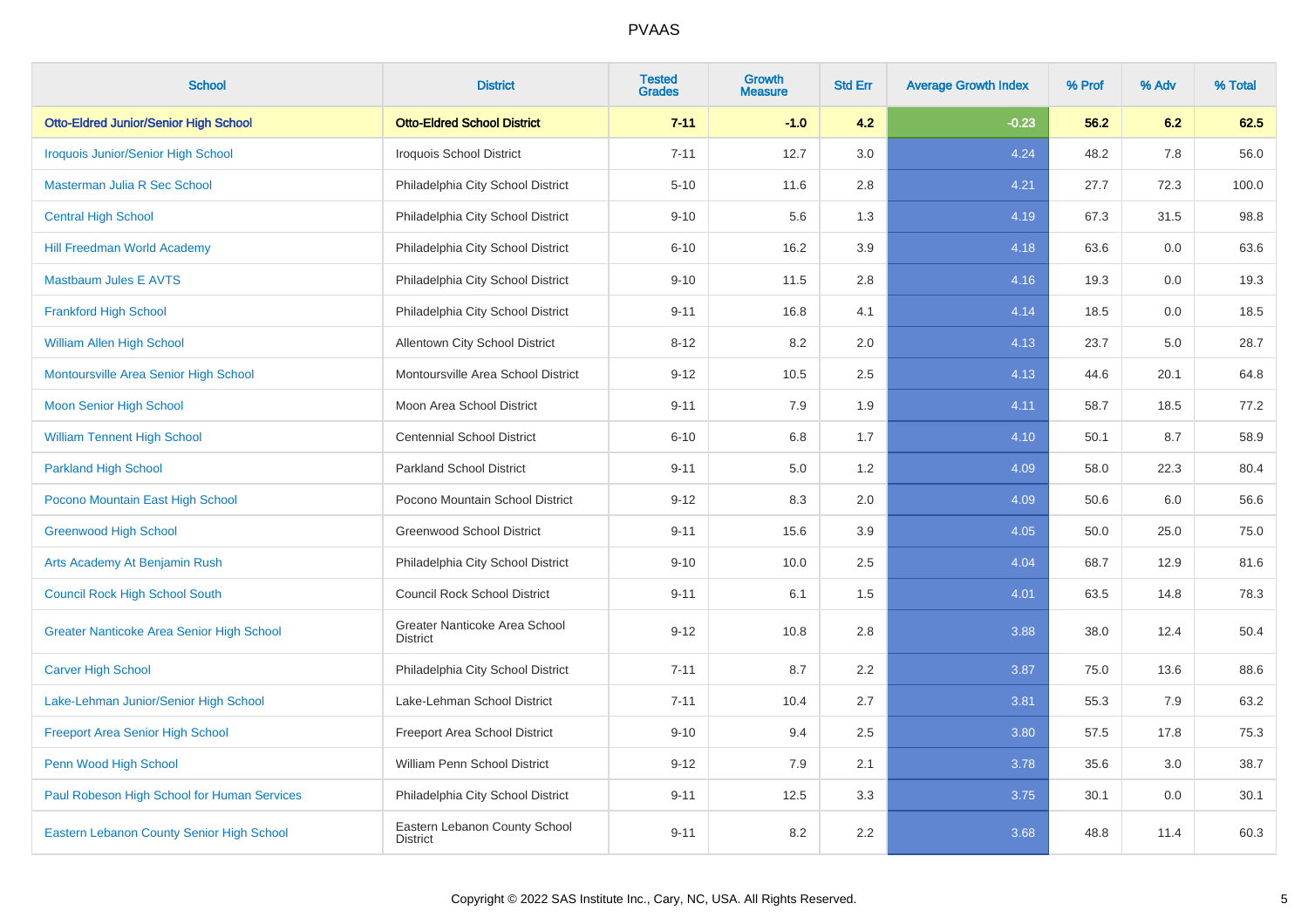| <b>School</b>                                  | <b>District</b>                            | <b>Tested</b><br><b>Grades</b> | <b>Growth</b><br><b>Measure</b> | <b>Std Err</b> | <b>Average Growth Index</b> | % Prof | % Adv | % Total |
|------------------------------------------------|--------------------------------------------|--------------------------------|---------------------------------|----------------|-----------------------------|--------|-------|---------|
| <b>Otto-Eldred Junior/Senior High School</b>   | <b>Otto-Eldred School District</b>         | $7 - 11$                       | $-1.0$                          | 4.2            | $-0.23$                     | 56.2   | 6.2   | 62.5    |
| <b>Midd-West High School</b>                   | Midd-West School District                  | $7 - 11$                       | 10.0                            | 2.7            | 3.68                        | 58.0   | 13.4  | 71.4    |
| Octorara Area Junior/Senior High School        | Octorara Area School District              | $7 - 11$                       | 8.7                             | 2.4            | 3.67                        | 52.1   | 8.5   | 60.6    |
| Eastern York High School                       | Eastern York School District               | $9 - 11$                       | 9.2                             | 2.6            | 3.60                        | 56.3   | 12.6  | 68.9    |
| <b>Mckeesport Area Senior High School</b>      | Mckeesport Area School District            | $9 - 12$                       | 8.5                             | 2.4            | 3.55                        | 31.0   | 4.5   | 35.5    |
| <b>Hamburg Area High School</b>                | Hamburg Area School District               | $9 - 11$                       | 8.5                             | 2.4            | 3.48                        | 43.5   | 8.2   | 51.7    |
| <b>School Lane Charter School</b>              | School Lane Charter School                 | $3 - 11$                       | 12.4                            | 3.6            | 3.43                        | 59.1   | 9.8   | 68.9    |
| Selinsgrove Area High School                   | Selinsgrove Area School District           | $8 - 12$                       | 7.9                             | 2.3            | 3.41                        | 56.8   | 10.0  | 66.8    |
| Pennsylvania Virtual Charter School            | Pennsylvania Virtual Charter School        | $3 - 11$                       | 11.8                            | 3.5            | 3.37                        | 56.5   | 11.1  | 67.6    |
| Pen Argyl Area High School                     | Pen Argyl Area School District             | $8 - 12$                       | 8.8                             | 2.6            | 3.34                        | 50.0   | 12.6  | 62.6    |
| <b>Mastery Charter School - Hardy Williams</b> | Mastery Charter School - Hardy<br>Williams | $3 - 11$                       | 11.4                            | 3.4            | 3.33                        | 44.3   | 5.7   | 50.0    |
| Ambridge Area High School                      | Ambridge Area School District              | $9 - 12$                       | 8.7                             | 2.6            | 3.32                        | 50.4   | 10.7  | 61.1    |
| Saegertown Junior/Senior High School           | Penncrest School District                  | $7 - 11$                       | 11.4                            | 3.5            | 3.31                        | 50.0   | 8.6   | 58.6    |
| <b>Whitehall High School</b>                   | Whitehall-Coplay School District           | $9 - 11$                       | 5.8                             | 1.8            | 3.26                        | 49.3   | 7.4   | 56.6    |
| <b>Tech Freire Charter School</b>              | <b>Tech Freire Charter School</b>          | $9 - 11$                       | 9.3                             | 2.9            | 3.26                        | 18.0   | 1.1   | 19.1    |
| Jamestown Area Junior/Senior High School       | Jamestown Area School District             | $7 - 11$                       | 13.3                            | 4.2            | 3.14                        | 64.4   | 13.3  | 77.8    |
| <b>Avon Grove Charter School</b>               | Avon Grove Charter School                  | $3 - 11$                       | 9.0                             | 2.9            | 3.13                        | 58.8   | 16.7  | 75.5    |
| Mechanicsburg Area Senior High School          | Mechanicsburg Area School District         | $9 - 11$                       | 5.6                             | 1.8            | 3.13                        | 57.2   | 13.7  | 70.9    |
| Honesdale High School                          | Wayne Highlands School District            | $9 - 11$                       | $7.5\,$                         | 2.4            | 3.11                        | 52.3   | 13.1  | 65.4    |
| Sayre Area High School                         | Sayre Area School District                 | $7 - 11$                       | 10.8                            | 3.5            | 3.10                        | 52.2   | 7.5   | 59.7    |
| <b>Bethel Park High School</b>                 | <b>Bethel Park School District</b>         | $8 - 11$                       | 5.3                             | 1.8            | 3.04                        | 65.3   | 18.6  | 83.9    |
| <b>Emmaus High School</b>                      | East Penn School District                  | $9 - 11$                       | 3.8                             | 1.3            | 3.02                        | 55.8   | 11.5  | 67.3    |
| Swenson Arts & Technology High School          | Philadelphia City School District          | $9 - 10$                       | 7.2                             | 2.4            | 2.96                        | 44.9   | 2.0   | 46.9    |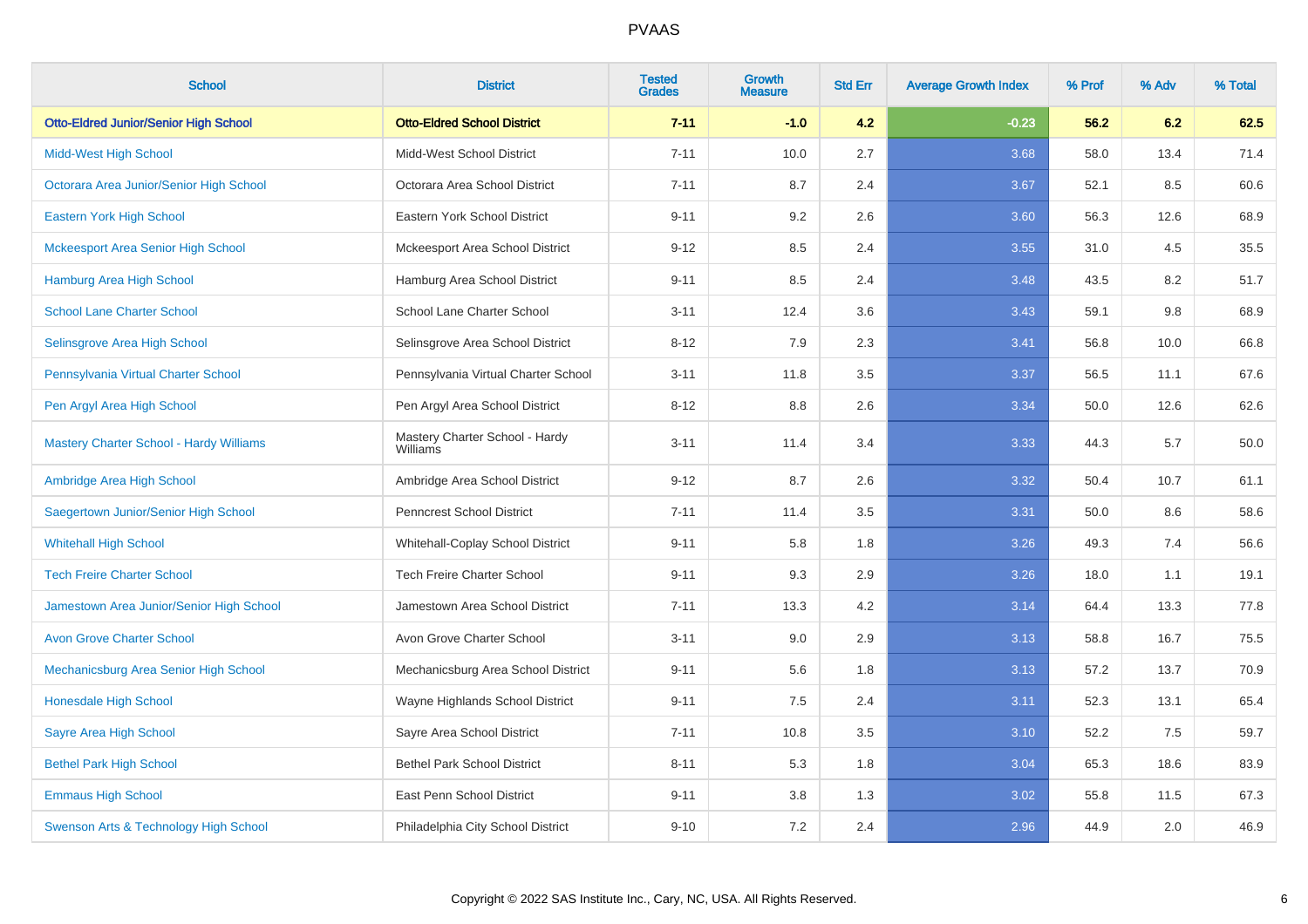| <b>School</b>                                   | <b>District</b>                                   | <b>Tested</b><br><b>Grades</b> | <b>Growth</b><br><b>Measure</b> | <b>Std Err</b> | <b>Average Growth Index</b> | % Prof | % Adv | % Total |
|-------------------------------------------------|---------------------------------------------------|--------------------------------|---------------------------------|----------------|-----------------------------|--------|-------|---------|
| <b>Otto-Eldred Junior/Senior High School</b>    | <b>Otto-Eldred School District</b>                | $7 - 11$                       | $-1.0$                          | 4.2            | $-0.23$                     | 56.2   | 6.2   | 62.5    |
| Northern Cambria High School                    | Northern Cambria School District                  | $9 - 11$                       | 9.7                             | 3.3            | 2.94                        | 48.0   | 5.2   | 53.2    |
| <b>Ephrata Senior High School</b>               | Ephrata Area School District                      | $9 - 11$                       | 5.2                             | 1.8            | 2.93                        | 54.7   | 9.5   | 64.2    |
| Parkway Center City Middle College              | Philadelphia City School District                 | $9 - 10$                       | 8.1                             | 2.8            | 2.93                        | 77.0   | 4.4   | 81.4    |
| <b>Cranberry Area Junior/Senior High School</b> | <b>Cranberry Area School District</b>             | $7 - 12$                       | 8.8                             | 3.0            | 2.92                        | 47.5   | 10.2  | 57.6    |
| <b>St Marys Area Senior High School</b>         | Saint Marys Area School District                  | $9 - 11$                       | 7.4                             | 2.6            | 2.92                        | 57.0   | 8.2   | 65.2    |
| Northeastern Senior High School                 | Northeastern York School District                 | $8 - 11$                       | 5.6                             | 1.9            | 2.88                        | 51.1   | 16.6  | 67.6    |
| Montgomery Junior/Senior High School            | Montgomery Area School District                   | $7 - 11$                       | 10.4                            | 3.6            | 2.88                        | 48.7   | 12.4  | 61.1    |
| <b>Connellsville Area Senior High School</b>    | Connellsville Area School District                | $9 - 11$                       | 5.7                             | 2.0            | 2.87                        | 45.4   | 7.8   | 53.2    |
| Lehigh Valley Charter High School For The Arts  | Lehigh Valley Charter High School<br>For The Arts | $9 - 10$                       | 7.3                             | 2.6            | 2.82                        | 62.3   | 18.2  | 80.5    |
| The Linc                                        | Philadelphia City School District                 | $9 - 11$                       | 11.9                            | 4.2            | 2.81                        | 29.3   | 0.0   | 29.3    |
| <b>Neshaminy High School</b>                    | <b>Neshaminy School District</b>                  | $9 - 11$                       | 3.7                             | 1.3            | 2.80                        | 58.7   | 9.5   | 68.2    |
| Palmyra Area Senior High School                 | Palmyra Area School District                      | $9 - 11$                       | 5.3                             | 1.9            | 2.80                        | 56.4   | 15.6  | 72.0    |
| Jenkintown Middle/High School                   | Jenkintown School District                        | $6 - 11$                       | 12.2                            | 4.4            | 2.79                        | 54.6   | 29.6  | 84.1    |
| Dover Area High School                          | Dover Area School District                        | $9 - 12$                       | 5.6                             | 2.0            | 2.76                        | 52.2   | 6.0   | 58.2    |
| Hollidaysburg Area Senior High School           | Hollidaysburg Area School District                | $10 - 11$                      | 5.6                             | 2.1            | 2.74                        | 57.1   | 12.3  | 69.4    |
| <b>Central Dauphin Senior High School</b>       | Central Dauphin School District                   | $9 - 11$                       | 4.4                             | 1.6            | 2.73                        | 63.3   | 10.1  | 73.4    |
| Dobbins Avt High School                         | Philadelphia City School District                 | $9 - 10$                       | 7.0                             | 2.6            | 2.70                        | 12.6   | 0.8   | 13.4    |
| Daniel Boone Area High School                   | Daniel Boone Area School District                 | $9 - 12$                       | 5.3                             | $2.0\,$        | 2.70                        | 51.0   | 11.5  | 62.6    |
| <b>Stroudsburg High School</b>                  | Stroudsburg Area School District                  | $10 - 11$                      | 5.2                             | 1.9            | 2.70                        | 48.1   | 4.2   | 52.3    |
| <b>Lincoln High School</b>                      | Philadelphia City School District                 | $9 - 12$                       | 5.9                             | 2.2            | 2.69                        | 25.0   | 0.9   | 25.9    |
| Multicultural Academy Charter School            | Multicultural Academy Charter<br>School           | $9 - 11$                       | 9.5                             | 3.5            | 2.69                        | 22.0   | 0.0   | 22.0    |
| Hempfield Area Senior High School               | Hempfield Area School District                    | $9 - 12$                       | 4.3                             | 1.6            | 2.68                        | 53.5   | 20.1  | 73.6    |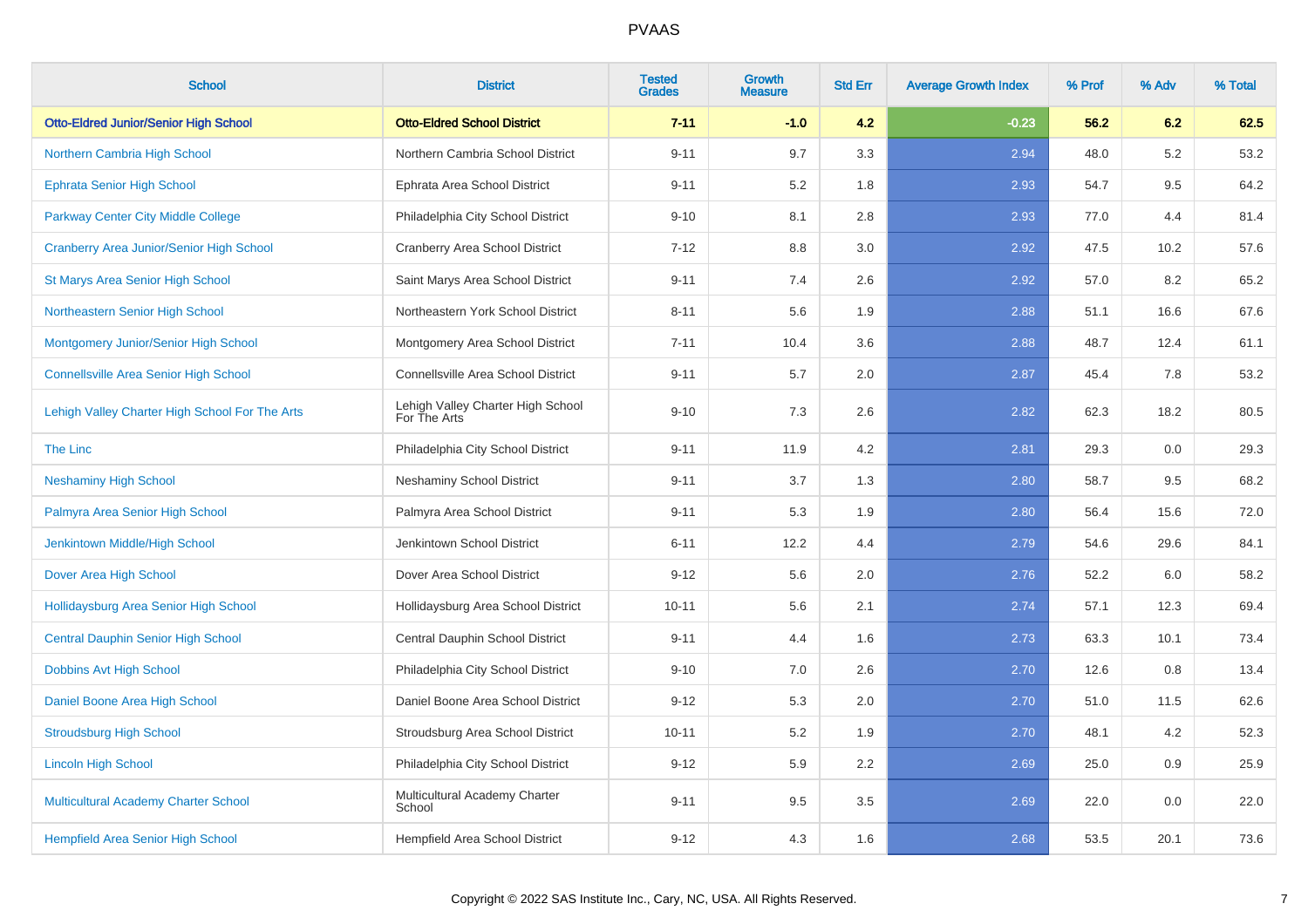| <b>School</b>                                     | <b>District</b>                       | <b>Tested</b><br><b>Grades</b> | <b>Growth</b><br><b>Measure</b> | <b>Std Err</b> | <b>Average Growth Index</b> | % Prof | % Adv | % Total |
|---------------------------------------------------|---------------------------------------|--------------------------------|---------------------------------|----------------|-----------------------------|--------|-------|---------|
| <b>Otto-Eldred Junior/Senior High School</b>      | <b>Otto-Eldred School District</b>    | $7 - 11$                       | $-1.0$                          | 4.2            | $-0.23$                     | 56.2   | 6.2   | 62.5    |
| <b>Central Bucks High School -South</b>           | <b>Central Bucks School District</b>  | $10 - 11$                      | 3.8                             | 1.4            | 2.66                        | 63.3   | 18.0  | 81.4    |
| <b>Mars Area Senior High School</b>               | Mars Area School District             | $8 - 10$                       | 5.4                             | 2.0            | 2.64                        | 57.9   | 18.2  | 76.1    |
| <b>Peters Township High School</b>                | Peters Township School District       | $8 - 11$                       | 4.8                             | 1.8            | 2.63                        | 59.8   | 26.1  | 85.9    |
| Homer-Center Junior/Senior High School            | Homer-Center School District          | $7 - 11$                       | 9.4                             | 3.6            | 2.62                        | 45.1   | 17.2  | 62.3    |
| <b>Building 21</b>                                | Philadelphia City School District     | $9 - 11$                       | 8.2                             | 3.2            | 2.59                        | 6.9    | 0.0   | 6.9     |
| <b>Wyalusing Valley Junior/Senior High School</b> | Wyalusing Area School District        | $7 - 12$                       | 8.4                             | 3.3            | 2.58                        | 54.6   | 11.7  | 66.2    |
| <b>Warwick Senior High School</b>                 | <b>Warwick School District</b>        | $9 - 11$                       | 4.8                             | 1.9            | 2.57                        | 46.4   | 17.0  | 63.3    |
| Academy At Palumbo                                | Philadelphia City School District     | $8 - 11$                       | 5.3                             | 2.1            | 2.57                        | 65.9   | 6.6   | 72.5    |
| <b>Spring Grove Area High School</b>              | Spring Grove Area School District     | $9 - 11$                       | 5.3                             | 2.1            | 2.54                        | 55.1   | 15.0  | 70.1    |
| Renaissance Academy Charter School                | Renaissance Academy Charter<br>School | $3 - 11$                       | 8.3                             | 3.3            | 2.54                        | 45.6   | 22.8  | 68.4    |
| 21st Century Cyber Charter School                 | 21st Century Cyber Charter School     | $6 - 12$                       | 5.7                             | 2.3            | 2.50                        | 56.7   | 8.3   | 65.0    |
| New Hope-Solebury High School                     | New Hope-Solebury School District     | $9 - 11$                       | 7.3                             | 2.9            | 2.50                        | 68.2   | 22.7  | 90.9    |
| <b>Kennett High School</b>                        | Kennett Consolidated School District  | $9 - 11$                       | 4.4                             | 1.8            | 2.45                        | 52.5   | 10.7  | 63.2    |
| <b>Belmont Charter School</b>                     | <b>Belmont Charter School</b>         | $3 - 10$                       | 16.0                            | 6.5            | 2.45                        | 64.3   | 0.0   | 64.3    |
| People For People Charter School                  | People For People Charter School      | $3 - 12$                       | 13.3                            | 5.5            | 2.43                        | 13.5   | 0.0   | 13.5    |
| <b>Clarion Area Junior/Senior High School</b>     | <b>Clarion Area School District</b>   | $7 - 11$                       | 9.9                             | 4.1            | 2.43                        | 45.4   | 14.6  | 60.0    |
| <b>New Foundations Charter School</b>             | New Foundations Charter School        | $3 - 11$                       | 5.4                             | 2.2            | 2.41                        | 47.2   | 2.5   | 49.8    |
| Shenandoah Valley Junior/Senior High School       | Shenandoah Valley School District     | $7 - 11$                       | 9.4                             | 3.9            | 2.40                        | 28.3   | 5.0   | 33.3    |
| <b>Wilmington Area High School</b>                | Wilmington Area School District       | $8 - 11$                       | 7.1                             | 3.0            | 2.38                        | 55.1   | 5.1   | 60.2    |
| Bethlehem-Center Senior High School               | Bethlehem-Center School District      | $9 - 10$                       | 7.7                             | 3.3            | 2.35                        | 35.1   | 1.4   | 36.5    |
| <b>Collegium Charter School</b>                   | Collegium Charter School              | $3 - 10$                       | 5.9                             | 2.5            | 2.33                        | 38.1   | 7.9   | 46.0    |
| <b>Belle Vernon Area High School</b>              | Belle Vernon Area School District     | $9 - 11$                       | 6.1                             | 2.6            | 2.32                        | 55.6   | 11.1  | 66.7    |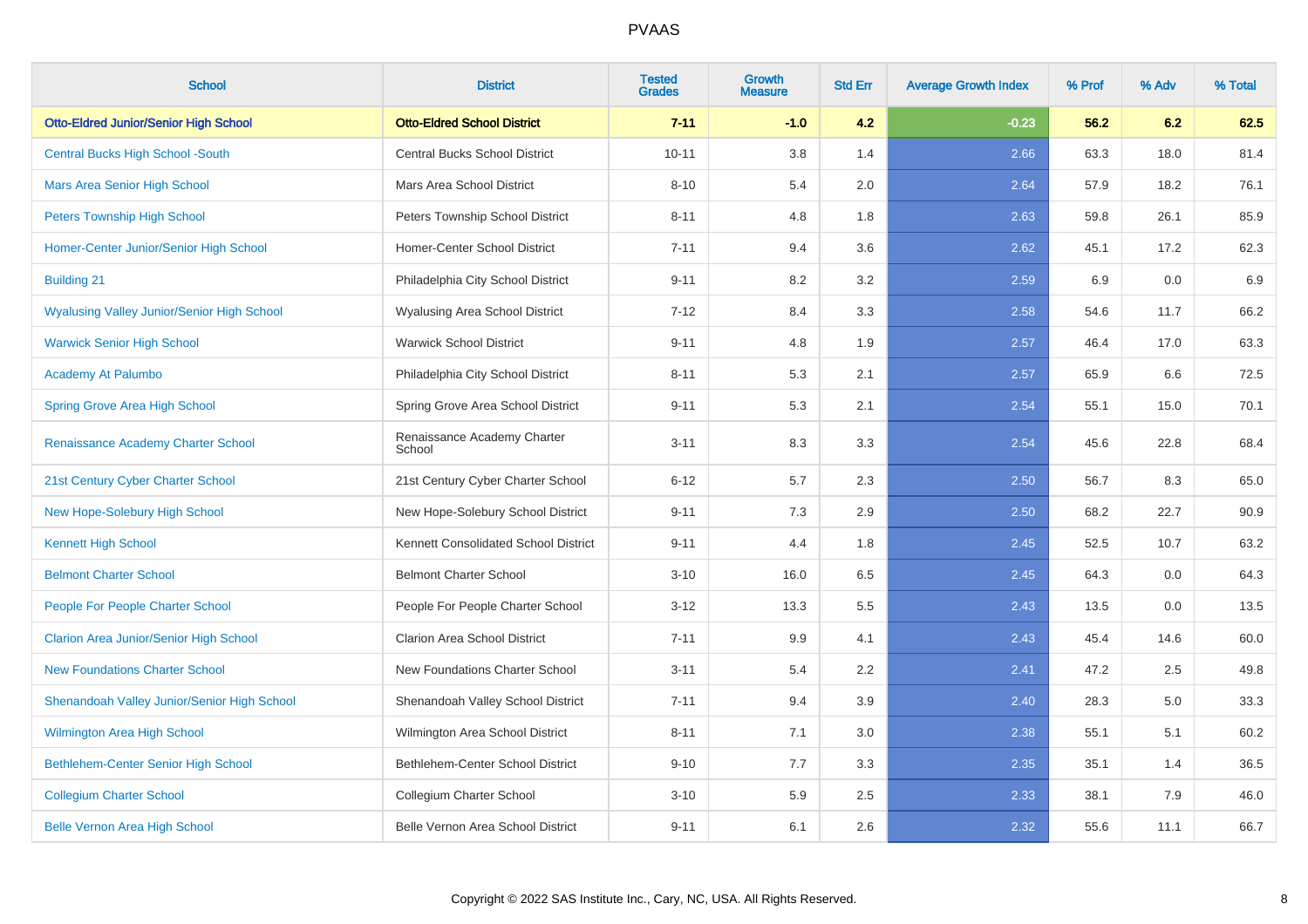| <b>School</b>                                    | <b>District</b>                                         | <b>Tested</b><br><b>Grades</b> | Growth<br><b>Measure</b> | <b>Std Err</b> | <b>Average Growth Index</b> | % Prof | % Adv | % Total |
|--------------------------------------------------|---------------------------------------------------------|--------------------------------|--------------------------|----------------|-----------------------------|--------|-------|---------|
| <b>Otto-Eldred Junior/Senior High School</b>     | <b>Otto-Eldred School District</b>                      | $7 - 11$                       | $-1.0$                   | 4.2            | $-0.23$                     | 56.2   | 6.2   | 62.5    |
| Seneca High School                               | Wattsburg Area School District                          | $9 - 11$                       | 6.2                      | 2.7            | 2.31                        | 42.7   | 7.6   | 50.3    |
| Northampton Area High School                     | Northampton Area School District                        | $9 - 11$                       | 3.6                      | 1.6            | 2.30                        | 52.3   | 10.8  | 63.1    |
| <b>Agora Cyber Charter School</b>                | Agora Cyber Charter School                              | $3 - 11$                       | 5.8                      | 2.6            | 2.28                        | 42.8   | 6.6   | 49.4    |
| <b>Hampton High School</b>                       | Hampton Township School District                        | $9 - 11$                       | 4.8                      | 2.1            | 2.25                        | 54.0   | 28.2  | 82.2    |
| <b>Eisenhower M/Hs</b>                           | Warren County School District                           | $6 - 11$                       | 7.9                      | 3.5            | 2.24                        | 37.7   | 1.4   | 39.0    |
| Pennsylvania Distance Learning Charter School    | Pennsylvania Distance Learning<br><b>Charter School</b> | $3 - 12$                       | 9.3                      | 4.2            | 2.22                        | 42.2   | 3.1   | 45.3    |
| Lincoln Leadership Academy Charter School        | Lincoln Leadership Academy<br><b>Charter School</b>     | $3 - 12$                       | 14.2                     | 6.4            | 2.22                        | 23.5   | 0.0   | 23.5    |
| Franklin Area Junior/Senior High School          | Franklin Area School District                           | $7 - 11$                       | 6.2                      | 2.8            | 2.21                        | 48.2   | 4.5   | 52.7    |
| <b>Richland High School</b>                      | <b>Richland School District</b>                         | $7 - 11$                       | 6.3                      | 2.9            | 2.21                        | 62.2   | 19.2  | 81.4    |
| <b>Brookville Junior/Senior High School</b>      | <b>Brookville Area School District</b>                  | $7 - 11$                       | 6.6                      | 3.0            | 2.19                        | 55.2   | 15.6  | 70.8    |
| <b>Wilson Area High School</b>                   | Wilson Area School District                             | $9 - 11$                       | 5.6                      | 2.6            | 2.18                        | 48.7   | 8.5   | 57.2    |
| Saul W B Agricultural School                     | Philadelphia City School District                       | $9 - 10$                       | 5.6                      | 2.6            | 2.17                        | 29.5   | 0.8   | 30.2    |
| Pocono Mountain West High School                 | Pocono Mountain School District                         | $9 - 11$                       | 4.3                      | 2.0            | 2.15                        | 41.2   | 4.0   | 45.1    |
| Carbondale Area Junior/Senior High School        | Carbondale Area School District                         | $7 - 10$                       | 7.1                      | 3.3            | 2.14                        | 56.6   | 2.6   | 59.2    |
| Pennsylvania Leadership Charter School           | Pennsylvania Leadership Charter<br>School               | $3 - 11$                       | 4.6                      | 2.2            | 2.13                        | 55.4   | 11.2  | 66.7    |
| <b>Governor Mifflin Senior High School</b>       | Governor Mifflin School District                        | $9 - 11$                       | 3.7                      | 1.8            | 2.12                        | 42.5   | 7.2   | 49.7    |
| <b>Carlynton Junior/Senior High School</b>       | Carlynton School District                               | $7 - 11$                       | 6.9                      | 3.3            | 2.12                        | 41.0   | 10.5  | 51.6    |
| Community Academy Of Philadelphia Charter School | Community Academy Of<br>Philadelphia Charter School     | $3 - 11$                       | 5.8                      | 2.7            | 2.12                        | 26.7   | 0.9   | 27.6    |
| Springdale Junior/Senior High School             | Allegheny Valley School District                        | $7 - 11$                       | 8.2                      | 3.9            | 2.09                        | 53.1   | 12.2  | 65.3    |
| <b>Kensington Health Sciences</b>                | Philadelphia City School District                       | $9 - 10$                       | 13.7                     | 6.5            | 2.09                        | 30.8   | 7.7   | 38.5    |
| <b>Parkway West</b>                              | Philadelphia City School District                       | $9 - 10$                       | 7.4                      | 3.6            | 2.06                        | 24.6   | 0.0   | 24.6    |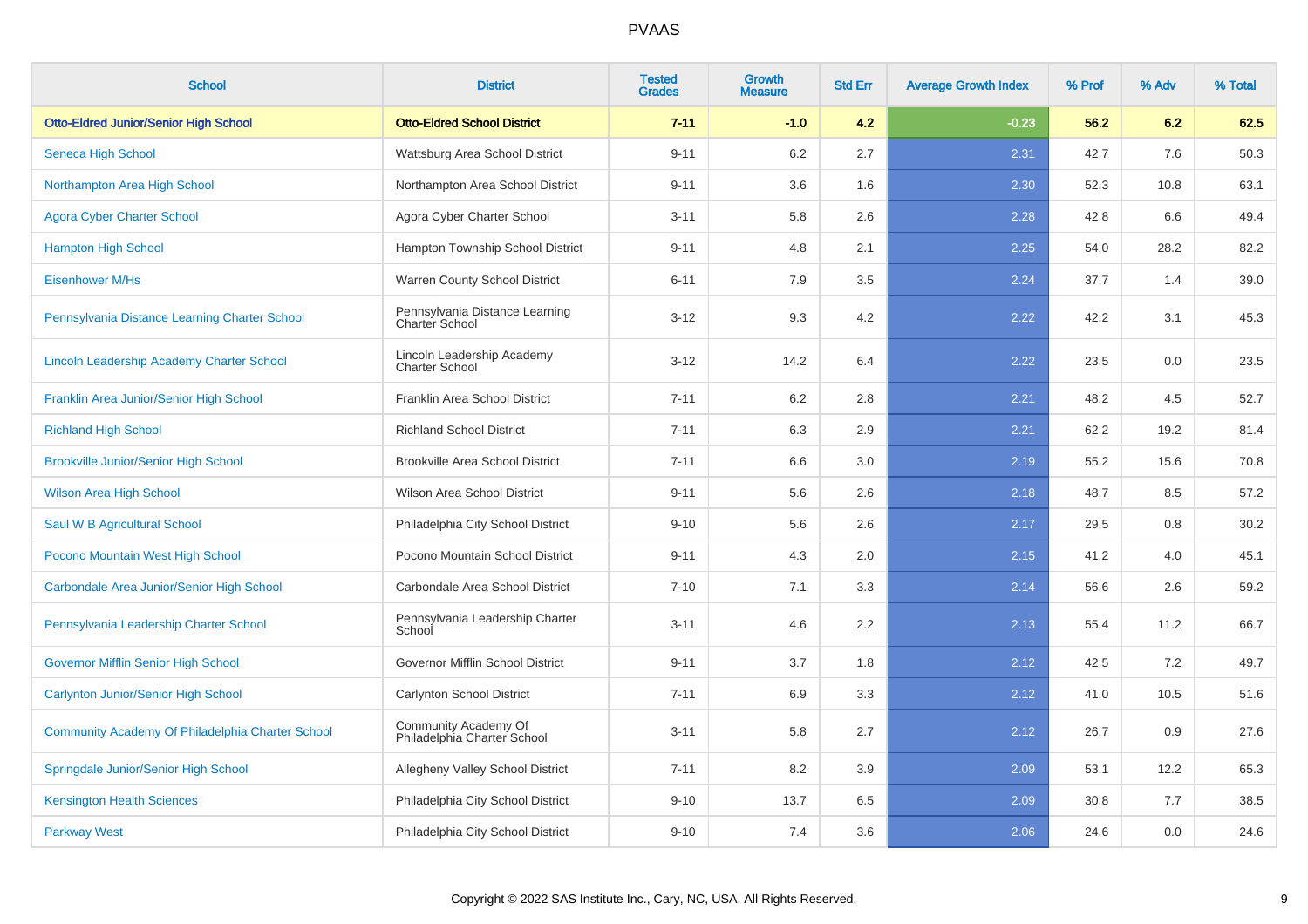| <b>School</b>                                          | <b>District</b>                                           | <b>Tested</b><br><b>Grades</b> | <b>Growth</b><br><b>Measure</b> | <b>Std Err</b> | <b>Average Growth Index</b> | % Prof | % Adv | % Total |
|--------------------------------------------------------|-----------------------------------------------------------|--------------------------------|---------------------------------|----------------|-----------------------------|--------|-------|---------|
| <b>Otto-Eldred Junior/Senior High School</b>           | <b>Otto-Eldred School District</b>                        | $7 - 11$                       | $-1.0$                          | 4.2            | $-0.23$                     | 56.2   | 6.2   | 62.5    |
| <b>Penn Treaty School</b>                              | Philadelphia City School District                         | $6 - 11$                       | 8.0                             | 3.9            | 2.05                        | 16.4   | 0.0   | 16.4    |
| Dr Robert Ketterer Charter School Inc                  | Dr Robert Ketterer Charter School<br><b>Inc</b>           | $6 - 12$                       | 10.1                            | 5.0            | 2.04                        | 14.9   | 0.4   | 15.3    |
| <b>Chester Charter Scholars Academy Charter School</b> | Chester Charter Scholars Academy<br><b>Charter School</b> | $3 - 12$                       | 8.4                             | 4.1            | 2.03                        | 23.4   | 0.0   | 23.4    |
| <b>Motivation High School</b>                          | Philadelphia City School District                         | $9 - 10$                       | 6.3                             | 3.2            | 1.99                        | 21.8   | 0.0   | 21.8    |
| <b>Keystone Oaks High School</b>                       | Keystone Oaks School District                             | $9 - 11$                       | 5.2                             | 2.6            | 1.97                        | 53.2   | 12.1  | 65.4    |
| <b>Grove City Area High School</b>                     | Grove City Area School District                           | $8 - 12$                       | 4.8                             | 2.4            | 1.97                        | 41.3   | 18.7  | 60.0    |
| <b>Coudersport Area Junior/Senior High School</b>      | <b>Coudersport Area School District</b>                   | $7 - 11$                       | 7.4                             | 3.7            | 1.97                        | 55.7   | 8.2   | 63.9    |
| <b>Garden Spot Senior High School</b>                  | Eastern Lancaster County School<br><b>District</b>        | $8 - 12$                       | 4.2                             | 2.2            | 1.94                        | 46.3   | 11.4  | 57.6    |
| <b>Bodine William W High School</b>                    | Philadelphia City School District                         | $8 - 11$                       | 4.6                             | 2.4            | 1.91                        | 60.8   | 5.7   | 66.5    |
| South Western Senior High School                       | South Western School District                             | $9 - 12$                       | 3.6                             | 1.9            | 1.91                        | 60.2   | 8.1   | 68.3    |
| <b>Muhlenberg High School</b>                          | Muhlenberg School District                                | $10 - 10$                      | 3.6                             | 1.9            | 1.87                        | 34.2   | 2.6   | 36.8    |
| <b>Central Valley High School</b>                      | <b>Central Valley School District</b>                     | $9 - 10$                       | 4.5                             | 2.4            | 1.86                        | 56.9   | 9.0   | 65.9    |
| <b>Blackhawk High School</b>                           | <b>Blackhawk School District</b>                          | $8 - 11$                       | 4.3                             | 2.3            | 1.85                        | 55.8   | 8.8   | 64.6    |
| <b>Mcdowell High School</b>                            | Millcreek Township School District                        | $9 - 11$                       | 2.7                             | 1.5            | 1.85                        | 55.6   | 14.2  | 69.7    |
| <b>West Allegheny Senior High School</b>               | West Allegheny School District                            | $9 - 12$                       | 3.7                             | 2.1            | 1.82                        | 63.1   | 15.7  | 78.8    |
| <b>Beaver Area Senior High School</b>                  | <b>Beaver Area School District</b>                        | $9 - 10$                       | 4.4                             | 2.4            | 1.82                        | 57.4   | 16.8  | 74.2    |
| Randolph A. Philip AVT High School                     | Philadelphia City School District                         | $9 - 10$                       | 6.8                             | 3.8            | 1.82                        | 7.3    | 0.0   | 7.3     |
| <b>Western Wayne High School</b>                       | Western Wayne School District                             | $9 - 11$                       | 5.3                             | 2.9            | 1.82                        | 41.3   | 17.4  | 58.7    |
| <b>Steel Valley Senior High School</b>                 | <b>Steel Valley School District</b>                       | $9 - 11$                       | 6.1                             | 3.4            | 1.79                        | 50.7   | 5.6   | 56.3    |
| Pottsville Area High School                            | Pottsville Area School District                           | $9 - 12$                       | 4.1                             | 2.3            | 1.79                        | 44.8   | 5.4   | 50.2    |
| <b>York Academy Regional Charter School</b>            | York Academy Regional Charter<br>School                   | $3 - 11$                       | 9.0                             | 5.0            | 1.79                        | 55.2   | 0.0   | 55.2    |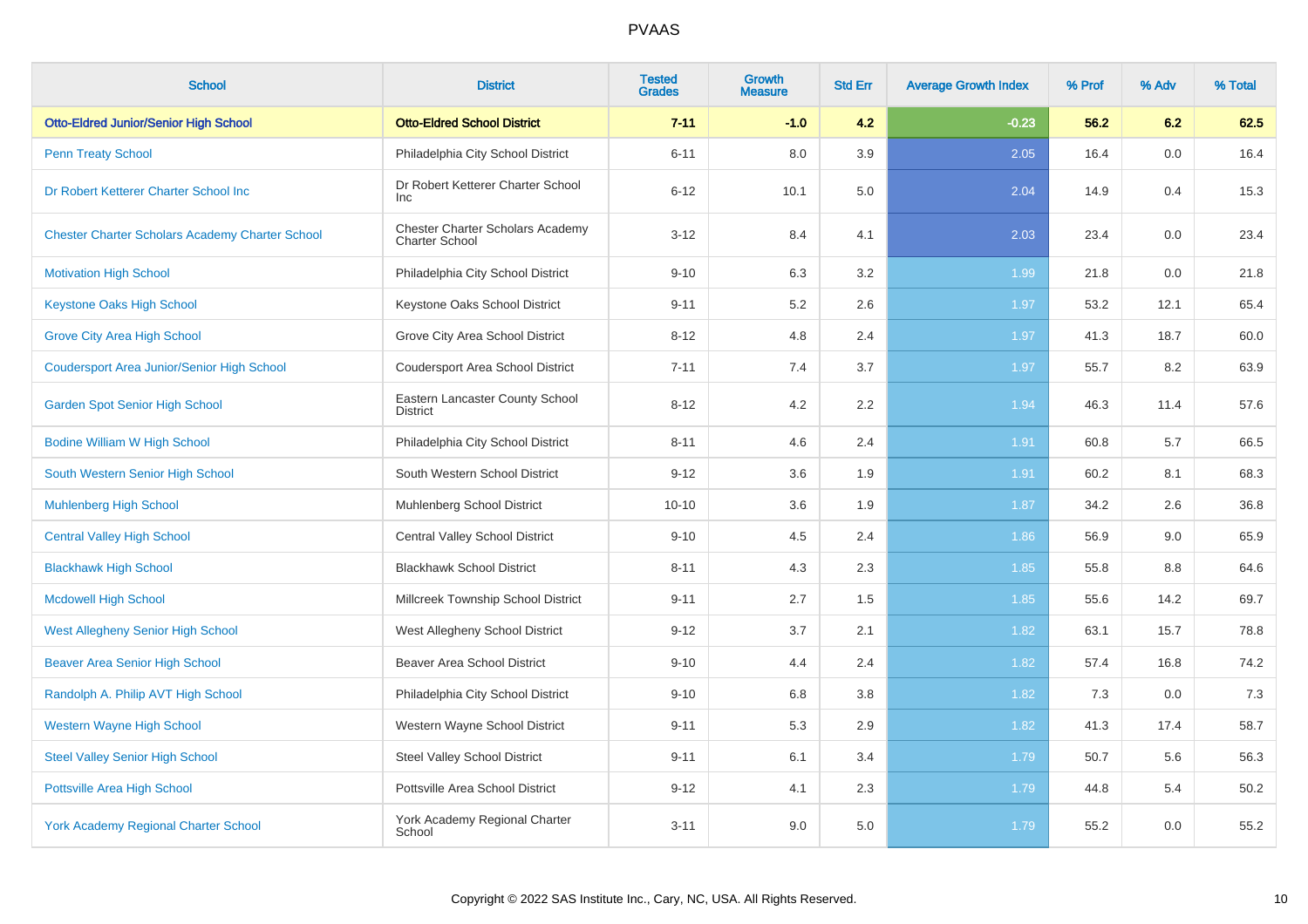| <b>School</b>                                     | <b>District</b>                                    | <b>Tested</b><br><b>Grades</b> | <b>Growth</b><br><b>Measure</b> | <b>Std Err</b> | <b>Average Growth Index</b> | % Prof | % Adv | % Total |
|---------------------------------------------------|----------------------------------------------------|--------------------------------|---------------------------------|----------------|-----------------------------|--------|-------|---------|
| <b>Otto-Eldred Junior/Senior High School</b>      | <b>Otto-Eldred School District</b>                 | $7 - 11$                       | $-1.0$                          | 4.2            | $-0.23$                     | 56.2   | 6.2   | 62.5    |
| <b>Monessen Senior High School</b>                | Monessen City School District                      | $8 - 10$                       | 7.9                             | 4.5            | 1.77                        | 42.9   | 2.9   | 45.7    |
| Altoona Area High School                          | Altoona Area School District                       | $9 - 12$                       | 2.9                             | 1.6            | 1.77                        | 47.7   | 8.2   | 55.9    |
| <b>Blacklick Valley Junior/Senior High School</b> | <b>Blacklick Valley School District</b>            | $7 - 11$                       | 7.6                             | 4.3            | 1.77                        | 34.1   | 0.0   | 34.1    |
| <b>Washington George High School</b>              | Philadelphia City School District                  | $9 - 11$                       | 5.3                             | 3.0            | 1.76                        | 37.2   | 2.9   | 40.2    |
| Uniontown Area Senior High School                 | Uniontown Area School District                     | $9 - 11$                       | 5.6                             | 3.2            | 1.76                        | 62.4   | 5.9   | 68.2    |
| <b>Sharon High School</b>                         | Sharon City School District                        | $8 - 11$                       | 4.5                             | 2.6            | 1.73                        | 48.2   | 5.3   | 53.4    |
| Pittsburgh Obama 6-12                             | Pittsburgh School District                         | $6 - 11$                       | 5.1                             | 3.0            | 1.72                        | 42.3   | 5.2   | 47.4    |
| <b>Hanover Senior High School</b>                 | Hanover Public School District                     | $9 - 11$                       | 4.9                             | 2.8            | 1.72                        | 52.2   | 14.4  | 66.7    |
| <b>Reach Cyber Charter School</b>                 | Reach Cyber Charter School                         | $3 - 11$                       | 8.1                             | 4.7            | 1.72                        | 42.4   | 4.6   | 47.0    |
| <b>Salisbury Senior High School</b>               | Salisbury Township School District                 | $9 - 11$                       | 6.0                             | 3.6            | 1.68                        | 46.2   | 6.6   | 52.8    |
| Sto-Rox Junior/Senior High School                 | <b>Sto-Rox School District</b>                     | $7 - 10$                       | 6.2                             | 3.7            | 1.67                        | 13.4   | 0.0   | 13.4    |
| Northgate Middle School High School               | Northgate School District                          | $7 - 11$                       | 6.0                             | 3.6            | 1.65                        | 53.3   | 16.7  | 70.0    |
| Laurel Highlands Senior High School               | Laurel Highlands School District                   | $9 - 11$                       | 3.9                             | 2.4            | 1.65                        | 44.9   | 9.6   | 54.5    |
| <b>Bentworth Senior High School</b>               | <b>Bentworth School District</b>                   | $9 - 11$                       | 5.3                             | 3.2            | 1.65                        | 44.2   | 19.5  | 63.6    |
| <b>Oswayo Valley High School</b>                  | Oswayo Valley School District                      | $9 - 12$                       | 8.3                             | 5.0            | 1.64                        | 50.0   | 16.7  | 66.7    |
| <b>Esperanza Academy Charter School</b>           | Esperanza Academy Charter School                   | $4 - 11$                       | 4.0                             | 2.5            | 1.61                        | 32.4   | 0.7   | 33.1    |
| <b>Allegheny-Clarion Valley High School</b>       | Allegheny-Clarion Valley School<br><b>District</b> | $7 - 10$                       | 7.5                             | 4.7            | 1.59                        | 53.3   | 3.3   | 56.7    |
| <b>Furness Horace High School</b>                 | Philadelphia City School District                  | $8 - 12$                       | 4.7                             | 2.9            | 1.59                        | 19.6   | 0.0   | 19.6    |
| Millersburg Area Senior High School               | Millersburg Area School District                   | $8 - 11$                       | 5.9                             | 3.8            | 1.56                        | 51.8   | 7.4   | 59.3    |
| Central Dauphin East Senior High School           | Central Dauphin School District                    | $9 - 11$                       | 3.2                             | 2.1            | 1.55                        | 39.3   | 3.6   | 42.9    |
| <b>Hickory High School</b>                        | Hermitage School District                          | $7 - 12$                       | 3.5                             | 2.4            | 1.46                        | 57.5   | 9.3   | 66.8    |
| <b>Conrad Weiser High School</b>                  | Conrad Weiser Area School District                 | $9 - 11$                       | 3.3                             | 2.2            | 1.46                        | 52.1   | 2.1   | 54.2    |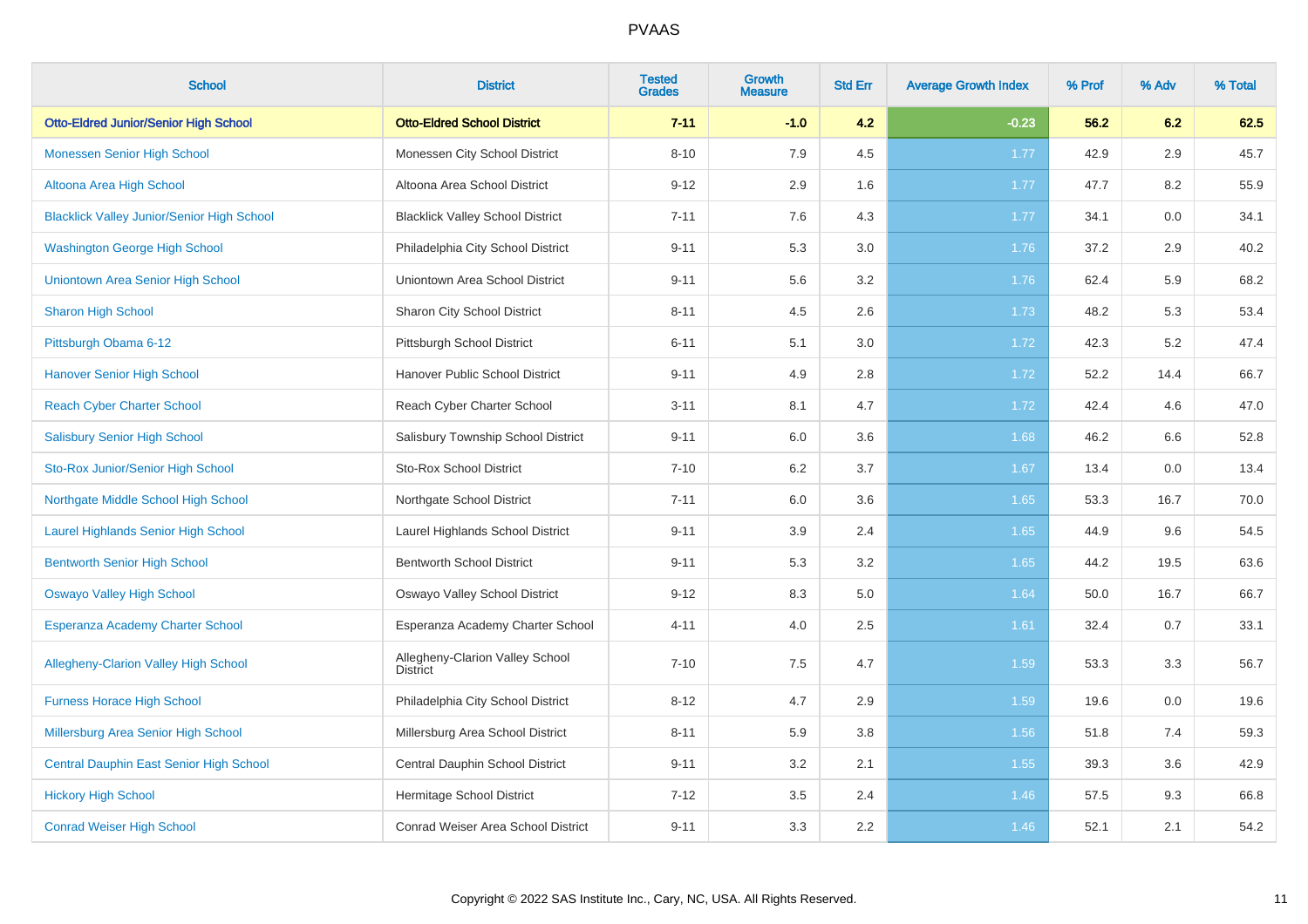| <b>School</b>                                      | <b>District</b>                                     | <b>Tested</b><br><b>Grades</b> | <b>Growth</b><br><b>Measure</b> | <b>Std Err</b> | <b>Average Growth Index</b> | % Prof | % Adv | % Total |
|----------------------------------------------------|-----------------------------------------------------|--------------------------------|---------------------------------|----------------|-----------------------------|--------|-------|---------|
| <b>Otto-Eldred Junior/Senior High School</b>       | <b>Otto-Eldred School District</b>                  | $7 - 11$                       | $-1.0$                          | 4.2            | $-0.23$                     | 56.2   | 6.2   | 62.5    |
| Pittsburgh Capa 6-12                               | Pittsburgh School District                          | $6 - 11$                       | 4.0                             | 2.8            | 1.45                        | 56.4   | 25.0  | 81.4    |
| James M Coughlin Junior/Senior High School         | Wilkes-Barre Area School District                   | $9 - 11$                       | 7.7                             | 5.5            | 1.42                        | 31.8   | 4.6   | 36.4    |
| <b>Lincoln Park Performing Arts Charter School</b> | Lincoln Park Performing Arts Charter<br>School      | $7 - 11$                       | 3.6                             | 2.5            | 1.42                        | 59.6   | 14.7  | 74.3    |
| <b>Warrior Run High School</b>                     | Warrior Run School District                         | $8 - 11$                       | 4.3                             | 3.0            | 1.41                        | 40.9   | 8.1   | 49.0    |
| <b>Knoch High School</b>                           | South Butler County School District                 | $9 - 10$                       | 3.5                             | 2.5            | 1.41                        | 53.1   | 16.6  | 69.7    |
| <b>KIPP Dubois Charter School</b>                  | KIPP Dubois Charter School                          | $9 - 10$                       | 4.7                             | 3.3            | 1.40                        | 31.0   | 1.4   | 32.4    |
| Capital Area School for the Arts Charter School    | Capital Area School for the Arts<br>Charter School  | $9 - 11$                       | 5.8                             | 4.1            | 1.39                        | 59.3   | 18.6  | 78.0    |
| <b>Burrell High School</b>                         | <b>Burrell School District</b>                      | $9 - 11$                       | 4.2                             | 3.0            | 1.39                        | 58.5   | 13.8  | 72.3    |
| <b>Pleasant Valley High School</b>                 | Pleasant Valley School District                     | $9 - 11$                       | 2.7                             | 2.0            | 1.39                        | 57.2   | 5.5   | 62.8    |
| <b>Everett Area High School</b>                    | <b>Everett Area School District</b>                 | $9 - 11$                       | 4.6                             | 3.4            | 1.37                        | 60.5   | 1.3   | 61.8    |
| <b>MaST Community Charter School II</b>            | MaST Community Charter School II                    | $3 - 10$                       | 4.4                             | 3.2            | 1.37                        | 28.4   | 3.4   | 31.8    |
| Armstrong Junior/Senior High School                | <b>Armstrong School District</b>                    | $6 - 11$                       | 2.7                             | 2.0            | 1.37                        | 51.1   | 6.2   | 57.3    |
| New Brighton Area High School                      | New Brighton Area School District                   | $9 - 11$                       | 4.2                             | 3.1            | 1.36                        | 60.9   | 5.8   | 66.7    |
| <b>Kensington High School</b>                      | Philadelphia City School District                   | $9 - 11$                       | 4.9                             | 3.6            | 1.36                        | 10.7   | 0.0   | 10.7    |
| <b>Loyalsock Township Senior High School</b>       | Loyalsock Township School District                  | $8 - 12$                       | 3.9                             | 2.8            | 1.36                        | 54.3   | 2.1   | 56.4    |
| Lankenau High School                               | Philadelphia City School District                   | $9 - 10$                       | 4.4                             | 3.3            | 1.35                        | 43.6   | 1.3   | 44.9    |
| <b>Fels Samuel High School</b>                     | Philadelphia City School District                   | $9 - 11$                       | 5.0                             | 3.8            | 1.34                        | 13.9   | 0.0   | 13.9    |
| <b>Mastery Charter School - Shoemaker Campus</b>   | Mastery Charter School -<br><b>Shoemaker Campus</b> | $7 - 10$                       | 4.1                             | 3.0            | 1.34                        | 20.9   | 3.3   | 24.2    |
| <b>Punxsutawney Area High School</b>               | Punxsutawney Area School District                   | $7 - 11$                       | 3.8                             | 2.9            | 1.33                        | 55.0   | 5.5   | 60.6    |
| Cambridge Springs Junior/Senior High School        | Penncrest School District                           | $7 - 11$                       | 4.9                             | 3.7            | 1.30                        | 45.9   | 9.8   | 55.7    |
| Towanda Area Junior/Senior High School             | Towanda Area School District                        | $7 - 11$                       | 3.6                             | 2.8            | 1.29                        | 39.4   | 6.6   | 46.0    |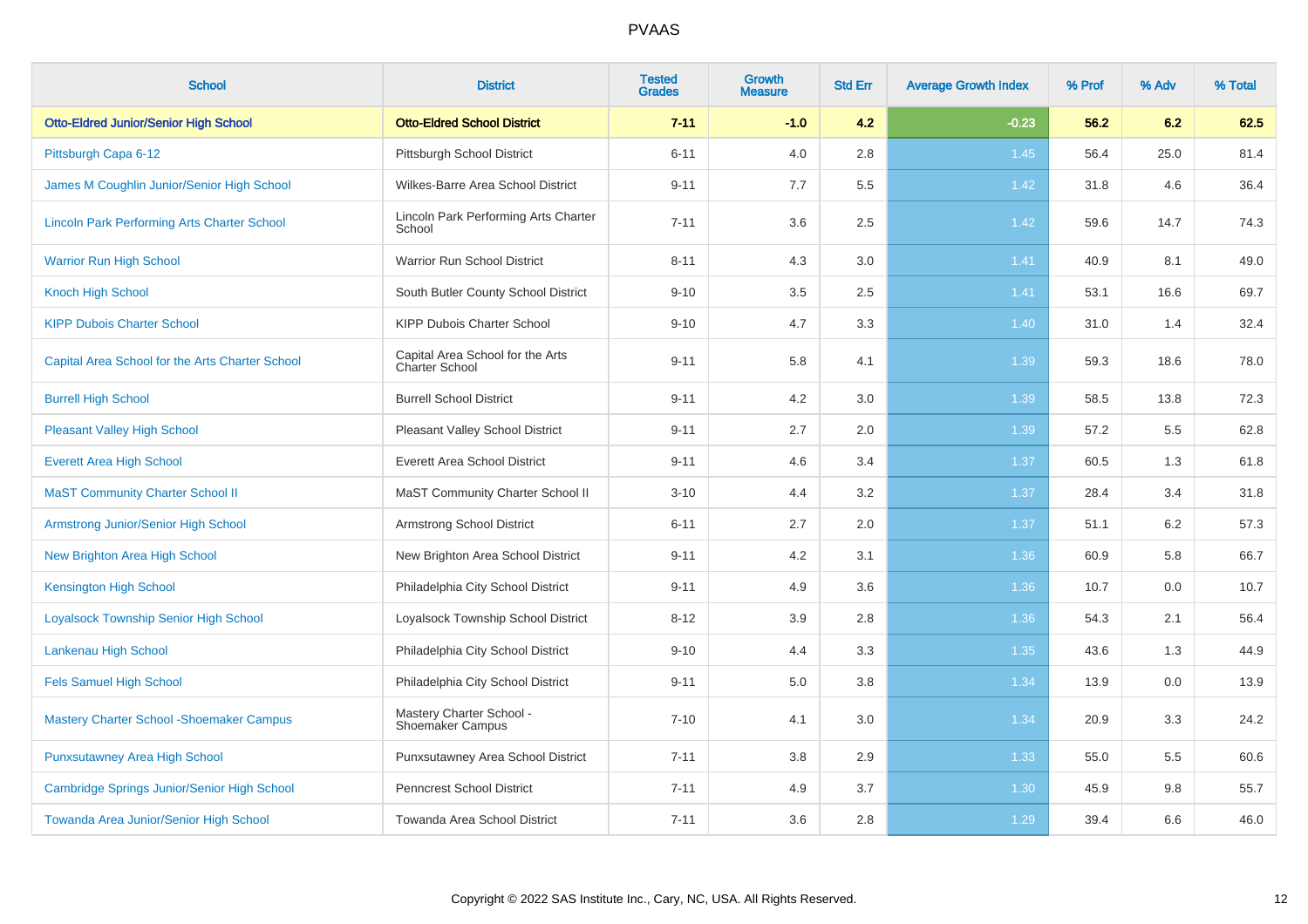| <b>School</b>                                | <b>District</b>                                  | <b>Tested</b><br><b>Grades</b> | Growth<br><b>Measure</b> | <b>Std Err</b> | <b>Average Growth Index</b> | % Prof | % Adv | % Total |
|----------------------------------------------|--------------------------------------------------|--------------------------------|--------------------------|----------------|-----------------------------|--------|-------|---------|
| <b>Otto-Eldred Junior/Senior High School</b> | <b>Otto-Eldred School District</b>               | $7 - 11$                       | $-1.0$                   | 4.2            | $-0.23$                     | 56.2   | 6.2   | 62.5    |
| <b>Methacton High School</b>                 | <b>Methacton School District</b>                 | $9 - 11$                       | 2.1                      | 1.7            | 1.25                        | 62.5   | 16.4  | 79.0    |
| <b>West York Area High School</b>            | West York Area School District                   | $8 - 12$                       | 2.9                      | 2.3            | 1.24                        | 53.8   | 4.4   | 58.2    |
| <b>Ligonier Valley High School</b>           | <b>Ligonier Valley School District</b>           | $9 - 11$                       | 3.8                      | 3.1            | 1.24                        | 59.1   | 10.3  | 69.5    |
| <b>Fairview High School</b>                  | <b>Fairview School District</b>                  | $9 - 11$                       | 3.1                      | 2.6            | 1.21                        | 57.2   | 17.6  | 74.8    |
| <b>Central High School</b>                   | Spring Cove School District                      | $9 - 11$                       | 3.0                      | 2.5            | 1.20                        | 47.8   | 12.7  | 60.4    |
| <b>Science Leadership Academy</b>            | Philadelphia City School District                | $8 - 11$                       | 4.1                      | 3.5            | 1.19                        | 65.8   | 6.6   | 72.4    |
| <b>Constitution High School</b>              | Philadelphia City School District                | $8 - 11$                       | 3.9                      | 3.3            | 1.17                        | 40.0   | 2.4   | 42.4    |
| <b>Harrisburg High School</b>                | Harrisburg City School District                  | $9 - 11$                       | 3.4                      | 2.9            | 1.17                        | 4.2    | 0.0   | 4.2     |
| <b>Shanksville-Stonycreek High School</b>    | Shanksville-Stonycreek School<br><b>District</b> | $9 - 10$                       | 6.9                      | 5.9            | 1.17                        | 64.7   | 17.6  | 82.4    |
| <b>Pottsgrove Senior High School</b>         | Pottsgrove School District                       | $9 - 11$                       | 2.4                      | 2.0            | 1.17                        | 44.0   | 10.0  | 53.9    |
| Line Mountain High School                    | Line Mountain School District                    | $9 - 11$                       | 3.7                      | $3.2\,$        | 1.16                        | 52.9   | 9.2   | 62.1    |
| <b>Bucktail High School</b>                  | Keystone Central School District                 | $9 - 10$                       | 6.3                      | 5.5            | 1.16                        | 65.0   | 0.0   | 65.0    |
| <b>Donegal High School</b>                   | Donegal School District                          | $8 - 12$                       | 2.8                      | 2.4            | 1.16                        | 60.6   | 9.1   | 69.7    |
| Esperanza Cyber Charter School               | Esperanza Cyber Charter School                   | $3 - 11$                       | 7.1                      | 6.1            | 1.16                        | 9.1    | 0.0   | 9.1     |
| <b>Halifax Area High School</b>              | <b>Halifax Area School District</b>              | $9 - 11$                       | 4.4                      | 3.9            | 1.14                        | 61.5   | 9.6   | 71.2    |
| Port Allegany Junior/Senior High School      | Port Allegany School District                    | $7 - 11$                       | 4.0                      | 3.6            | 1.11                        | 28.1   | 9.4   | 37.5    |
| <b>Tidioute Community Charter School</b>     | <b>Tidioute Community Charter School</b>         | $3 - 11$                       | 5.7                      | 5.1            | 1.11                        | 34.4   | 21.9  | 56.2    |
| <b>Woodland Hills High School</b>            | Woodland Hills School District                   | $8 - 12$                       | 2.8                      | 2.6            | 1.05                        | 31.4   | 3.6   | 35.0    |
| <b>Central Cambria High School</b>           | Central Cambria School District                  | $9 - 11$                       | 2.6                      | 2.5            | 1.04                        | 56.2   | 9.7   | 66.0    |
| Morrisville High School (8381)               | Morrisville Borough School District              | $6 - 11$                       | 4.4                      | 4.3            | 1.02                        | 30.2   | 2.3   | 32.6    |
| Gamp                                         | Philadelphia City School District                | $5 - 10$                       | 5.3                      | 5.2            | 1.01                        | 66.7   | 20.8  | 87.5    |
| Leechburg Area High School                   | Leechburg Area School District                   | $8 - 11$                       | 4.1                      | 4.0            | 1.01                        | 47.8   | 19.6  | 67.4    |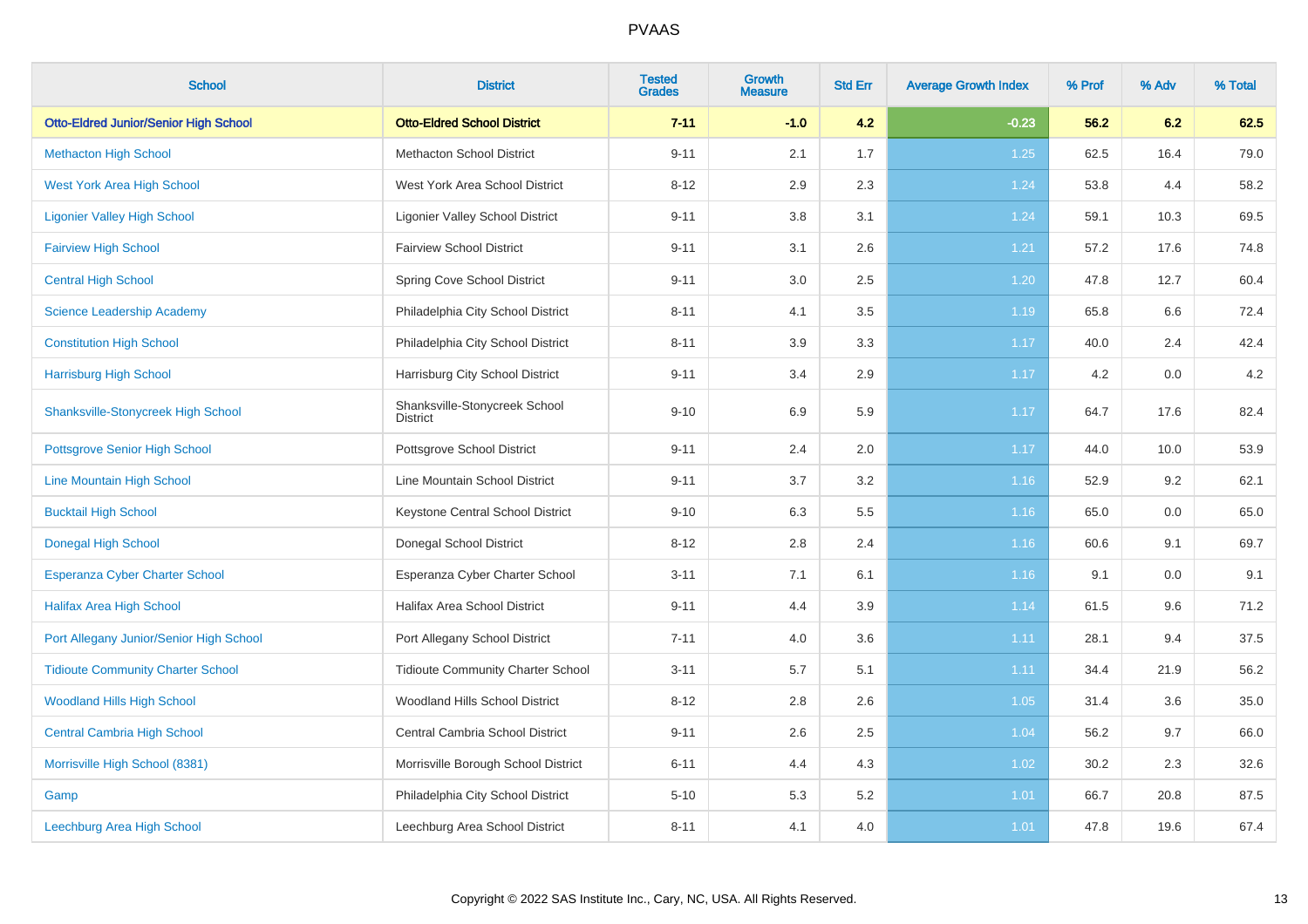| <b>School</b>                                   | <b>District</b>                                   | <b>Tested</b><br><b>Grades</b> | Growth<br><b>Measure</b> | <b>Std Err</b> | <b>Average Growth Index</b> | % Prof | % Adv | % Total |
|-------------------------------------------------|---------------------------------------------------|--------------------------------|--------------------------|----------------|-----------------------------|--------|-------|---------|
| <b>Otto-Eldred Junior/Senior High School</b>    | <b>Otto-Eldred School District</b>                | $7 - 11$                       | $-1.0$                   | 4.2            | $-0.23$                     | 56.2   | 6.2   | 62.5    |
| <b>Mastery Charter School-Pickett Campus</b>    | Mastery Charter School - Pickett<br>Campus        | $6 - 10$                       | 5.6                      | 5.7            | 1.00                        | 27.8   | 0.0   | 27.8    |
| Meyersdale Area High School                     | Meyersdale Area School District                   | $9 - 11$                       | 3.9                      | 4.0            | 1.00                        | 43.1   | 6.9   | 50.0    |
| East Stroudsburg Senior High School South       | East Stroudsburg Area School<br><b>District</b>   | $9 - 11$                       | 2.0                      | 2.0            | 0.99                        | 48.8   | 7.7   | 56.4    |
| <b>Stem At Showalter</b>                        | <b>Chester-Upland School District</b>             | $7 - 10$                       | 3.2                      | 3.2            | 0.99                        | 19.8   | 1.2   | 21.0    |
| <b>Lehigh Career &amp; Technical Institute</b>  | Lehigh Career & Technical Institute               | $10 - 12$                      | 5.6                      | 5.6            | 0.99                        | 78.3   | 0.0   | 78.3    |
| <b>Building 21 Allentown</b>                    | Allentown City School District                    | $9 - 11$                       | 3.6                      | 3.8            | 0.96                        | 24.6   | 0.0   | 24.6    |
| <b>General Mclane High School</b>               | <b>General Mclane School District</b>             | $8 - 11$                       | 2.7                      | 2.9            | 0.95                        | 62.3   | 4.9   | 67.2    |
| <b>Berlin Brothersvalley Senior High School</b> | Berlin Brothersvalley School District             | $9 - 11$                       | 3.8                      | 4.2            | 0.90                        | 48.8   | 14.0  | 62.8    |
| <b>Manheim Central Senior High School</b>       | Manheim Central School District                   | $9 - 11$                       | 1.8                      | 2.1            | 0.87                        | 53.2   | 11.6  | 64.8    |
| Franklin Regional Senior High School            | Franklin Regional School District                 | $9 - 11$                       | 1.7                      | 1.9            | 0.87                        | 66.7   | 15.5  | 82.1    |
| Keystone Junior/Senior High School              | Keystone School District                          | $7 - 11$                       | 2.7                      | 3.3            | 0.84                        | 50.6   | 6.5   | 57.1    |
| <b>Williamsport Area Senior High School</b>     | Williamsport Area School District                 | $9 - 11$                       | 1.5                      | 1.8            | 0.84                        | 44.1   | 12.8  | 56.9    |
| <b>Tunkhannock High School</b>                  | Tunkhannock Area School District                  | $8 - 11$                       | 1.9                      | 2.2            | 0.84                        | 44.9   | 9.6   | 54.6    |
| <b>Hopewell Senior High School</b>              | Hopewell Area School District                     | $9 - 11$                       | 2.2                      | 2.7            | 0.82                        | 58.4   | 4.0   | 62.4    |
| <b>Clairton Middle/High School</b>              | Clairton City School District                     | $6 - 11$                       | 3.0                      | 3.7            | 0.82                        | 13.4   | 0.0   | 13.4    |
| Louis E Dieruff High School                     | Allentown City School District                    | $8 - 12$                       | 1.6                      | 1.9            | 0.81                        | 27.2   | 0.7   | 28.0    |
| <b>Lower Moreland High School</b>               | Lower Moreland Township School<br><b>District</b> | $8 - 11$                       | 1.8                      | 2.2            | 0.81                        | 62.8   | 17.0  | 79.8    |
| <b>Bedford Senior High School</b>               | <b>Bedford Area School District</b>               | $9 - 11$                       | 2.1                      | 2.6            | 0.80                        | 48.5   | 10.0  | 58.5    |
| North Clarion County Junior/Senior High School  | North Clarion County School District              | $7 - 12$                       | $3.5\,$                  | 4.3            | 0.80                        | 67.5   | 15.0  | 82.5    |
| Northwestern Lehigh High School                 | Northwestern Lehigh School District               | $9 - 11$                       | 1.8                      | 2.3            | 0.79                        | 53.3   | 9.7   | 63.0    |
| South Fayette Township High School              | South Fayette Township School<br><b>District</b>  | $9 - 11$                       | 1.5                      | 1.9            | 0.77                        | 61.0   | 26.5  | 87.6    |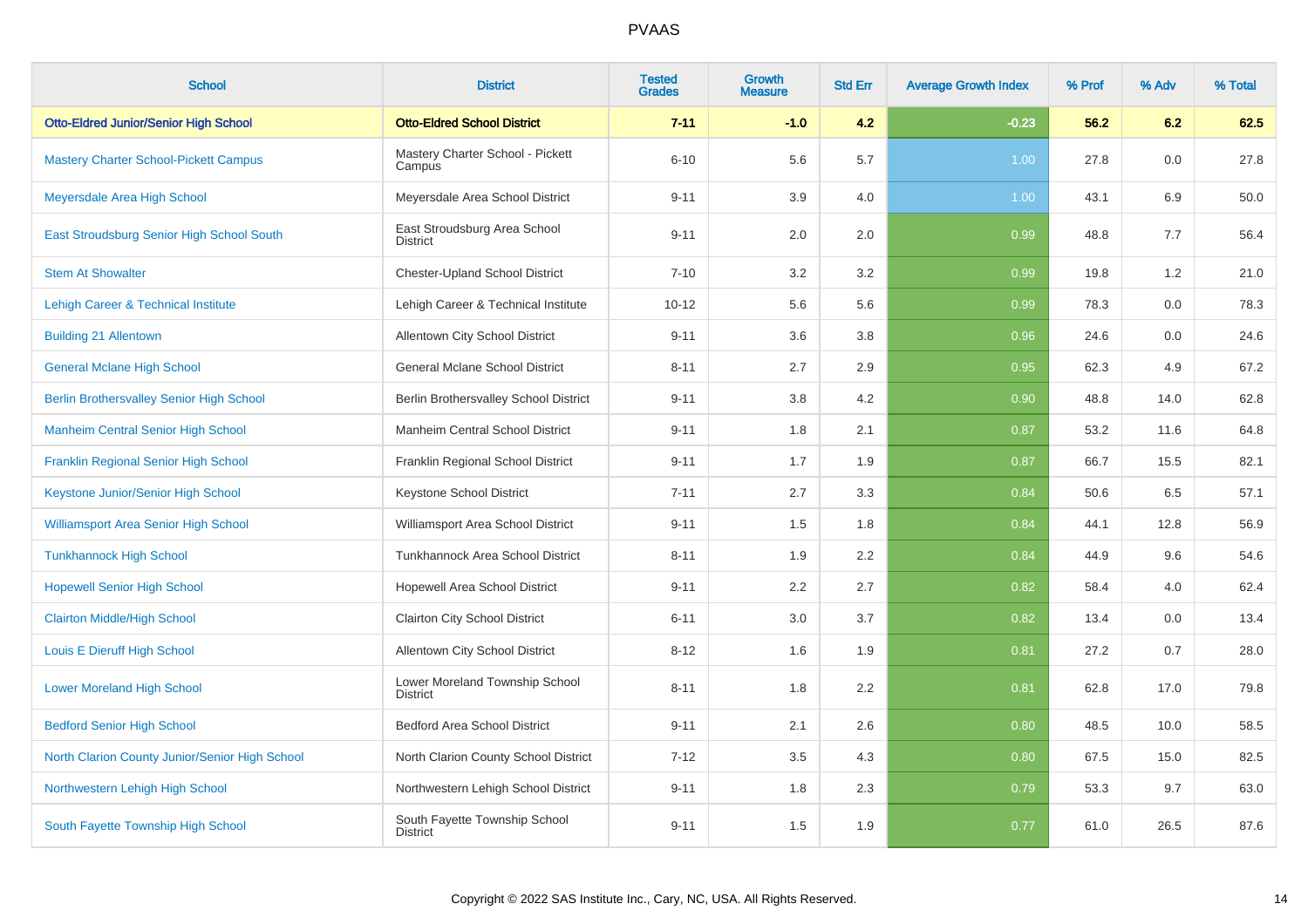| <b>School</b>                                     | <b>District</b>                          | <b>Tested</b><br><b>Grades</b> | <b>Growth</b><br><b>Measure</b> | <b>Std Err</b> | <b>Average Growth Index</b> | % Prof | % Adv | % Total |
|---------------------------------------------------|------------------------------------------|--------------------------------|---------------------------------|----------------|-----------------------------|--------|-------|---------|
| <b>Otto-Eldred Junior/Senior High School</b>      | <b>Otto-Eldred School District</b>       | $7 - 11$                       | $-1.0$                          | 4.2            | $-0.23$                     | 56.2   | 6.2   | 62.5    |
| <b>Baldwin Senior High School</b>                 | <b>Baldwin-Whitehall School District</b> | $7 - 11$                       | 1.4                             | 1.9            | 0.76                        | 58.6   | 8.6   | 67.1    |
| Urban Pathways 6-12 Charter School                | Urban Pathways 6-12 Charter<br>School    | $6 - 11$                       | 4.8                             | 6.4            | 0.75                        | 28.6   | 0.0   | 28.6    |
| <b>Thomas Jefferson High School</b>               | West Jefferson Hills School District     | $8 - 11$                       | 1.5                             | 2.1            | 0.74                        | 55.7   | 20.8  | 76.4    |
| <b>Bensalem Township High School</b>              | Bensalem Township School District        | $7 - 11$                       | 1.2                             | 1.6            | 0.74                        | 38.8   | 8.3   | 47.1    |
| <b>Scranton High School</b>                       | <b>Scranton School District</b>          | $9 - 11$                       | 2.7                             | 3.7            | 0.72                        | 49.2   | 6.4   | 55.6    |
| Harmony Area Junior/Senior High School            | Harmony Area School District             | $7 - 10$                       | 4.4                             | 6.3            | 0.69                        | 33.3   | 13.3  | 46.7    |
| Camp Hill Senior High School                      | Camp Hill School District                | $9 - 12$                       | 2.0                             | 3.0            | 0.69                        | 53.6   | 17.5  | 71.1    |
| <b>Marple Newtown Senior High School</b>          | Marple Newtown School District           | $9 - 11$                       | 1.7                             | 2.4            | 0.69                        | 57.6   | 12.8  | 70.4    |
| <b>Mcguffey High School</b>                       | <b>Mcguffey School District</b>          | $9 - 11$                       | 1.8                             | 2.6            | 0.67                        | 57.7   | 3.1   | 60.8    |
| Mapletown Junior/Senior High School               | Southeastern Greene School District      | $7 - 10$                       | 3.1                             | 4.6            | 0.66                        | 57.6   | 6.1   | 63.6    |
| Kensington Creative & Performing Arts High School | Philadelphia City School District        | $8 - 11$                       | 2.2                             | 3.4            | 0.65                        | 10.4   | 3.9   | 14.3    |
| <b>Strawberry Mansion High School</b>             | Philadelphia City School District        | $9 - 11$                       | 3.6                             | 5.6            | 0.64                        | 16.7   | 0.0   | 16.7    |
| <b>Creative And Performing Arts</b>               | Philadelphia City School District        | $8 - 11$                       | 1.5                             | 2.3            | 0.64                        | 65.6   | 9.8   | 75.4    |
| <b>Central Bucks High School - East</b>           | Central Bucks School District            | $9 - 11$                       | 0.9                             | 1.5            | 0.60                        | 61.6   | 16.0  | 77.6    |
| Wilkes-Barre Area Sd Stem Academy                 | Wilkes-Barre Area School District        | $9 - 11$                       | 3.8                             | 6.6            | 0.57                        | 72.7   | 27.3  | 100.0   |
| <b>Commodore Perry Junior/Senior High School</b>  | Commodore Perry School District          | $7 - 11$                       | 2.9                             | 5.6            | 0.53                        | 58.3   | 0.0   | 58.3    |
| <b>United Junior/Senior High School</b>           | <b>United School District</b>            | $7 - 11$                       | 1.8                             | 3.4            | 0.53                        | 60.3   | 6.6   | 66.9    |
| Forbes Road Junior/Senior High School             | <b>Forbes Road School District</b>       | $7 - 11$                       | 2.6                             | 5.1            | 0.51                        | 41.4   | 10.3  | 51.7    |
| <b>Athens Area High School</b>                    | Athens Area School District              | $9 - 11$                       | 1.2                             | 2.5            | 0.49                        | 46.9   | 7.6   | 54.5    |
| <b>Laurel High School</b>                         | <b>Laurel School District</b>            | $9 - 11$                       | 1.5                             | 3.1            | 0.48                        | 70.1   | 2.3   | 72.4    |
| <b>Union High School</b>                          | <b>Union School District</b>             | $6 - 12$                       | 1.9                             | 4.2            | 0.45                        | 32.6   | 7.0   | 39.5    |
| <b>Roberto Clemente Charter School</b>            | Roberto Clemente Charter School          | $3 - 12$                       | 2.2                             | 4.9            | 0.45                        | 27.5   | 5.0   | 32.5    |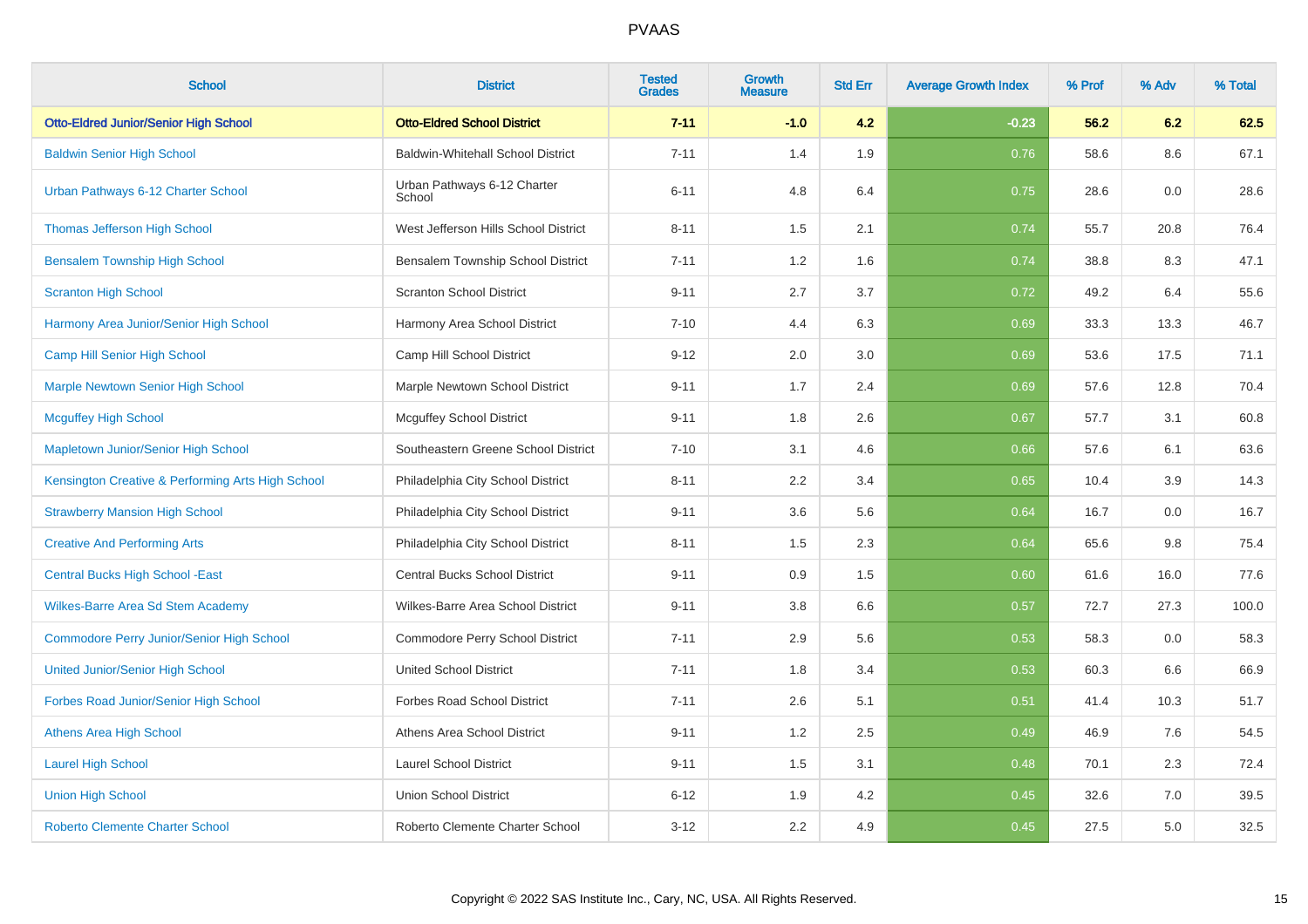| <b>School</b>                                     | <b>District</b>                                         | <b>Tested</b><br><b>Grades</b> | <b>Growth</b><br><b>Measure</b> | <b>Std Err</b> | <b>Average Growth Index</b> | % Prof | % Adv | % Total |
|---------------------------------------------------|---------------------------------------------------------|--------------------------------|---------------------------------|----------------|-----------------------------|--------|-------|---------|
| <b>Otto-Eldred Junior/Senior High School</b>      | <b>Otto-Eldred School District</b>                      | $7 - 11$                       | $-1.0$                          | 4.2            | $-0.23$                     | 56.2   | 6.2   | 62.5    |
| <b>Schuylkill Valley High School</b>              | Schuylkill Valley School District                       | $9 - 11$                       | 1.1                             | 2.5            | 0.43                        | 55.1   | 10.2  | 65.3    |
| <b>Mastery Charter High School-Lenfest Campus</b> | Mastery Charter High School-<br>Lenfest Campus          | $7 - 11$                       | 2.5                             | 5.7            | 0.43                        | 40.0   | 0.0   | 40.0    |
| Hanover Area Junior/Senior High School            | Hanover Area School District                            | $7 - 11$                       | 1.9                             | 4.6            | 0.41                        | 42.9   | 5.7   | 48.6    |
| Pittsburgh Science And Technology Academy 6-12    | Pittsburgh School District                              | $6 - 11$                       | 1.2                             | 3.0            | 0.41                        | 53.8   | 10.6  | 64.4    |
| <b>Radnor Senior High School</b>                  | Radnor Township School District                         | $8 - 12$                       | 0.8                             | 2.1            | 0.39                        | 65.0   | 23.2  | 88.2    |
| <b>Union Area High School</b>                     | Union Area School District                              | $9 - 11$                       | 1.6                             | 4.3            | 0.37                        | 61.5   | 0.0   | 61.5    |
| <b>Galeton Area School</b>                        | Galeton Area School District                            | $3 - 11$                       | 2.0                             | 5.3            | 0.37                        | 41.3   | 4.4   | 45.6    |
| <b>Biglerville High School</b>                    | <b>Upper Adams School District</b>                      | $9 - 11$                       | 1.0                             | 2.9            | 0.35                        | 55.2   | 8.6   | 63.8    |
| Purchase Line Junior/Senior High School           | <b>Purchase Line School District</b>                    | $7 - 12$                       | 1.2                             | 3.5            | 0.35                        | 43.1   | 5.4   | 48.5    |
| <b>Mastery Charter School - Thomas Campus</b>     | Mastery Charter School - Thomas<br>Campus               | $3 - 10$                       | 2.1                             | 6.2            | 0.33                        | 28.6   | 0.0   | 28.6    |
| <b>Newport High School</b>                        | <b>Newport School District</b>                          | $9 - 12$                       | 1.1                             | 3.5            | 0.32                        | 51.5   | 10.3  | 61.8    |
| Lehigh Valley Academy Regional Charter School     | Lehigh Valley Academy Regional<br><b>Charter School</b> | $3 - 11$                       | 0.7                             | 2.3            | 0.32                        | 46.3   | 5.0   | 51.4    |
| Warren Area High School                           | Warren County School District                           | $8 - 11$                       | 0.8                             | 2.4            | 0.32                        | 41.2   | 9.6   | 50.8    |
| West Shamokin Junior/Senior High School           | <b>Armstrong School District</b>                        | $7 - 10$                       | 0.9                             | 2.9            | 0.31                        | 52.4   | 5.7   | 58.1    |
| <b>Tussey Mountain High School</b>                | <b>Tussey Mountain School District</b>                  | $9 - 12$                       | 1.1                             | 3.7            | 0.29                        | 38.6   | 1.8   | 40.4    |
| <b>Strath Haven High School</b>                   | Wallingford-Swarthmore School<br><b>District</b>        | $9 - 10$                       | 0.7                             | 2.4            | 0.28                        | 64.4   | 22.7  | 87.1    |
| <b>Lakeland Junior/Senior High School</b>         | <b>Lakeland School District</b>                         | $7 - 11$                       | 0.7                             | 2.8            | 0.25                        | 48.6   | 3.7   | 52.3    |
| Kennard-Dale High School                          | South Eastern School District                           | $9 - 11$                       | 0.6                             | 2.4            | 0.24                        | 54.8   | 6.6   | 61.4    |
| Sheffield M/Hs                                    | Warren County School District                           | $6 - 11$                       | 1.1                             | 4.7            | 0.23                        | 42.2   | 0.0   | 42.2    |
| Edison High School/Fareira Skills                 | Philadelphia City School District                       | $8 - 12$                       | 0.7                             | 3.1            | 0.23                        | 11.0   | 0.0   | 11.0    |
| <b>Gateway Senior High School</b>                 | <b>Gateway School District</b>                          | $9 - 11$                       | 0.5                             | 2.2            | 0.22                        | 52.1   | 13.8  | 65.9    |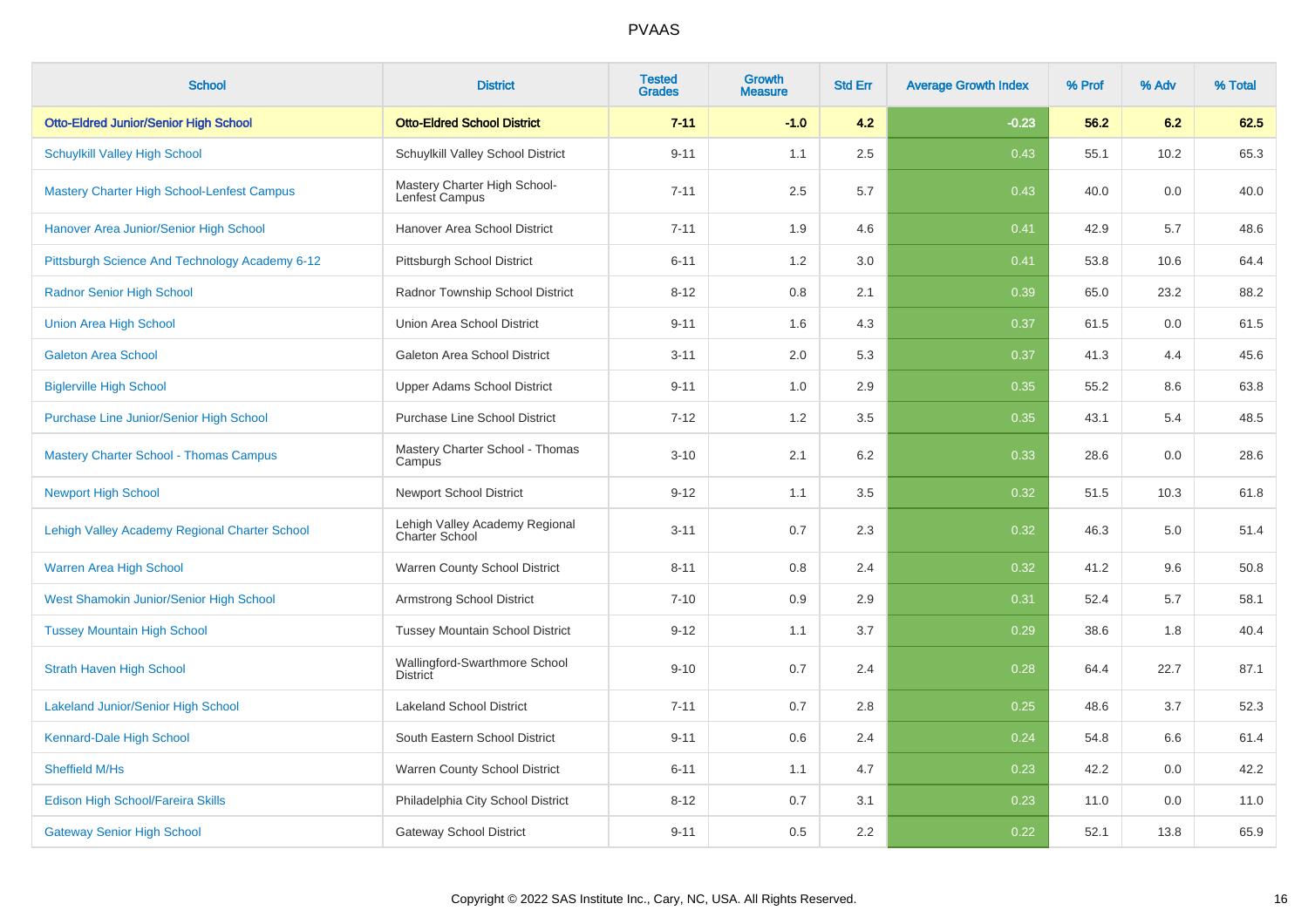| <b>School</b>                                | <b>District</b>                        | <b>Tested</b><br><b>Grades</b> | <b>Growth</b><br><b>Measure</b> | <b>Std Err</b> | <b>Average Growth Index</b> | % Prof | % Adv | % Total |
|----------------------------------------------|----------------------------------------|--------------------------------|---------------------------------|----------------|-----------------------------|--------|-------|---------|
| <b>Otto-Eldred Junior/Senior High School</b> | <b>Otto-Eldred School District</b>     | $7 - 11$                       | $-1.0$                          | 4.2            | $-0.23$                     | 56.2   | 6.2   | 62.5    |
| Wyomissing Area Junior/Senior High School    | Wyomissing Area School District        | $7 - 12$                       | 0.5                             | 2.6            | 0.21                        | 55.7   | 17.6  | 73.3    |
| Lower Dauphin High School                    | Lower Dauphin School District          | $9 - 10$                       | 0.3                             | 1.9            | 0.17                        | 49.6   | 12.7  | 62.3    |
| <b>Cougar Academy</b>                        | Harrisburg City School District        | $3 - 10$                       | 0.9                             | 6.2            | 0.15                        | 15.8   | 0.0   | 15.8    |
| <b>Greenville Junior/Senior High School</b>  | Greenville Area School District        | $7 - 11$                       | 0.4                             | 2.9            | 0.15                        | 53.4   | 6.9   | 60.3    |
| <b>Greater Latrobe Senior High School</b>    | <b>Greater Latrobe School District</b> | $9 - 11$                       | 0.3                             | 1.9            | 0.14                        | 55.5   | 14.1  | 69.5    |
| <b>Bloomsburg Area High School</b>           | Bloomsburg Area School District        | $8 - 10$                       | 0.4                             | 3.0            | 0.12                        | 55.9   | 11.8  | 67.6    |
| Insight PA Cyber Charter School              | Insight PA Cyber Charter School        | $3 - 11$                       | 0.7                             | 5.7            | 0.12                        | 50.0   | 4.8   | 54.8    |
| <b>Parkway Northwest</b>                     | Philadelphia City School District      | $9 - 10$                       | 0.4                             | 3.8            | 0.09                        | 32.7   | 1.8   | 34.6    |
| Juniata Senior High School                   | Juniata County School District         | $8 - 11$                       | 0.2                             | 2.6            | 0.08                        | 38.2   | 1.5   | 39.7    |
| Smethport Area Junior/Senior High School     | Smethport Area School District         | $7 - 12$                       | 0.2                             | 3.9            | 0.06                        | 37.0   | 1.8   | 38.9    |
| Reynolds Junior/Senior High School           | <b>Reynolds School District</b>        | $7 - 10$                       | 0.2                             | 3.4            | 0.06                        | 52.1   | 7.0   | 59.2    |
| Brockway Area Junior/Senior High School      | Brockway Area School District          | $7 - 11$                       | 0.2                             | 3.6            | 0.06                        | 49.2   | 7.7   | 56.9    |
| Jersey Shore Area Senior High School         | Jersey Shore Area School District      | $9 - 11$                       | 0.1                             | 2.5            | 0.05                        | 47.1   | 9.2   | 56.2    |
| Danville Area Senior High School             | Danville Area School District          | $9 - 11$                       | 0.1                             | 2.6            | 0.05                        | 57.4   | 18.4  | 75.7    |
| <b>Cedar Cliff High School</b>               | <b>West Shore School District</b>      | $9 - 12$                       | 0.0                             | 1.9            | 0.01                        | 55.4   | 8.6   | 64.0    |
| Northern Lebanon Senior High School          | Northern Lebanon School District       | $9 - 11$                       | $-0.0$                          | 2.4            | $-0.01$                     | 28.0   | 3.0   | 31.0    |
| West Branch Area High School                 | West Branch Area School District       | $9 - 11$                       | $-0.2$                          | 3.8            | $-0.04$                     | 47.2   | 1.9   | 49.1    |
| South Philadelphia High School               | Philadelphia City School District      | $9 - 10$                       | $-0.4$                          | 4.3            | $-0.08$                     | 20.0   | 0.0   | 20.0    |
| Avella Area Junior/Senior High School        | Avella Area School District            | $7 - 12$                       | $-0.6$                          | 4.7            | $-0.11$                     | 49.3   | 14.5  | 63.8    |
| Philadelphia Military Acad At Elverson       | Philadelphia City School District      | $9 - 10$                       | $-0.4$                          | 3.7            | $-0.12$                     | 8.5    | 0.0   | 8.5     |
| Penn Cambria High School                     | Penn Cambria School District           | $9 - 11$                       | $-0.3$                          | 2.7            | $-0.12$                     | 61.5   | 7.7   | 69.2    |
| <b>Susquenita High School</b>                | Susquenita School District             | $9 - 11$                       | $-0.4$                          | 2.8            | $-0.14$                     | 47.7   | 10.1  | 57.8    |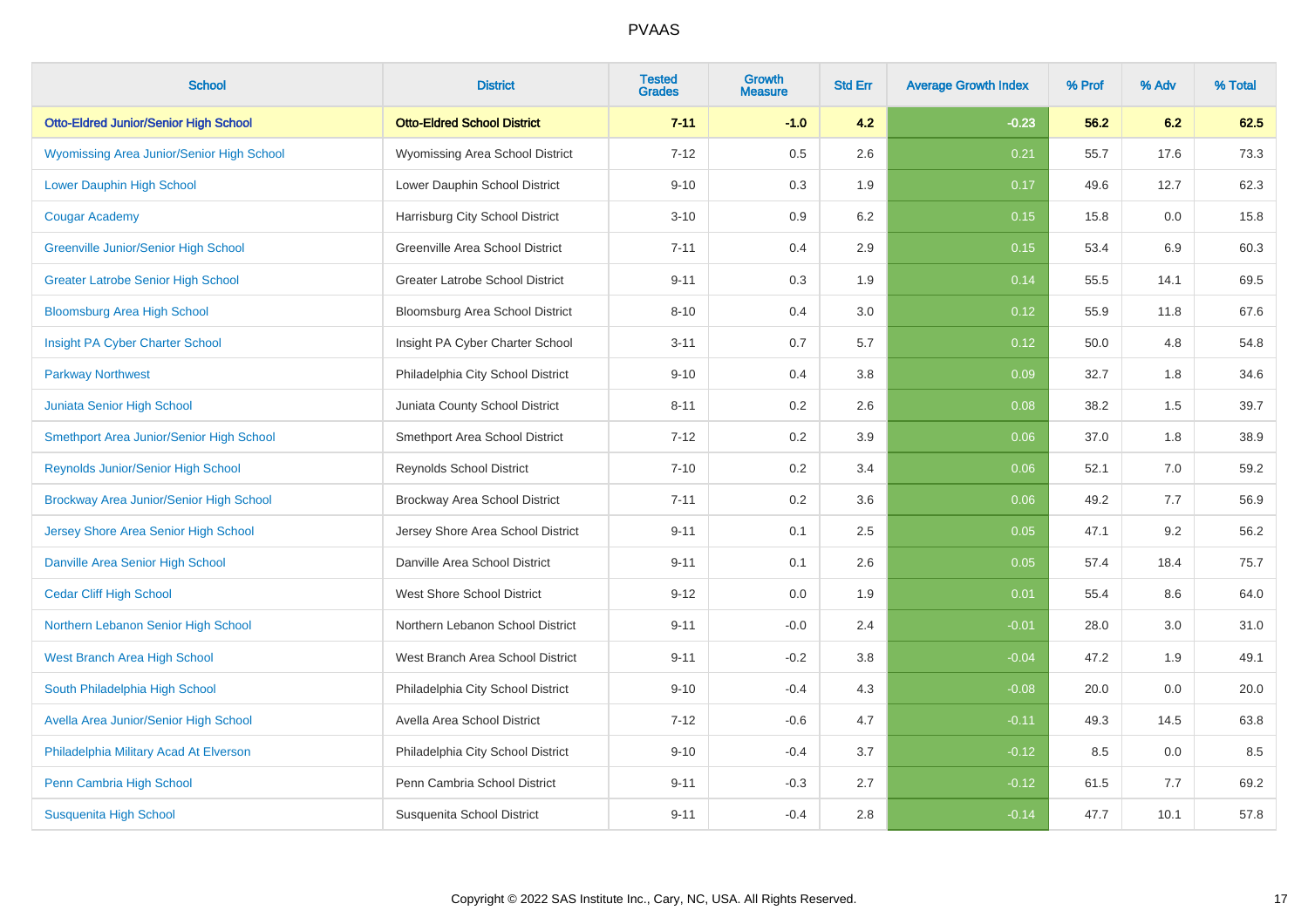| <b>School</b>                                      | <b>District</b>                                       | <b>Tested</b><br><b>Grades</b> | <b>Growth</b><br><b>Measure</b> | <b>Std Err</b> | <b>Average Growth Index</b> | % Prof | % Adv | % Total |
|----------------------------------------------------|-------------------------------------------------------|--------------------------------|---------------------------------|----------------|-----------------------------|--------|-------|---------|
| <b>Otto-Eldred Junior/Senior High School</b>       | <b>Otto-Eldred School District</b>                    | $7 - 11$                       | $-1.0$                          | 4.2            | $-0.23$                     | 56.2   | 6.2   | 62.5    |
| <b>Hempfield Senior High School</b>                | <b>Hempfield School District</b>                      | $9 - 11$                       | $-0.2$                          | 1.4            | $-0.15$                     | 58.2   | 9.9   | 68.2    |
| Kutztown Area Senior High School                   | Kutztown Area School District                         | $9 - 12$                       | $-0.5$                          | 3.2            | $-0.15$                     | 55.4   | 13.3  | 68.7    |
| Philadelphia Electrical & Tech Charter High School | Philadelphia Electrical & Tech<br>Charter High School | $10 - 10$                      | $-0.5$                          | 2.9            | $-0.15$                     | 8.8    | 0.0   | 8.8     |
| <b>Achievement House Charter School</b>            | Achievement House Charter School                      | $7 - 11$                       | $-0.7$                          | 4.0            | $-0.17$                     | 32.5   | 2.6   | 35.1    |
| <b>Westinghouse Arts Academy Charter School</b>    | Westinghouse Arts Academy<br>Charter School           | $9 - 10$                       | $-0.7$                          | 3.6            | $-0.19$                     | 59.2   | 8.4   | 67.6    |
| <b>Valley Junior/Senior High School</b>            | New Kensington-Arnold School<br><b>District</b>       | $7 - 11$                       | $-0.8$                          | 3.8            | $-0.22$                     | 40.7   | 3.7   | 44.4    |
| <b>Mcconnellsburg High School</b>                  | Central Fulton School District                        | $9 - 11$                       | $-0.8$                          | 3.5            | $-0.23$                     | 51.4   | 8.6   | 60.0    |
| <b>Blue Ridge High School</b>                      | <b>Blue Ridge School District</b>                     | $9 - 11$                       | $-0.8$                          | 3.6            | $-0.23$                     | 44.6   | 3.1   | 47.7    |
| <b>Otto-Eldred Junior/Senior High School</b>       | <b>Otto-Eldred School District</b>                    | $7 - 11$                       | $-1.0$                          | 4.2            | $-0.23$                     | 56.2   | 6.2   | 62.5    |
| <b>Mercer Area Senior High School</b>              | Mercer Area School District                           | $8 - 11$                       | $-0.8$                          | 3.3            | $-0.23$                     | 56.8   | 8.1   | 64.9    |
| Millville Area Junior/Senior High School           | Millville Area School District                        | $7 - 12$                       | $-1.1$                          | 4.7            | $-0.24$                     | 51.4   | 5.4   | 56.8    |
| <b>Oley Valley Senior High School</b>              | Oley Valley School District                           | $9 - 11$                       | $-0.8$                          | 2.7            | $-0.29$                     | 43.1   | 12.9  | 56.0    |
| <b>Crestwood Secondary Campus</b>                  | <b>Crestwood School District</b>                      | $7 - 11$                       | $-0.7$                          | 2.3            | $-0.31$                     | 57.4   | 17.0  | 74.4    |
| Southern Lehigh Senior High School                 | Southern Lehigh School District                       | $9 - 11$                       | $-0.7$                          | 2.3            | $-0.31$                     | 66.1   | 11.9  | 78.0    |
| Panther Valley Junior/Senior High School           | Panther Valley School District                        | $7 - 12$                       | $-1.0$                          | 3.3            | $-0.31$                     | 47.9   | 4.3   | 52.1    |
| Mount Carmel Area High School                      | Mount Carmel Area School District                     | $6 - 11$                       | $-1.0$                          | 3.1            | $-0.32$                     | 45.3   | 2.1   | 47.4    |
| Hope For Hyndman Charter School                    | Hope For Hyndman Charter School                       | $3 - 11$                       | $-2.0$                          | 6.1            | $-0.32$                     | 33.3   | 0.0   | 33.3    |
| <b>Bellefonte Area High School</b>                 | Bellefonte Area School District                       | $9 - 11$                       | $-0.7$                          | 2.2            | $-0.33$                     | 47.6   | 10.6  | 58.2    |
| Lakeview Middle-High School                        | Lakeview School District                              | $6 - 11$                       | $-1.2$                          | 3.7            | $-0.33$                     | 60.3   | 3.2   | 63.5    |
| <b>Girard High School</b>                          | <b>Girard School District</b>                         | $9 - 11$                       | $-0.9$                          | 2.7            | $-0.33$                     | 53.9   | 15.6  | 69.6    |
| <b>Glendale Junior/Senior High School</b>          | <b>Glendale School District</b>                       | $7 - 10$                       | $-1.3$                          | 3.7            | $-0.34$                     | 50.0   | 5.4   | 55.4    |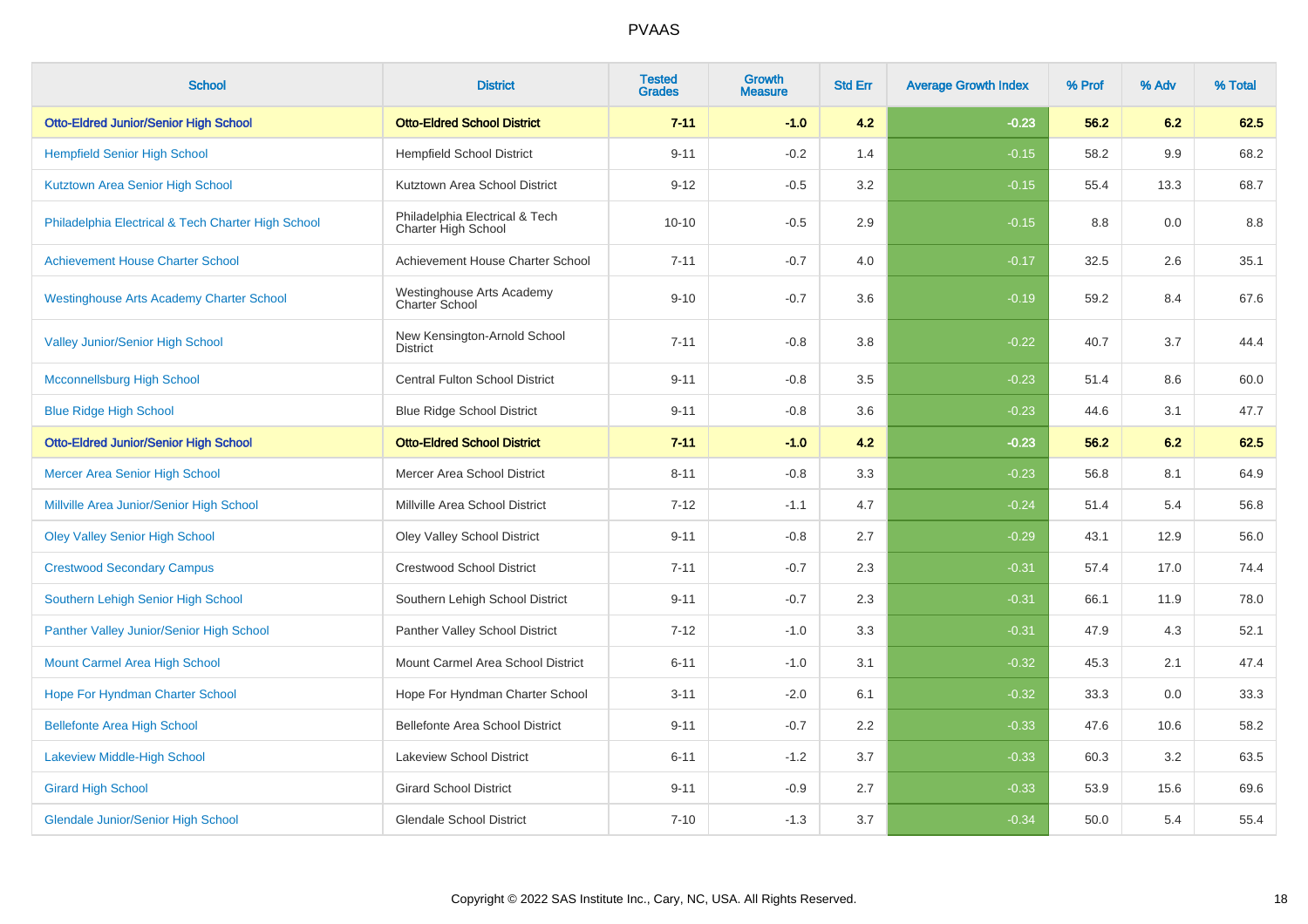| <b>School</b>                                      | <b>District</b>                                            | <b>Tested</b><br><b>Grades</b> | <b>Growth</b><br><b>Measure</b> | <b>Std Err</b> | <b>Average Growth Index</b> | % Prof | % Adv | % Total |
|----------------------------------------------------|------------------------------------------------------------|--------------------------------|---------------------------------|----------------|-----------------------------|--------|-------|---------|
| <b>Otto-Eldred Junior/Senior High School</b>       | <b>Otto-Eldred School District</b>                         | $7 - 11$                       | $-1.0$                          | 4.2            | $-0.23$                     | 56.2   | 6.2   | 62.5    |
| <b>Cornell High School</b>                         | <b>Cornell School District</b>                             | $7 - 11$                       | $-2.0$                          | 5.0            | $-0.39$                     | 33.8   | 1.5   | 35.4    |
| James Buchanan High School                         | <b>Tuscarora School District</b>                           | $9 - 11$                       | $-1.0$                          | 2.3            | $-0.43$                     | 45.1   | 8.1   | 53.2    |
| Penn Manor High School                             | Penn Manor School District                                 | $7 - 11$                       | $-0.8$                          | 1.6            | $-0.47$                     | 51.9   | 12.6  | 64.5    |
| Center For Student Lrng Charter School Pennsbury   | Center For Student Learning Charter<br>School At Pennsbury | $6 - 12$                       | $-2.9$                          | 6.1            | $-0.47$                     | 42.9   | 0.0   | 42.9    |
| Albert Gallatin Area Senior High School            | Albert Gallatin Area School District                       | $8 - 11$                       | $-1.1$                          | 2.4            | $-0.47$                     | 54.5   | 10.0  | 64.6    |
| <b>Sharpsville Area Senior High School</b>         | Sharpsville Area School District                           | $7 - 11$                       | $-1.7$                          | 3.5            | $-0.48$                     | 55.2   | 13.4  | 68.7    |
| <b>Cowanesque Valley Junior/Senior High School</b> | Northern Tioga School District                             | $7 - 12$                       | $-2.1$                          | 4.4            | $-0.48$                     | 56.3   | 1.2   | 57.5    |
| <b>Bellwood-Antis High School</b>                  | Bellwood-Antis School District                             | $9 - 10$                       | $-1.6$                          | 3.2            | $-0.50$                     | 55.1   | 10.1  | 65.2    |
| Pittsburgh Allderdice High School                  | Pittsburgh School District                                 | $9 - 10$                       | $-1.0$                          | 2.0            | $-0.51$                     | 44.4   | 13.9  | 58.3    |
| Palmerton Area High School                         | Palmerton Area School District                             | $9 - 11$                       | $-1.6$                          | 3.0            | $-0.52$                     | 57.4   | 5.0   | 62.4    |
| North Schuylkill Junior/Senior High School         | North Schuylkill School District                           | $7 - 11$                       | $-1.4$                          | 2.4            | $-0.58$                     | 41.8   | 5.1   | 46.8    |
| South Side High School                             | South Side Area School District                            | $9 - 11$                       | $-2.0$                          | $3.3\,$        | $-0.59$                     | 50.0   | 6.8   | 56.8    |
| <b>Cochranton Junior/Senior High School</b>        | <b>Crawford Central School District</b>                    | $7 - 11$                       | $-2.3$                          | 3.8            | $-0.62$                     | 47.9   | 18.3  | 66.2    |
| <b>New Oxford Senior High School</b>               | Conewago Valley School District                            | $7 - 12$                       | $-1.2$                          | 2.0            | $-0.62$                     | 51.7   | 9.6   | 61.3    |
| <b>Shaler Area High School</b>                     | <b>Shaler Area School District</b>                         | $9 - 11$                       | $-1.2$                          | 1.9            | $-0.63$                     | 49.1   | 9.6   | 58.7    |
| <b>Wyoming Area Sec Center</b>                     | Wyoming Area School District                               | $7 - 10$                       | $-1.7$                          | 2.6            | $-0.64$                     | 53.8   | 10.8  | 64.6    |
| <b>Bangor Area High School</b>                     | <b>Bangor Area School District</b>                         | $9 - 12$                       | $-1.3$                          | 2.0            | $-0.66$                     | 44.3   | 4.7   | 49.0    |
| Maplewood Junior/Senior High School                | Penncrest School District                                  | $7 - 11$                       | $-2.4$                          | 3.6            | $-0.66$                     | 46.3   | 5.2   | 51.5    |
| Clarion-Limestone Area Junior/Senior High School   | Clarion-Limestone Area School<br><b>District</b>           | $7 - 12$                       | $-2.8$                          | 4.1            | $-0.67$                     | 56.8   | 6.8   | 63.6    |
| <b>Waynesburg Central High School</b>              | Central Greene School District                             | $9 - 11$                       | $-1.9$                          | 2.8            | $-0.67$                     | 54.2   | 2.8   | 57.0    |
| Elizabethtown Area Senior High School              | Elizabethtown Area School District                         | $9 - 12$                       | $-1.2$                          | 1.8            | $-0.67$                     | 50.0   | 11.2  | 61.2    |
| Sayre William L Middle School                      | Philadelphia City School District                          | $9 - 12$                       | $-2.8$                          | 4.2            | $-0.67$                     | 8.2    | 0.0   | $8.2\,$ |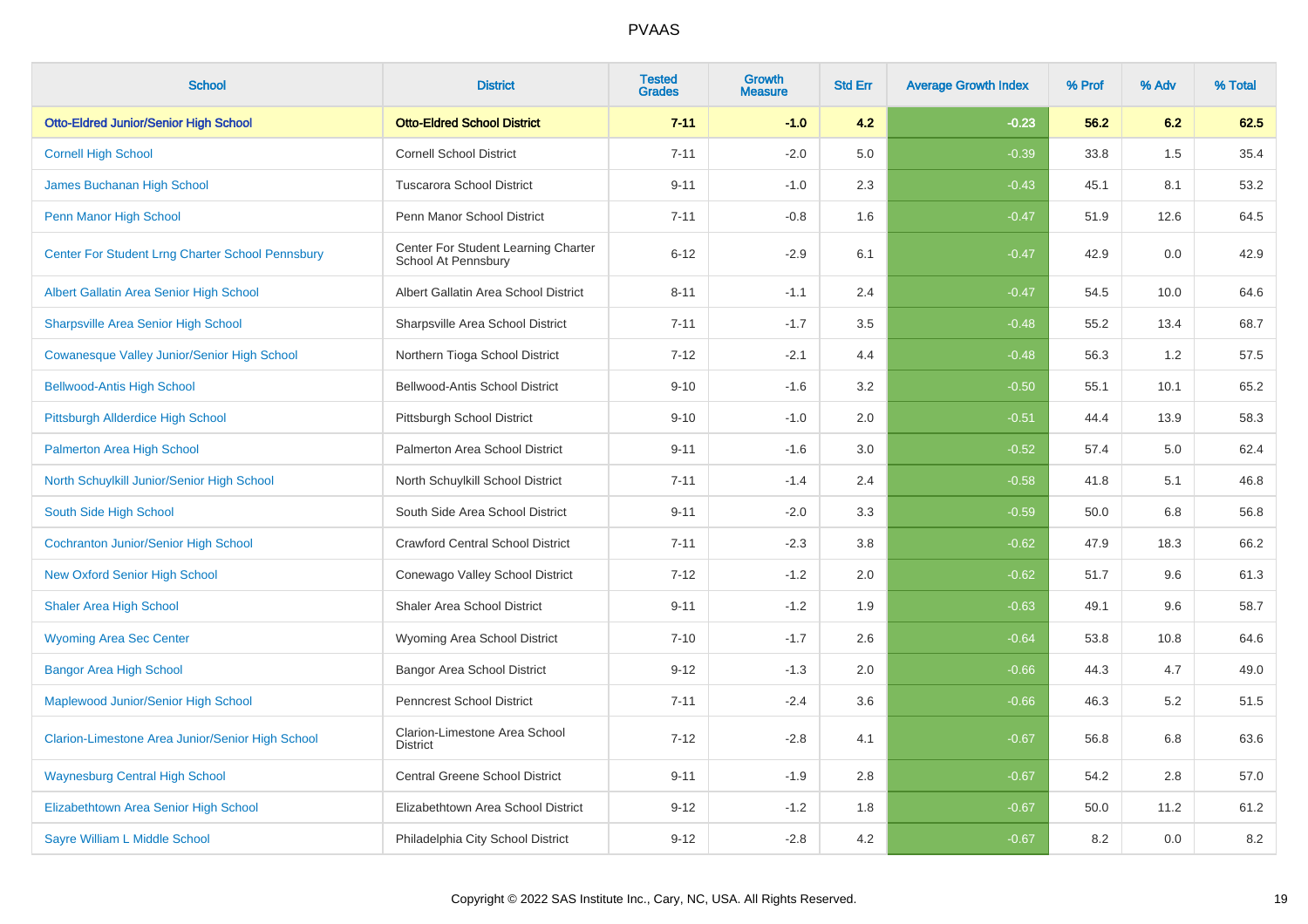| <b>School</b>                                           | <b>District</b>                                  | <b>Tested</b><br><b>Grades</b> | <b>Growth</b><br><b>Measure</b> | <b>Std Err</b> | <b>Average Growth Index</b> | % Prof | % Adv | % Total |
|---------------------------------------------------------|--------------------------------------------------|--------------------------------|---------------------------------|----------------|-----------------------------|--------|-------|---------|
| <b>Otto-Eldred Junior/Senior High School</b>            | <b>Otto-Eldred School District</b>               | $7 - 11$                       | $-1.0$                          | 4.2            | $-0.23$                     | 56.2   | 6.2   | 62.5    |
| <b>Mid Valley Secondary Center</b>                      | Mid Valley School District                       | $7 - 10$                       | $-2.0$                          | 2.9            | $-0.69$                     | 45.1   | 7.8   | 52.9    |
| Canon-Mcmillan Senior High School                       | Canon-Mcmillan School District                   | $9 - 11$                       | $-1.1$                          | 1.6            | $-0.69$                     | 58.7   | 15.9  | 74.6    |
| <b>Burgettstown Middle/High School</b>                  | Burgettstown Area School District                | $6 - 11$                       | $-2.5$                          | 3.4            | $-0.73$                     | 50.0   | 1.4   | 51.4    |
| <b>Fannett-Metal Senior High School</b>                 | Fannett-Metal School District                    | $9 - 11$                       | $-3.8$                          | 5.1            | $-0.73$                     | 38.7   | 8.1   | 46.8    |
| Susquehanna Community Junior/Senior High School         | Susquehanna Community School<br><b>District</b>  | $7 - 11$                       | $-3.1$                          | 4.2            | $-0.74$                     | 49.4   | 6.9   | 56.3    |
| North Pocono High School                                | North Pocono School District                     | $9 - 11$                       | $-2.6$                          | 3.4            | $-0.76$                     | 52.0   | 16.4  | 68.5    |
| King Martin Luther High School                          | Philadelphia City School District                | $9 - 10$                       | $-3.6$                          | 4.7            | $-0.76$                     | 13.3   | 0.0   | 13.3    |
| <b>Manheim Township High School</b>                     | Manheim Township School District                 | $8 - 12$                       | $-1.2$                          | 1.6            | $-0.77$                     | 53.2   | 15.5  | 68.7    |
| <b>Gillingham Charter School</b>                        | Gillingham Charter School                        | $3 - 11$                       | $-4.4$                          | 5.6            | $-0.77$                     | 20.8   | 8.3   | 29.2    |
| <b>Turkeyfoot Valley Area Junior/Senior High School</b> | Turkeyfoot Valley Area School<br><b>District</b> | $7 - 12$                       | $-4.6$                          | 5.6            | $-0.83$                     | 22.0   | 5.1   | 27.1    |
| <b>Cheltenham High School</b>                           | Cheltenham School District                       | $9 - 11$                       | $-1.7$                          | 2.0            | $-0.84$                     | 46.1   | 10.0  | 56.1    |
| Huntingdon Area Senior High School                      | Huntingdon Area School District                  | $9 - 11$                       | $-2.4$                          | 2.7            | $-0.86$                     | 36.8   | 10.3  | 47.0    |
| Conemaugh Valley Junior/Senior High School              | Conemaugh Valley School District                 | $7 - 12$                       | $-3.5$                          | 4.1            | $-0.86$                     | 48.2   | 5.6   | 53.7    |
| Lehighton Area High School                              | Lehighton Area School District                   | $9 - 11$                       | $-2.0$                          | 2.3            | $-0.87$                     | 51.1   | 5.6   | 56.7    |
| Mt Lebanon Senior High School                           | Mt Lebanon School District                       | $8 - 11$                       | $-1.3$                          | 1.5            | $-0.87$                     | 61.9   | 24.0  | 85.9    |
| Northeast Bradford Junior/Senior High School            | Northeast Bradford School District               | $7 - 10$                       | $-3.5$                          | 4.0            | $-0.87$                     | 33.9   | 3.4   | 37.3    |
| West Forest Junior/Senior High School                   | <b>Forest Area School District</b>               | $7 - 11$                       | $-5.5$                          | 6.2            | $-0.88$                     | 22.2   | 3.7   | 25.9    |
| <b>Shenango High School</b>                             | Shenango Area School District                    | $7 - 11$                       | $-2.9$                          | 3.3            | $-0.88$                     | 50.6   | 13.9  | 64.6    |
| <b>Bald Eagle Area Junior/Senior High School</b>        | Bald Eagle Area School District                  | $6 - 11$                       | $-2.4$                          | 2.7            | $-0.88$                     | 48.4   | 9.4   | 57.7    |
| Bartram John - Main                                     | Philadelphia City School District                | $8 - 11$                       | $-2.9$                          | 3.3            | $-0.89$                     | 5.0    | 0.0   | 5.0     |
| <b>G A R Middle School</b>                              | Wilkes-Barre Area School District                | $7 - 11$                       | $-5.1$                          | 5.5            | $-0.92$                     | 25.9   | 0.0   | 25.9    |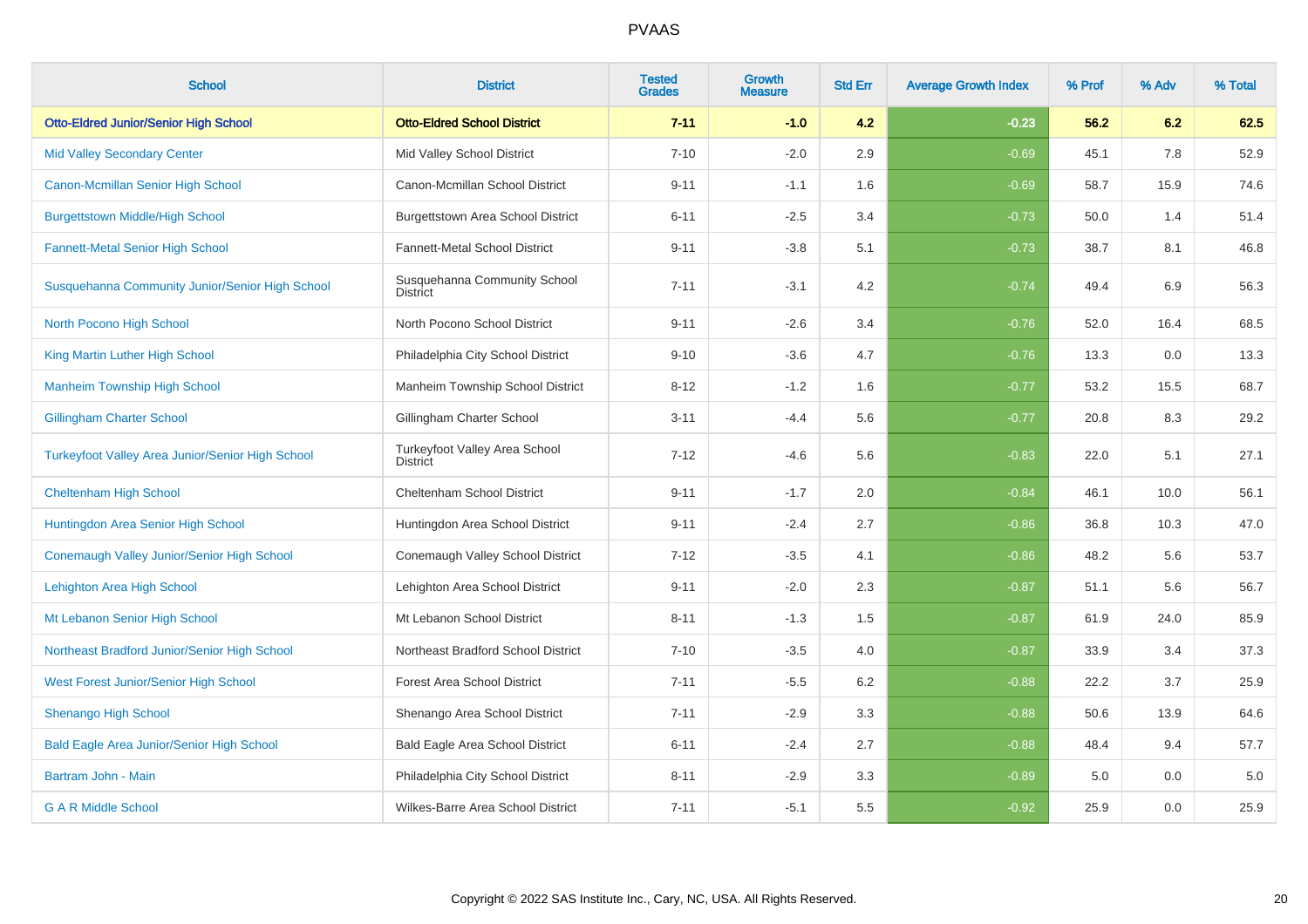| <b>School</b>                                     | <b>District</b>                                   | <b>Tested</b><br><b>Grades</b> | Growth<br><b>Measure</b> | <b>Std Err</b> | <b>Average Growth Index</b> | % Prof | % Adv | % Total |
|---------------------------------------------------|---------------------------------------------------|--------------------------------|--------------------------|----------------|-----------------------------|--------|-------|---------|
| <b>Otto-Eldred Junior/Senior High School</b>      | <b>Otto-Eldred School District</b>                | $7 - 11$                       | $-1.0$                   | 4.2            | $-0.23$                     | 56.2   | 6.2   | 62.5    |
| Imhotep Institute Charter High School             | Imhotep Institute Charter High<br>School          | $9 - 11$                       | $-5.3$                   | 5.8            | $-0.92$                     | 25.0   | 0.0   | 25.0    |
| <b>Central Bucks High School - West</b>           | <b>Central Bucks School District</b>              | $10 - 11$                      | $-1.4$                   | 1.5            | $-0.93$                     | 63.9   | 16.1  | 80.0    |
| Austin Area Junior/Senior High School             | Austin Area School District                       | $7 - 11$                       | $-6.0$                   | 6.4            | $-0.93$                     | 33.3   | 5.6   | 38.9    |
| <b>Sullivan County Junior/Senior High School</b>  | <b>Sullivan County School District</b>            | $7 - 10$                       | $-4.3$                   | 4.4            | $-0.97$                     | 66.7   | 2.6   | 69.2    |
| Roxborough High School                            | Philadelphia City School District                 | $9 - 10$                       | $-3.1$                   | $3.2\,$        | $-0.97$                     | 14.1   | 2.2   | 16.3    |
| Elmer L Meyers Junior/Senior High School          | Wilkes-Barre Area School District                 | $7 - 11$                       | $-4.7$                   | 4.8            | $-0.98$                     | 33.3   | 3.0   | 36.4    |
| Phoenixville Area High School                     | Phoenixville Area School District                 | $9 - 11$                       | $-2.0$                   | 2.1            | $-0.98$                     | 59.9   | 10.6  | 70.5    |
| <b>Overbrook High School</b>                      | Philadelphia City School District                 | $9 - 11$                       | $-4.4$                   | 4.4            | $-0.99$                     | 8.7    | 0.0   | 8.7     |
| Charleroi Area High School                        | Charleroi School District                         | $8 - 11$                       | $-2.9$                   | 3.0            | $-0.99$                     | 55.7   | 7.4   | 63.1    |
| <b>Chartiers Valley High School</b>               | <b>Chartiers Valley School District</b>           | $9 - 11$                       | $-2.0$                   | 2.0            | $-1.00$                     | 54.7   | 8.4   | 63.1    |
| <b>Columbia High School</b>                       | Columbia Borough School District                  | $8 - 12$                       | $-3.6$                   | 3.5            | $-1.02$                     | 29.5   | 1.9   | 31.4    |
| <b>Montour High School</b>                        | <b>Montour School District</b>                    | $9 - 11$                       | $-2.1$                   | 2.1            | $-1.03$                     | 61.4   | 15.1  | 76.5    |
| <b>Lebanon Senior High School</b>                 | Lebanon School District                           | $9 - 11$                       | $-2.0$                   | 1.9            | $-1.06$                     | 24.4   | 2.6   | 27.0    |
| <b>Wyoming Valley West Senior High School</b>     | Wyoming Valley West School<br><b>District</b>     | $9 - 11$                       | $-2.6$                   | 2.4            | $-1.08$                     | 49.4   | 3.0   | 52.4    |
| Rocky Grove Junior/Senior High School             | Valley Grove School District                      | $7 - 10$                       | $-4.1$                   | 3.7            | $-1.11$                     | 51.2   | 6.1   | 57.3    |
| West Greene Junior/Senior High School             | West Greene School District                       | $7 - 11$                       | $-4.9$                   | 4.3            | $-1.12$                     | 36.6   | 7.3   | 43.9    |
| <b>Lewisburg High School</b>                      | Lewisburg Area School District                    | $9 - 11$                       | $-2.9$                   | 2.6            | $-1.13$                     | 57.0   | 18.5  | 75.6    |
| North Hills Senior High School                    | North Hills School District                       | $9 - 11$                       | $-2.1$                   | 1.8            | $-1.14$                     | 59.1   | 14.1  | 73.2    |
| <b>Quaker Valley High School</b>                  | Quaker Valley School District                     | $9 - 11$                       | $-3.1$                   | 2.6            | $-1.19$                     | 55.2   | 13.2  | 68.4    |
| Conemaugh Township Area Middle/Senior High School | Conemaugh Township Area School<br><b>District</b> | $6 - 12$                       | $-4.0$                   | 3.4            | $-1.19$                     | 53.8   | 17.6  | 71.4    |
| Juniata Valley Junior/Senior High School          | Juniata Valley School District                    | $6 - 11$                       | $-4.3$                   | 3.5            | $-1.21$                     | 44.4   | 3.5   | 47.8    |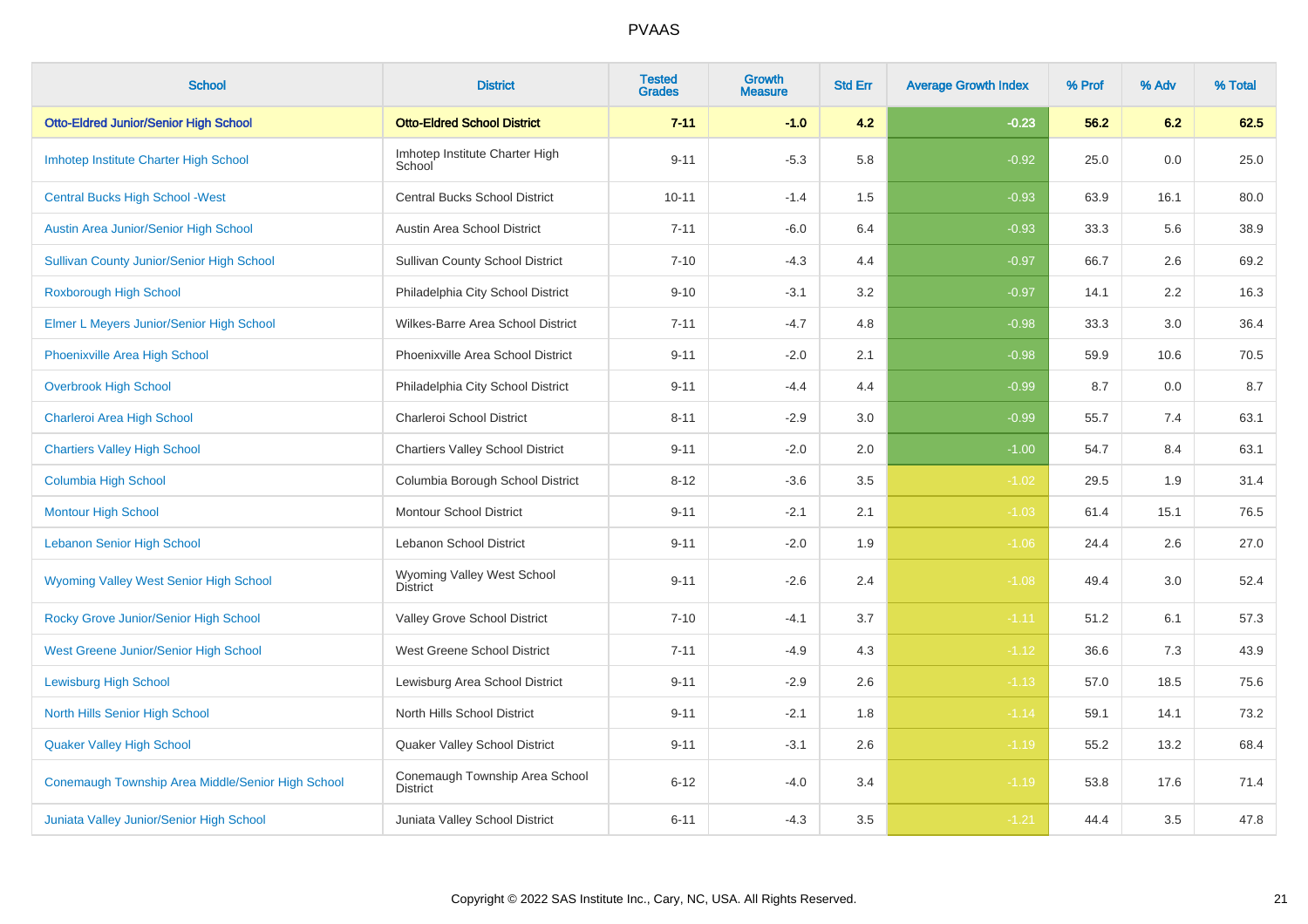| <b>School</b>                                  | <b>District</b>                                 | <b>Tested</b><br><b>Grades</b> | <b>Growth</b><br><b>Measure</b> | <b>Std Err</b> | <b>Average Growth Index</b> | % Prof | % Adv | % Total |
|------------------------------------------------|-------------------------------------------------|--------------------------------|---------------------------------|----------------|-----------------------------|--------|-------|---------|
| <b>Otto-Eldred Junior/Senior High School</b>   | <b>Otto-Eldred School District</b>              | $7 - 11$                       | $-1.0$                          | 4.2            | $-0.23$                     | 56.2   | 6.2   | 62.5    |
| Riverside Junior/Senior High School            | Riverside School District                       | $7 - 11$                       | $-3.6$                          | 2.9            | $-1.22$                     | 43.0   | 9.0   | 52.0    |
| Antietam Middle/High School                    | <b>Antietam School District</b>                 | $7 - 10$                       | $-4.7$                          | 3.8            | $-1.23$                     | 36.4   | 5.4   | 41.8    |
| Seneca Valley High School                      | Seneca Valley School District                   | $7 - 11$                       | $-1.7$                          | 1.4            | $-1.23$                     | 57.2   | 11.4  | 68.6    |
| Oil City Senior High School                    | Oil City Area School District                   | $9 - 11$                       | $-3.3$                          | 2.6            | $-1.24$                     | 44.4   | 5.8   | 50.2    |
| <b>Jeannette High School</b>                   | Jeannette City School District                  | $7 - 11$                       | $-4.8$                          | 3.8            | $-1.24$                     | 46.7   | 7.5   | 54.2    |
| <b>Dallas Senior High School</b>               | <b>Dallas School District</b>                   | $9 - 11$                       | $-2.9$                          | 2.2            | $-1.28$                     | 54.9   | 7.6   | 62.4    |
| <b>Riverview Junior/Senior High School</b>     | <b>Riverview School District</b>                | $7 - 11$                       | $-4.8$                          | 3.8            | $-1.28$                     | 57.9   | 15.8  | 73.7    |
| Kane Area High School                          | Kane Area School District                       | $9 - 10$                       | $-4.1$                          | 3.1            | $-1.29$                     | 39.5   | 9.9   | 49.4    |
| North Penn-Mansfield Junior/Senior High School | Southern Tioga School District                  | $7 - 10$                       | $-4.3$                          | 3.4            | $-1.29$                     | 53.2   | 7.2   | 60.4    |
| <b>Chestnut Ridge Senior High School</b>       | <b>Chestnut Ridge School District</b>           | $8 - 12$                       | $-3.8$                          | 2.9            | $-1.29$                     | 46.6   | 5.8   | 52.4    |
| <b>Beaver Falls Area Senior High School</b>    | Big Beaver Falls Area School District           | $9 - 11$                       | $-4.3$                          | 3.3            | $-1.30$                     | 34.1   | 3.5   | 37.6    |
| Apollo-Ridge High School                       | Apollo-Ridge School District                    | $9 - 12$                       | $-5.0$                          | 3.7            | $-1.32$                     | 50.0   | 10.0  | 60.0    |
| <b>Chichester Senior High School</b>           | <b>Chichester School District</b>               | $9 - 11$                       | $-3.1$                          | 2.3            | $-1.33$                     | 44.6   | 6.6   | 51.2    |
| Shade Junior/Senior High School                | Shade-Central City School District              | $7 - 11$                       | $-6.3$                          | 4.6            | $-1.36$                     | 27.8   | 0.0   | 27.8    |
| Elk Lake Junior/Senior High School             | Elk Lake School District                        | $7 - 11$                       | $-4.5$                          | 3.2            | $-1.37$                     | 46.2   | 3.3   | 49.4    |
| Troy Area Junior/Senior High School            | Troy Area School District                       | $7 - 10$                       | $-4.7$                          | 3.4            | $-1.38$                     | 43.2   | 5.7   | 48.9    |
| <b>Bristol High School</b>                     | <b>Bristol Borough School District</b>          | $9 - 12$                       | $-4.7$                          | 3.4            | $-1.39$                     | 39.7   | 1.3   | 41.0    |
| <b>Lincoln Junior/Senior High School</b>       | Ellwood City Area School District               | $7 - 11$                       | $-4.5$                          | 3.2            | $-1.39$                     | 54.1   | 14.1  | 68.2    |
| <b>Greater Johnstown Senior High School</b>    | Greater Johnstown School District               | $8 - 11$                       | $-3.6$                          | 2.6            | $-1.40$                     | 26.1   | 0.0   | 26.1    |
| East Stroudsburg Senior High School North      | East Stroudsburg Area School<br><b>District</b> | $9 - 11$                       | $-3.3$                          | 2.3            | $-1.41$                     | 41.8   | 7.9   | 49.7    |
| Ferndale Area Junior/Senior High School        | Ferndale Area School District                   | $7 - 10$                       | $-6.1$                          | 4.3            | $-1.42$                     | 40.0   | 0.0   | 40.0    |
| <b>Cambria Heights Senior High School</b>      | Cambria Heights School District                 | $9 - 10$                       | $-4.5$                          | 3.1            | $-1.44$                     | 51.0   | 6.0   | 57.0    |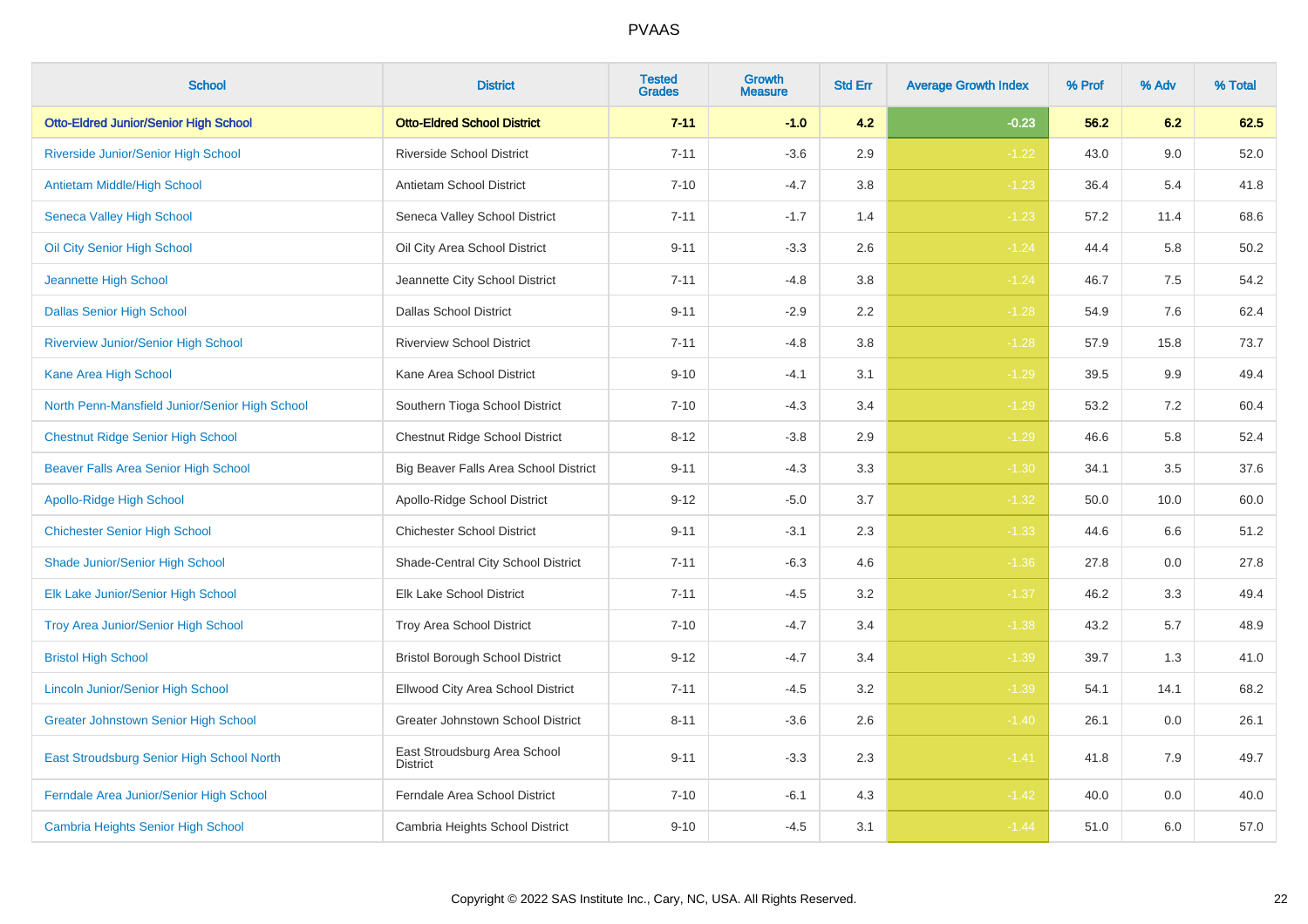| <b>School</b>                                                                   | <b>District</b>                                                             | <b>Tested</b><br><b>Grades</b> | Growth<br>Measure | <b>Std Err</b> | <b>Average Growth Index</b> | % Prof | % Adv | % Total |
|---------------------------------------------------------------------------------|-----------------------------------------------------------------------------|--------------------------------|-------------------|----------------|-----------------------------|--------|-------|---------|
| <b>Otto-Eldred Junior/Senior High School</b>                                    | <b>Otto-Eldred School District</b>                                          | $7 - 11$                       | $-1.0$            | 4.2            | $-0.23$                     | 56.2   | 6.2   | 62.5    |
| Greencastle-Antrim Senior High School                                           | Greencastle-Antrim School District                                          | $9 - 11$                       | $-3.3$            | 2.2            | $-1.51$                     | 62.4   | 9.9   | 72.3    |
| Westmont Hilltop Junior/Senior High School                                      | Westmont Hilltop School District                                            | $7 - 11$                       | $-4.3$            | 2.8            | $-1.52$                     | 36.3   | 13.3  | 49.6    |
| Claysburg-Kimmel High School                                                    | Claysburg-Kimmel School District                                            | $7 - 11$                       | $-6.0$            | 4.0            | $-1.52$                     | 42.9   | 8.2   | 51.0    |
| <b>MaST Community Charter School</b>                                            | <b>MaST Community Charter School</b>                                        | $3 - 10$                       | $-4.1$            | 2.7            | $-1.52$                     | 44.0   | 9.5   | 53.4    |
| Preparatory Charter School Of Mathematics, Science,<br><b>Tech, And Careers</b> | Preparatory Charter School Of<br>Mathematics, Science, Tech, And<br>Careers | $9 - 10$                       | $-4.0$            | 2.5            | $-1.59$                     | 15.0   | 0.0   | 15.0    |
| <b>Carbon Career &amp; Technical Institute</b>                                  | Carbon Career & Technical Institute                                         | $9 - 11$                       | $-5.7$            | 3.6            | $-1.59$                     | 34.5   | 1.2   | 35.7    |
| Pittsburgh Carrick High School                                                  | Pittsburgh School District                                                  | $9 - 10$                       | $-4.8$            | 3.0            | $-1.60$                     | 22.3   | 3.2   | 25.5    |
| Fort Cherry Junior/Senior High School                                           | Fort Cherry School District                                                 | $7 - 10$                       | $-6.3$            | 3.8            | $-1.66$                     | 55.2   | 5.2   | 60.3    |
| <b>Shamokin Area High School</b>                                                | Shamokin Area School District                                               | $8 - 11$                       | $-8.0$            | 4.8            | $-1.66$                     | 38.1   | 3.2   | 41.3    |
| The U School: Innovative Lab                                                    | Philadelphia City School District                                           | $9 - 11$                       | $-7.1$            | 4.2            | $-1.67$                     | 2.2    | 0.0   | $2.2\,$ |
| <b>Tri-Valley Junior/Senior High School</b>                                     | <b>Tri-Valley School District</b>                                           | $7 - 10$                       | $-6.8$            | 4.1            | $-1.67$                     | 37.0   | 4.4   | 41.3    |
| Perseus House Charter School Of Excellence                                      | Perseus House Charter School Of<br>Excellence                               | $6 - 11$                       | $-5.2$            | 3.0            | $-1.72$                     | 16.5   | 0.0   | 16.5    |
| Saltsburg Middle/High School                                                    | Blairsville-Saltsburg School District                                       | $6 - 11$                       | $-7.6$            | 4.3            | $-1.76$                     | 36.7   | 8.9   | 45.6    |
| <b>Fairfield Area High School</b>                                               | Fairfield Area School District                                              | $8 - 11$                       | $-6.0$            | 3.4            | $-1.76$                     | 57.9   | 4.0   | 61.8    |
| <b>Chester High School</b>                                                      | <b>Chester-Upland School District</b>                                       | $9 - 11$                       | $-8.2$            | 4.5            | $-1.84$                     | 2.4    | 0.0   | 2.4     |
| <b>Brentwood Senior High School</b>                                             | Brentwood Borough School District                                           | $9 - 11$                       | $-5.6$            | $3.0\,$        | $-1.84$                     | 52.0   | 6.1   | 58.2    |
| <b>Pittston Area Senior High School</b>                                         | Pittston Area School District                                               | $9 - 11$                       | $-10.3$           | 5.6            | $-1.85$                     | 38.1   | 9.5   | 47.6    |
| Old Forge Junior/Senior High School                                             | Old Forge School District                                                   | $7 - 12$                       | $-6.3$            | 3.4            | $-1.85$                     | 52.9   | 7.1   | 60.0    |
| East Pennsboro Area Senior High School                                          | East Pennsboro Area School District                                         | $9 - 11$                       | $-4.5$            | 2.4            | $-1.85$                     | 60.8   | 8.5   | 69.3    |
| <b>Twin Valley High School</b>                                                  | Twin Valley School District                                                 | $9 - 12$                       | $-4.0$            | 2.1            | $-1.86$                     | 49.6   | 7.1   | 56.8    |
| <b>Pottstown Senior High School</b>                                             | <b>Pottstown School District</b>                                            | $9 - 12$                       | $-4.5$            | 2.4            | $-1.87$                     | 29.8   | 1.2   | 31.0    |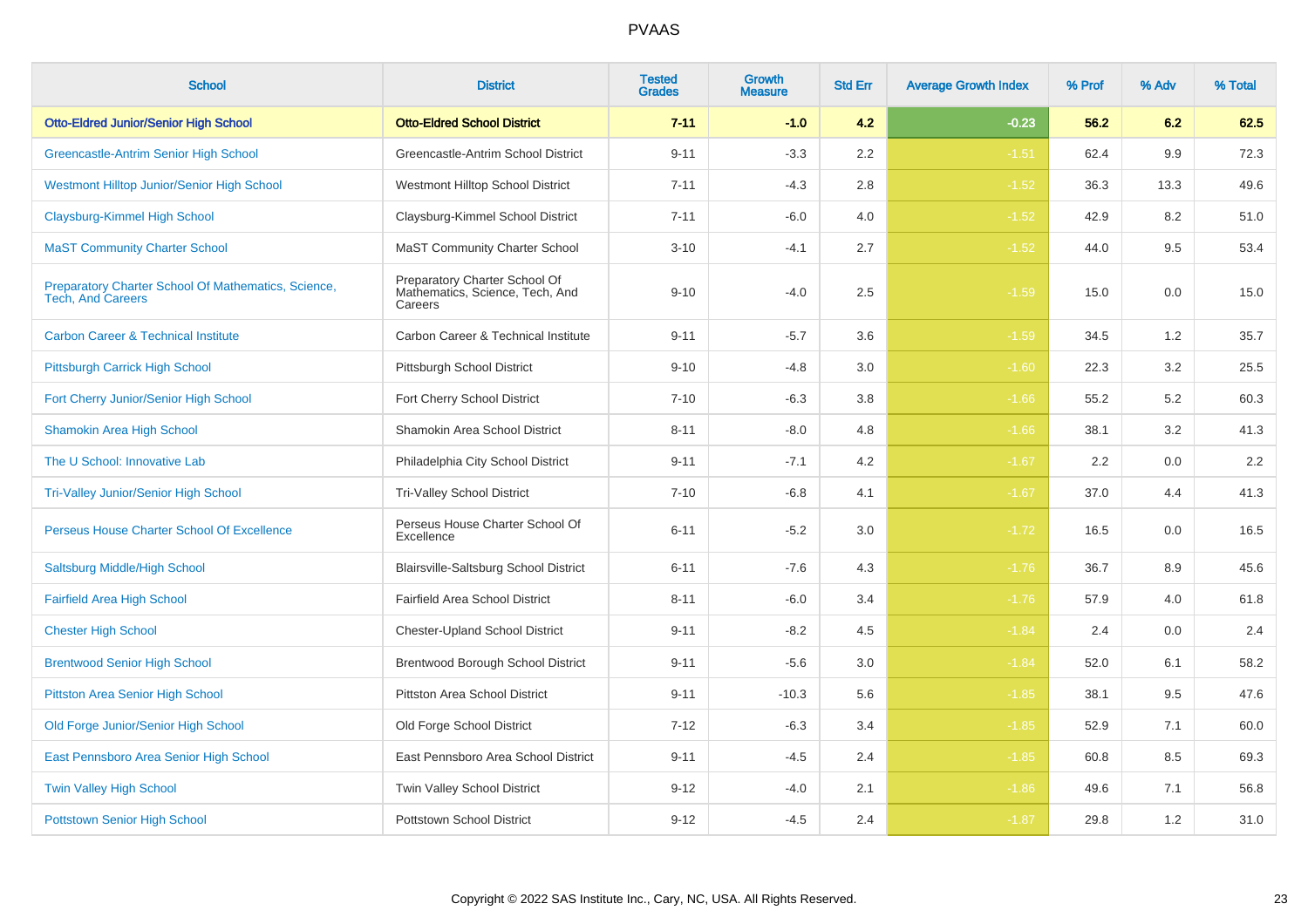| <b>School</b>                                     | <b>District</b>                                             | <b>Tested</b><br><b>Grades</b> | Growth<br>Measure | <b>Std Err</b> | <b>Average Growth Index</b> | % Prof | % Adv | % Total |
|---------------------------------------------------|-------------------------------------------------------------|--------------------------------|-------------------|----------------|-----------------------------|--------|-------|---------|
| <b>Otto-Eldred Junior/Senior High School</b>      | <b>Otto-Eldred School District</b>                          | $7 - 11$                       | $-1.0$            | 4.2            | $-0.23$                     | 56.2   | 6.2   | 62.5    |
| <b>Canton Junior/Senior High School</b>           | <b>Canton Area School District</b>                          | $7 - 11$                       | $-6.0$            | 3.2            | $-1.88$                     | 40.7   | 2.3   | 43.0    |
| Pequea Valley High School                         | Pequea Valley School District                               | $9 - 11$                       | $-6.1$            | 3.2            | $-1.90$                     | 39.8   | 9.1   | 48.9    |
| <b>Washington High School</b>                     | Washington School District                                  | $9 - 11$                       | $-5.3$            | 2.8            | $-1.92$                     | 30.1   | 2.4   | 32.5    |
| <b>Brownsville Area High School</b>               | <b>Brownsville Area School District</b>                     | $7 - 12$                       | $-7.6$            | 3.9            | $-1.93$                     | 34.4   | 6.1   | 40.5    |
| Montrose Area Junior/Senior High School           | Montrose Area School District                               | $7 - 10$                       | $-5.9$            | 3.0            | $-1.95$                     | 46.7   | 5.4   | 52.2    |
| Western Beaver County Junior/Senior High School   | Western Beaver County School<br>District                    | $6 - 11$                       | $-8.1$            | 4.2            | $-1.95$                     | 56.5   | 6.5   | 63.0    |
| <b>Brandywine Heights High School</b>             | Brandywine Heights Area School<br><b>District</b>           | $9 - 11$                       | $-5.3$            | 2.7            | $-1.96$                     | 49.2   | 8.2   | 57.4    |
| Harrisburg High School - SciTech Cmp              | Harrisburg City School District                             | $9 - 11$                       | $-6.1$            | 3.1            | $-1.97$                     | 32.2   | 1.1   | 33.3    |
| <b>Central Columbia Senior High School</b>        | Central Columbia School District                            | $9 - 12$                       | $-5.1$            | 2.6            | $-1.97$                     | 53.7   | 14.8  | 68.5    |
| East Allegheny Junior/Senior High School          | East Allegheny School District                              | $7 - 11$                       | $-6.7$            | 3.3            | $-1.99$                     | 31.9   | 9.7   | 41.7    |
| The New Academy Charter School                    | The New Academy Charter School                              | $8 - 11$                       | $-10.4$           | 5.2            | $-2.00$                     | 0.0    | 0.0   | 0.0     |
| <b>Blairsville Senior High School</b>             | Blairsville-Saltsburg School District                       | $9 - 11$                       | $-7.7$            | 3.8            | $-2.03$                     | 37.8   | 5.4   | 43.2    |
| Kiski Area High School                            | Kiski Area School District                                  | $8 - 11$                       | $-4.0$            | 2.0            | $-2.03$                     | 57.4   | 10.4  | 67.8    |
| Greensburg-Salem High School                      | Greensburg Salem School District                            | $9 - 11$                       | $-4.8$            | 2.3            | $-2.03$                     | 47.6   | 4.9   | 52.4    |
| Gettysburg Area High School                       | Gettysburg Area School District                             | $9 - 11$                       | $-4.3$            | 2.1            | $-2.05$                     | 45.3   | 14.0  | 59.3    |
| <b>Bermudian Springs High School</b>              | Bermudian Springs School District                           | $9 - 11$                       | $-5.9$            | 2.8            | $-2.06$                     | 56.4   | 6.8   | 63.2    |
| <b>Executive Education Academy Charter School</b> | <b>Executive Education Academy</b><br><b>Charter School</b> | $3 - 10$                       | $-6.5$            | 3.1            | $-2.08$                     | 23.7   | 2.2   | 25.8    |
| <b>Mount Pleasant Area High School</b>            | Mount Pleasant Area School District                         | $9 - 11$                       | $-5.4$            | 2.6            | $-2.09$                     | 52.6   | 0.0   | 52.6    |
| Somerset Area Jr-Sr High School                   | Somerset Area School District                               | $6 - 11$                       | $-4.8$            | 2.3            | $-2.09$                     | 44.4   | 14.9  | 59.3    |
| <b>Forest City Regional High School</b>           | <b>Forest City Regional School District</b>                 | $7 - 12$                       | $-6.4$            | 3.0            | $-2.10$                     | 44.1   | 0.0   | 44.1    |
| Upper Dauphin Area High School                    | Upper Dauphin Area School District                          | $9 - 11$                       | $-6.7$            | 3.2            | $-2.11$                     | 37.4   | 4.8   | 42.2    |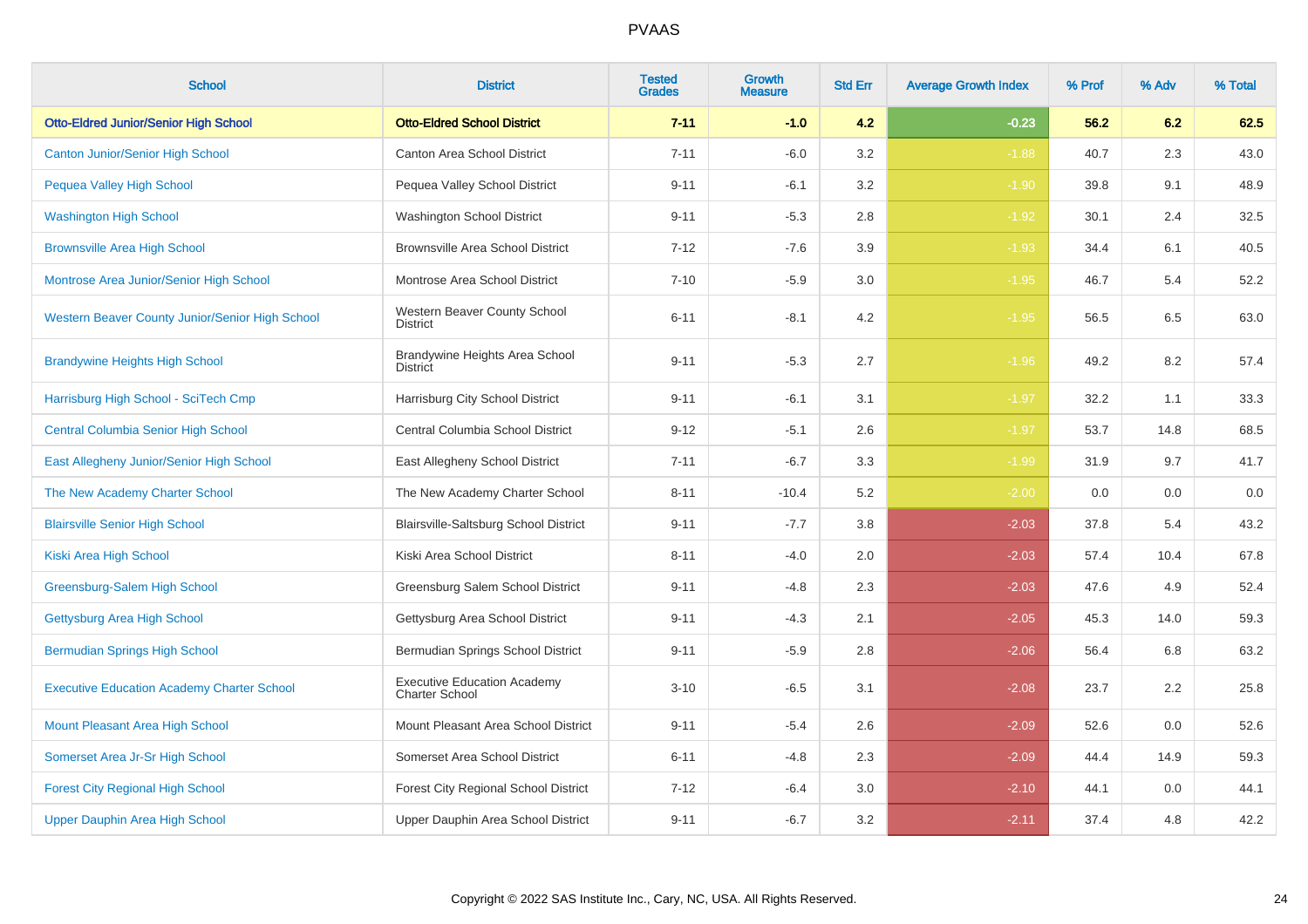| <b>School</b>                                       | <b>District</b>                                | <b>Tested</b><br><b>Grades</b> | <b>Growth</b><br><b>Measure</b> | <b>Std Err</b> | <b>Average Growth Index</b> | % Prof | % Adv | % Total |
|-----------------------------------------------------|------------------------------------------------|--------------------------------|---------------------------------|----------------|-----------------------------|--------|-------|---------|
| <b>Otto-Eldred Junior/Senior High School</b>        | <b>Otto-Eldred School District</b>             | $7 - 11$                       | $-1.0$                          | 4.2            | $-0.23$                     | 56.2   | 6.2   | 62.5    |
| <b>Mount Union Area Senior High School</b>          | Mount Union Area School District               | $9 - 10$                       | $-6.5$                          | 3.1            | $-2.11$                     | 32.2   | 3.4   | 35.6    |
| Corry Area High School                              | Corry Area School District                     | $9 - 11$                       | $-5.6$                          | 2.6            | $-2.12$                     | 38.1   | 6.0   | 44.1    |
| California Area Senior High School                  | California Area School District                | $9 - 10$                       | $-7.7$                          | 3.6            | $-2.12$                     | 42.6   | 9.8   | 52.5    |
| Moshannon Valley Junior/Senior High School          | Moshannon Valley School District               | $7 - 10$                       | $-7.4$                          | 3.4            | $-2.14$                     | 48.5   | 0.0   | 48.5    |
| Karns City High School                              | Karns City Area School District                | $7 - 11$                       | $-6.3$                          | 2.9            | $-2.15$                     | 53.1   | 8.3   | 61.5    |
| Philadelphia Learning Academy - South               | Philadelphia City School District              | $9 - 11$                       | $-13.8$                         | 6.4            | $-2.15$                     | 0.0    | 0.0   | $0.0\,$ |
| <b>Academy at Westinghouse</b>                      | Pittsburgh School District                     | $5 - 11$                       | $-8.8$                          | 4.0            | $-2.18$                     | 9.4    | 1.0   | 10.4    |
| <b>Keystone Education Center Charter School</b>     | Keystone Education Center Charter<br>School    | $3 - 12$                       | $-12.9$                         | 5.9            | $-2.19$                     | 28.0   | 0.0   | 28.0    |
| Middletown Area High School                         | Middletown Area School District                | $9 - 11$                       | $-5.7$                          | 2.6            | $-2.20$                     | 46.4   | 5.3   | 51.7    |
| <b>York County School Of Technology</b>             | York Co School Of Technology                   | $9 - 12$                       | $-3.8$                          | 1.7            | $-2.22$                     | 39.1   | 5.6   | 44.7    |
| Roosevelt Campus of the Norristown Area High School | Norristown Area School District                | $9 - 12$                       | $-12.8$                         | 5.8            | $-2.22$                     | 6.4    | 0.0   | $6.4\,$ |
| West Philadelphia High School                       | Philadelphia City School District              | $9 - 11$                       | $-9.3$                          | 4.1            | $-2.24$                     | 6.0    | 0.0   | $6.0\,$ |
| Aliquippa Junior/Senior High School                 | Aliquippa School District                      | $7 - 11$                       | $-9.4$                          | 4.2            | $-2.25$                     | 11.0   | 0.0   | 11.0    |
| <b>Benton Area High School</b>                      | Benton Area School District                    | $9 - 10$                       | $-10.1$                         | 4.5            | $-2.25$                     | 43.2   | 5.4   | 48.6    |
| Pittsburgh Milliones 6-12                           | Pittsburgh School District                     | $6 - 11$                       | $-10.8$                         | 4.8            | $-2.25$                     | 9.7    | 0.0   | 9.7     |
| Williams Valley Junior/Senior High School           | Williams Valley School District                | $7 - 11$                       | $-7.8$                          | 3.4            | $-2.26$                     | 23.2   | 0.0   | 23.2    |
| <b>West Scranton High School</b>                    | <b>Scranton School District</b>                | $9 - 12$                       | $-6.5$                          | 2.9            | $-2.27$                     | 43.4   | 1.9   | 45.3    |
| <b>Muncy Junior/Senior High School</b>              | Muncy School District                          | $7 - 11$                       | $-8.4$                          | 3.7            | $-2.30$                     | 42.0   | 3.8   | 45.8    |
| West Middlesex Area Junior/Senior High School       | West Middlesex Area School District            | $7 - 10$                       | $-8.8$                          | 3.8            | $-2.31$                     | 34.9   | 2.8   | 37.6    |
| Susquehanna Township High School                    | Susquehanna Township School<br><b>District</b> | $9 - 12$                       | $-6.2$                          | 2.7            | $-2.32$                     | 36.0   | 5.6   | 41.6    |
| <b>Coatesville Area Senior High School</b>          | Coatesville Area School District               | $10 - 11$                      | $-4.0$                          | 1.7            | $-2.33$                     | 37.2   | 4.5   | 41.7    |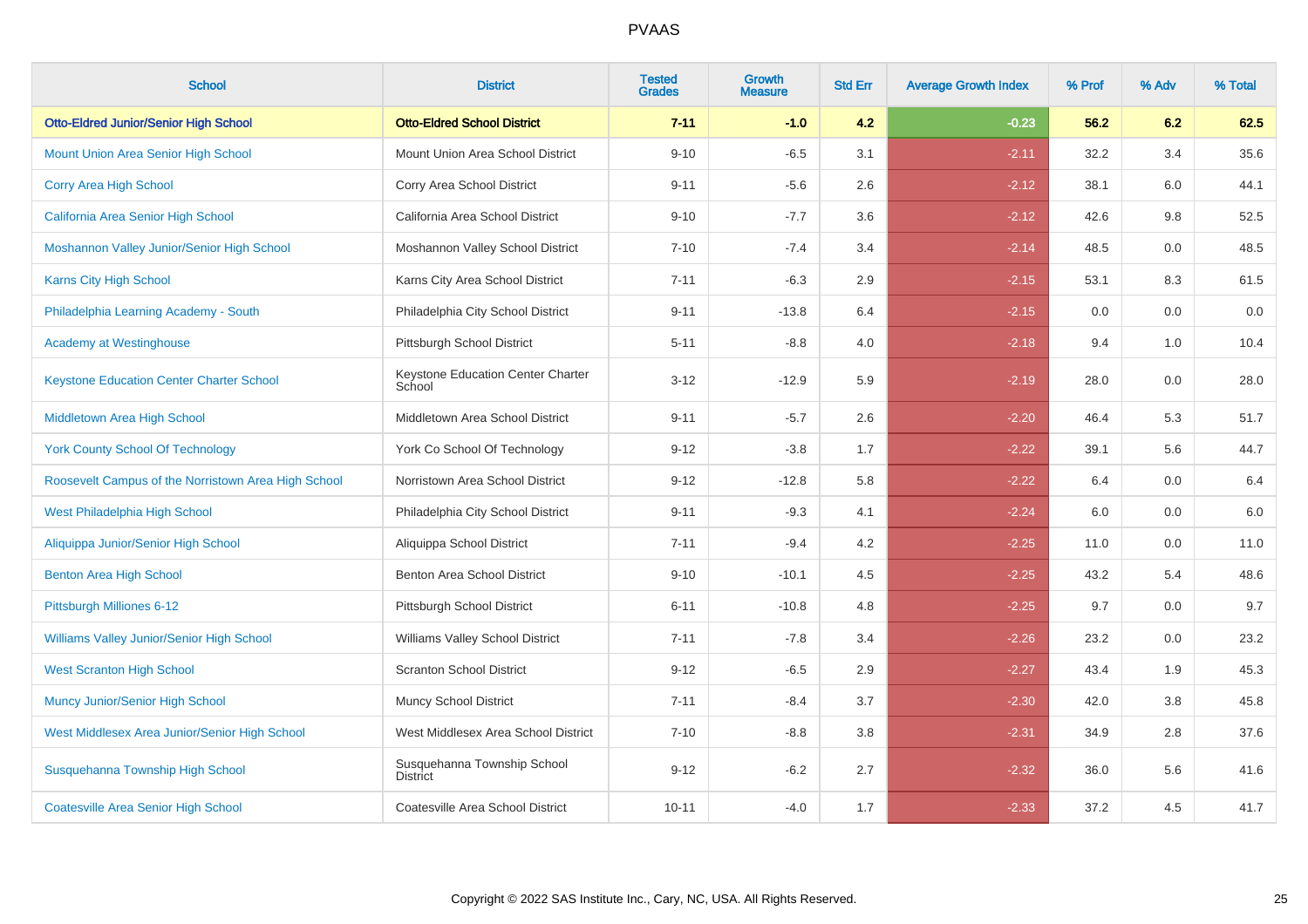| <b>School</b>                                         | <b>District</b>                                   | <b>Tested</b><br><b>Grades</b> | Growth<br><b>Measure</b> | <b>Std Err</b> | <b>Average Growth Index</b> | % Prof | % Adv | % Total |
|-------------------------------------------------------|---------------------------------------------------|--------------------------------|--------------------------|----------------|-----------------------------|--------|-------|---------|
| <b>Otto-Eldred Junior/Senior High School</b>          | <b>Otto-Eldred School District</b>                | $7 - 11$                       | $-1.0$                   | 4.2            | $-0.23$                     | 56.2   | 6.2   | 62.5    |
| La Academia Partnership Charter School                | La Academia Partnership Charter<br>School         | $6 - 11$                       | $-11.0$                  | 4.7            | $-2.34$                     | 6.8    | 0.0   | 6.8     |
| <b>Windber Area High School</b>                       | Windber Area School District                      | $9 - 11$                       | $-7.5$                   | 3.2            | $-2.35$                     | 55.4   | 7.2   | 62.6    |
| Jim Thorpe Area High School                           | Jim Thorpe Area School District                   | $9 - 11$                       | $-6.2$                   | 2.7            | $-2.35$                     | 33.3   | 7.4   | 40.7    |
| <b>Meadville Area Senior High School</b>              | <b>Crawford Central School District</b>           | $9 - 11$                       | $-5.9$                   | 2.5            | $-2.35$                     | 37.2   | 6.8   | 43.9    |
| Portage Area Junior/Senior High School                | Portage Area School District                      | $7 - 10$                       | $-8.4$                   | 3.6            | $-2.36$                     | 40.6   | 9.4   | 50.0    |
| <b>Hughesville Junior/Senior High School</b>          | East Lycoming School District                     | $7 - 11$                       | $-6.4$                   | 2.7            | $-2.37$                     | 48.3   | 4.2   | 52.5    |
| Salisbury-Elk Lick Junior/Senior High School          | Salisbury-Elk Lick School District                | $7 - 11$                       | $-13.9$                  | 5.9            | $-2.37$                     | 27.8   | 0.0   | 27.8    |
| Perkiomen Valley High School                          | Perkiomen Valley School District                  | $9 - 11$                       | $-3.8$                   | 1.6            | $-2.40$                     | 53.8   | 13.4  | 67.2    |
| Southmoreland Senior High School                      | Southmoreland School District                     | $9 - 11$                       | $-8.6$                   | 3.6            | $-2.40$                     | 56.8   | 7.2   | 64.0    |
| <b>Universal Audenried Charter School</b>             | Universal Audenried Charter School                | $9 - 11$                       | $-5.8$                   | 2.4            | $-2.40$                     | 14.6   | 0.0   | 14.6    |
| Indiana Area Senior High School                       | Indiana Area School District                      | $9 - 11$                       | $-5.6$                   | 2.3            | $-2.42$                     | 47.6   | 18.4  | 66.1    |
| <b>Innovative Arts Academy Charter School</b>         | Innovative Arts Academy Charter<br>School         | $6 - 11$                       | $-9.1$                   | 3.7            | $-2.44$                     | 9.5    | 0.0   | 9.5     |
| Jefferson-Morgan Middle/High School                   | Jefferson-Morgan School District                  | $7 - 10$                       | $-10.2$                  | 4.2            | $-2.44$                     | 43.8   | 4.2   | 47.9    |
| <b>Sugar Valley Rural Charter School</b>              | Sugar Valley Rural Charter School                 | $3 - 11$                       | $-11.0$                  | 4.5            | $-2.46$                     | 14.9   | 0.0   | 14.9    |
| South Williamsport Area Junior/Senior High School     | South Williamsport Area School<br><b>District</b> | $7 - 10$                       | $-6.0$                   | 2.4            | $-2.47$                     | 45.5   | 4.5   | 50.0    |
| <b>Coatesville Area School District Cyber Academy</b> | Coatesville Area School District                  | $3 - 11$                       | $-16.3$                  | 6.6            | $-2.47$                     | 23.8   | 0.0   | 23.8    |
| <b>Oxford Area High School</b>                        | Oxford Area School District                       | $9 - 11$                       | $-4.7$                   | 1.9            | $-2.47$                     | 41.3   | 8.0   | 49.3    |
| <b>Upper Moreland High School</b>                     | Upper Moreland Township School<br>District        | $9 - 11$                       | $-5.4$                   | 2.2            | $-2.48$                     | 57.9   | 4.0   | 61.9    |
| <b>Chartiers-Houston Junior/Senior High School</b>    | <b>Chartiers-Houston School District</b>          | $7 - 10$                       | $-8.9$                   | 3.5            | $-2.50$                     | 59.7   | 4.5   | 64.2    |
| <b>School Of The Future</b>                           | Philadelphia City School District                 | $9 - 10$                       | $-6.8$                   | 2.7            | $-2.50$                     | 16.1   | 0.0   | 16.1    |
| Freedom Area Senior High School                       | Freedom Area School District                      | $9 - 11$                       | $-7.5$                   | 3.0            | $-2.51$                     | 43.8   | 4.2   | 47.9    |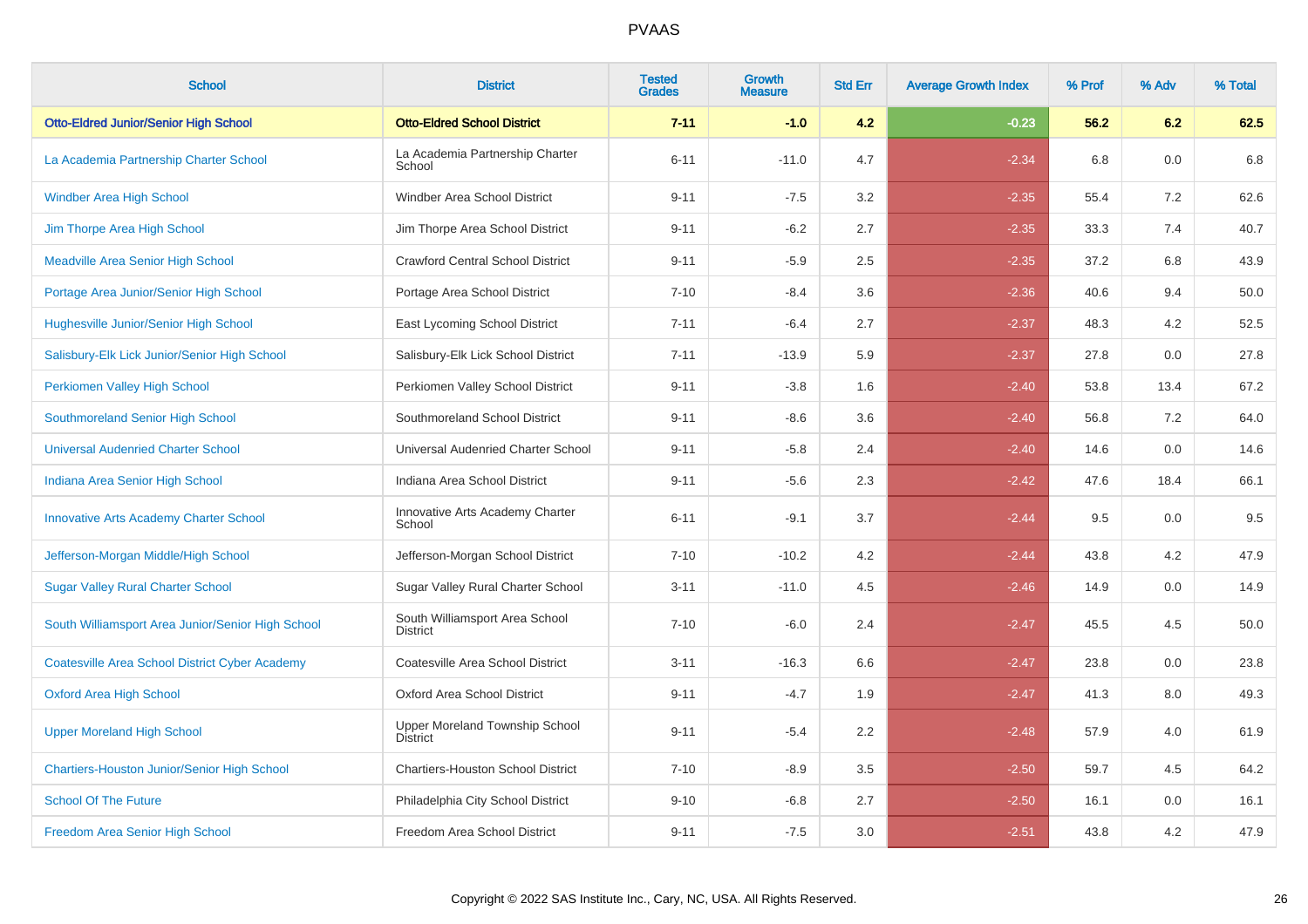| <b>School</b>                                 | <b>District</b>                                | <b>Tested</b><br><b>Grades</b> | Growth<br><b>Measure</b> | <b>Std Err</b> | <b>Average Growth Index</b> | % Prof | % Adv | % Total |
|-----------------------------------------------|------------------------------------------------|--------------------------------|--------------------------|----------------|-----------------------------|--------|-------|---------|
| <b>Otto-Eldred Junior/Senior High School</b>  | <b>Otto-Eldred School District</b>             | $7 - 11$                       | $-1.0$                   | 4.2            | $-0.23$                     | 56.2   | 6.2   | 62.5    |
| Farrell Area High School/Upper Middle School  | <b>Farrell Area School District</b>            | $7 - 11$                       | $-10.9$                  | 4.3            | $-2.52$                     | 19.0   | 0.0   | 19.0    |
| <b>Mohawk Senior High School</b>              | Mohawk Area School District                    | $9 - 11$                       | $-7.8$                   | 3.1            | $-2.57$                     | 49.4   | 11.0  | 60.4    |
| <b>Yough Senior High School</b>               | <b>Yough School District</b>                   | $9 - 10$                       | $-7.0$                   | 2.7            | $-2.59$                     | 50.8   | 4.0   | 54.8    |
| North Star High School                        | North Star School District                     | $9 - 11$                       | $-9.1$                   | 3.5            | $-2.61$                     | 47.8   | 6.0   | 53.7    |
| Mahanoy Area Junior/Senior High School        | Mahanoy Area School District                   | $7 - 10$                       | $-9.4$                   | 3.6            | $-2.61$                     | 26.2   | 1.6   | 27.9    |
| <b>Slippery Rock Area High School</b>         | Slippery Rock Area School District             | $9 - 11$                       | $-6.7$                   | 2.5            | $-2.65$                     | 56.2   | 9.5   | 65.7    |
| Northwest Area High School                    | Northwest Area School District                 | $7 - 10$                       | $-10.4$                  | 3.8            | $-2.70$                     | 34.6   | 7.3   | 41.8    |
| <b>Propel Charter School-Montour</b>          | Propel Charter School-Montour                  | $3 - 10$                       | $-10.7$                  | 3.9            | $-2.71$                     | 13.7   | 0.0   | 13.7    |
| <b>Blue Mountain High School</b>              | <b>Blue Mountain School District</b>           | $9 - 10$                       | $-6.2$                   | 2.3            | $-2.73$                     | 46.6   | 8.5   | 55.1    |
| Dunmore Junior/Senior High School             | Dunmore School District                        | $7 - 11$                       | $-8.1$                   | 2.9            | $-2.76$                     | 34.0   | 7.2   | 41.2    |
| <b>Pine Grove Area High School</b>            | Pine Grove Area School District                | $9 - 11$                       | $-8.1$                   | 2.9            | $-2.79$                     | 42.3   | 7.7   | 50.0    |
| <b>Harbor Creek Senior High School</b>        | Harbor Creek School District                   | $8 - 11$                       | $-7.4$                   | 2.6            | $-2.80$                     | 48.8   | 15.2  | 64.0    |
| South Allegheny High School                   | South Allegheny School District                | $8 - 11$                       | $-9.1$                   | 3.2            | $-2.83$                     | 40.5   | 0.0   | 40.5    |
| <b>Propel Charter School-Homestead</b>        | Propel Charter School-Homestead                | $3 - 11$                       | $-11.7$                  | 4.1            | $-2.84$                     | 15.9   | 0.0   | 15.9    |
| <b>New Castle Senior High School</b>          | New Castle Area School District                | $7 - 12$                       | $-6.9$                   | 2.4            | $-2.84$                     | 32.5   | 4.3   | 36.8    |
| <b>Trinity Senior High School</b>             | <b>Trinity Area School District</b>            | $9 - 11$                       | $-5.8$                   | $2.0\,$        | $-2.89$                     | 48.3   | 11.8  | 60.1    |
| <b>Forest Hills Junior/Senior High School</b> | Forest Hills School District                   | $7 - 11$                       | $-7.7$                   | 2.6            | $-2.89$                     | 41.1   | 13.7  | 54.8    |
| <b>Redbank Valley High School</b>             | Redbank Valley School District                 | $6 - 11$                       | $-9.9$                   | 3.4            | $-2.90$                     | 31.5   | 4.9   | 36.4    |
| <b>Franklin Benjamin High School</b>          | Philadelphia City School District              | $9 - 11$                       | $-10.4$                  | 3.6            | $-2.91$                     | 3.7    | 0.0   | 3.7     |
| <b>Highlands Senior High School</b>           | <b>Highlands School District</b>               | $9 - 11$                       | $-7.8$                   | 2.7            | $-2.92$                     | 44.4   | 3.7   | 48.2    |
| <b>Quakertown Community High School</b>       | Quakertown Community School<br><b>District</b> | $9 - 12$                       | $-4.8$                   | 1.6            | $-2.93$                     | 56.5   | 10.0  | 66.6    |
| Northern Potter Junior/Senior High School     | Northern Potter School District                | $7 - 12$                       | $-13.5$                  | 4.6            | $-2.94$                     | 37.5   | 0.0   | 37.5    |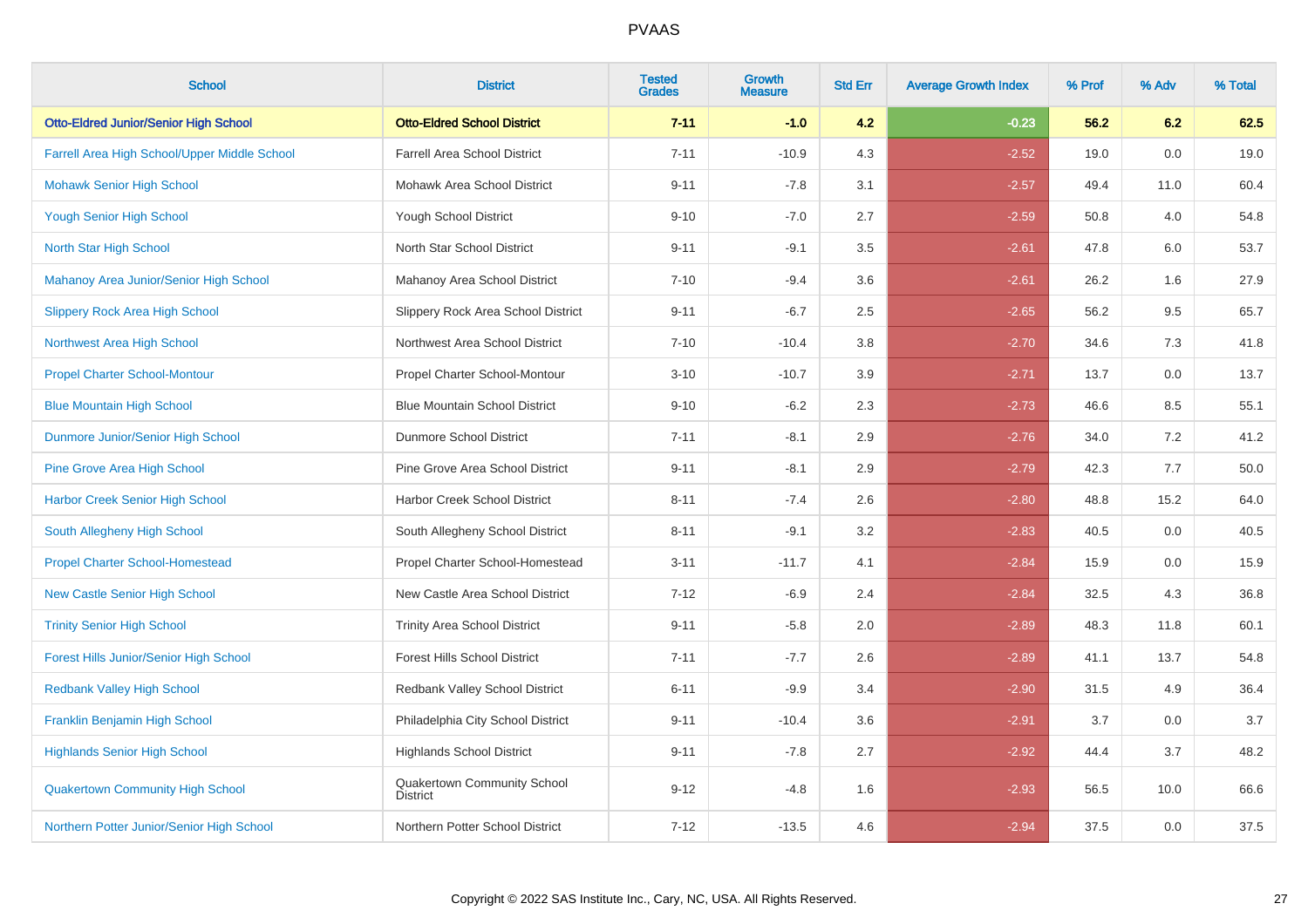| <b>School</b>                                | <b>District</b>                               | <b>Tested</b><br><b>Grades</b> | Growth<br><b>Measure</b> | <b>Std Err</b> | <b>Average Growth Index</b> | % Prof | % Adv | % Total |
|----------------------------------------------|-----------------------------------------------|--------------------------------|--------------------------|----------------|-----------------------------|--------|-------|---------|
| <b>Otto-Eldred Junior/Senior High School</b> | <b>Otto-Eldred School District</b>            | $7 - 11$                       | $-1.0$                   | 4.2            | $-0.23$                     | 56.2   | 6.2   | 62.5    |
| <b>Carmichaels Area High School</b>          | Carmichaels Area School District              | $9 - 10$                       | $-9.7$                   | 3.3            | $-2.94$                     | 35.1   | 1.4   | 36.5    |
| <b>Rochester High School</b>                 | Rochester Area School District                | $9 - 11$                       | $-13.6$                  | 4.6            | $-2.98$                     | 19.5   | 1.3   | 20.8    |
| <b>Union City High School</b>                | Union City Area School District               | $9 - 12$                       | $-10.8$                  | 3.6            | $-3.00$                     | 43.3   | 3.3   | 46.7    |
| <b>Carlisle Area High School</b>             | Carlisle Area School District                 | $9 - 11$                       | $-5.7$                   | 1.9            | $-3.00$                     | 54.0   | 6.3   | 60.3    |
| Pittsburgh Perry High School                 | Pittsburgh School District                    | $8 - 11$                       | $-11.9$                  | 3.9            | $-3.02$                     | 16.1   | 0.0   | 16.1    |
| <b>Williamson Senior High School</b>         | Northern Tioga School District                | $7 - 10$                       | $-10.4$                  | 3.4            | $-3.03$                     | 51.3   | 1.3   | 52.6    |
| Nazareth Area High School                    | Nazareth Area School District                 | $9 - 11$                       | $-5.0$                   | 1.7            | $-3.04$                     | 59.2   | 9.9   | 69.0    |
| Philadelphia Academy Charter School          | Philadelphia Academy Charter<br>School        | $3 - 11$                       | $-8.9$                   | 2.9            | $-3.04$                     | 50.5   | 2.9   | 53.4    |
| <b>Conneaut Area Senior High</b>             | <b>Conneaut School District</b>               | $9 - 12$                       | $-7.9$                   | 2.6            | $-3.07$                     | 38.4   | 7.4   | 45.8    |
| North East High School                       | North East School District                    | $9 - 11$                       | $-9.6$                   | 3.0            | $-3.13$                     | 62.6   | 14.4  | 77.0    |
| Penn Hills Senior High School                | Penn Hills School District                    | $9 - 11$                       | $-8.0$                   | 2.6            | $-3.13$                     | 33.1   | 0.7   | 33.8    |
| Vaux High School: A Big Picture School       | Philadelphia City School District             | $9 - 12$                       | $-10.2$                  | 3.2            | $-3.16$                     | 3.4    | 0.0   | 3.4     |
| <b>Palisades High School</b>                 | Palisades School District                     | $9 - 11$                       | $-9.0$                   | 2.8            | $-3.18$                     | 53.8   | 6.7   | 60.5    |
| <b>Easton Area High School</b>               | Easton Area School District                   | $9 - 12$                       | $-4.5$                   | 1.4            | $-3.22$                     | 39.9   | 4.0   | 43.9    |
| <b>Central Mountain High School</b>          | Keystone Central School District              | $9 - 11$                       | $-6.9$                   | 2.1            | $-3.25$                     | 42.9   | 5.1   | 47.9    |
| <b>Wallenpaupack Area High School</b>        | Wallenpaupack Area School District            | $8 - 11$                       | $-7.5$                   | $2.3\,$        | $-3.26$                     | 40.8   | 2.4   | 43.1    |
| Dubois Area Senior High School               | <b>Dubois Area School District</b>            | $8 - 11$                       | $-6.6$                   | 2.0            | $-3.26$                     | 50.9   | 13.4  | 64.3    |
| <b>Maritime Academy Charter School</b>       | Maritime Academy Charter School               | $3 - 10$                       | $-11.4$                  | 3.5            | $-3.29$                     | 15.2   | 0.0   | 15.2    |
| <b>Waynesboro Area Senior High School</b>    | Waynesboro Area School District               | $9 - 12$                       | $-6.4$                   | 1.9            | $-3.40$                     | 50.0   | 6.8   | 56.8    |
| <b>Boyertown Area Senior High School</b>     | Boyertown Area School District                | $9 - 11$                       | $-5.0$                   | 1.5            | $-3.41$                     | 55.2   | 11.3  | 66.5    |
| Tamaqua Area Senior High School              | Tamaqua Area School District                  | $9 - 12$                       | $-8.6$                   | 2.5            | $-3.42$                     | 44.5   | 1.9   | 46.4    |
| Neshannock Junior/Senior High School         | Neshannock Township School<br><b>District</b> | $7 - 10$                       | $-10.1$                  | 2.9            | $-3.47$                     | 62.4   | 5.6   | 67.9    |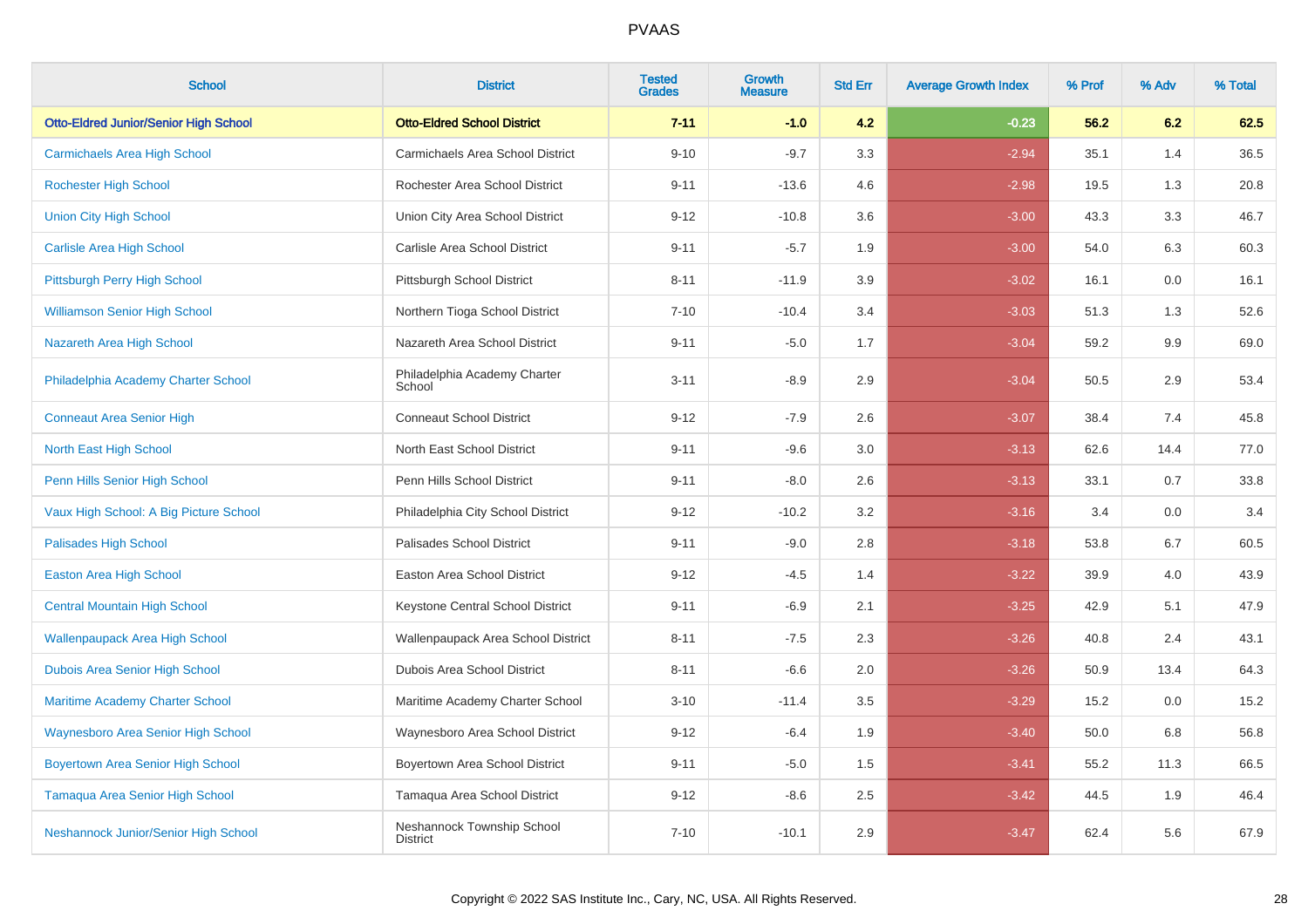| <b>School</b>                                           | <b>District</b>                                      | <b>Tested</b><br><b>Grades</b> | <b>Growth</b><br><b>Measure</b> | <b>Std Err</b> | <b>Average Growth Index</b> | % Prof | % Adv | % Total |
|---------------------------------------------------------|------------------------------------------------------|--------------------------------|---------------------------------|----------------|-----------------------------|--------|-------|---------|
| <b>Otto-Eldred Junior/Senior High School</b>            | <b>Otto-Eldred School District</b>                   | $7 - 11$                       | $-1.0$                          | 4.2            | $-0.23$                     | 56.2   | 6.2   | 62.5    |
| <b>Steelton-Highspire High School</b>                   | Steelton-Highspire School District                   | $7 - 11$                       | $-12.3$                         | 3.5            | $-3.55$                     | 14.5   | 0.0   | 14.5    |
| <b>Elizabeth Forward Senior High School</b>             | Elizabeth Forward School District                    | $9 - 11$                       | $-8.7$                          | 2.4            | $-3.57$                     | 51.7   | 4.0   | 55.7    |
| <b>Williamsburg Community Junior/Senior High School</b> | Williamsburg Community School<br><b>District</b>     | $7 - 11$                       | $-14.8$                         | 4.1            | $-3.59$                     | 28.3   | 0.0   | 28.3    |
| <b>Interboro Senior High School</b>                     | Interboro School District                            | $7 - 12$                       | $-7.7$                          | 2.1            | $-3.63$                     | 46.6   | 4.8   | 51.4    |
| <b>Ridgway Area High School</b>                         | Ridgway Area School District                         | $9 - 11$                       | $-14.8$                         | 4.1            | $-3.64$                     | 49.0   | 9.8   | 58.8    |
| Moniteau Junior/Senior High School                      | Moniteau School District                             | $7 - 11$                       | $-12.2$                         | 3.3            | $-3.68$                     | 50.0   | 6.3   | 56.3    |
| <b>Clearfield Area Junior/Senior High School</b>        | Clearfield Area School District                      | $7 - 10$                       | $-9.7$                          | 2.6            | $-3.71$                     | 43.0   | 3.1   | 46.1    |
| <b>Sun Valley High School</b>                           | Penn-Delco School District                           | $9 - 11$                       | $-7.2$                          | 1.9            | $-3.72$                     | 46.6   | 3.2   | 49.8    |
| Johnsonburg Area High School                            | Johnsonburg Area School District                     | $7 - 11$                       | $-14.5$                         | 3.9            | $-3.73$                     | 54.0   | 4.6   | 58.6    |
| <b>Berwick Area High School</b>                         | <b>Berwick Area School District</b>                  | $9 - 11$                       | $-9.6$                          | 2.6            | $-3.75$                     | 42.1   | 5.5   | 47.6    |
| <b>Milton High School</b>                               | Milton Area School District                          | $8 - 11$                       | $-9.4$                          | 2.5            | $-3.79$                     | 45.4   | 7.2   | 52.7    |
| <b>Propel Charter School-Braddock Hills</b>             | Propel Charter School - Braddock<br><b>Hills</b>     | $3 - 11$                       | $-13.6$                         | 3.6            | $-3.81$                     | 9.7    | 1.6   | 11.3    |
| Youngsville Middle/High School                          | Warren County School District                        | $6 - 11$                       | $-14.8$                         | 3.9            | $-3.82$                     | 23.3   | 0.8   | 24.1    |
| Northern Lehigh Senior High School                      | Northern Lehigh School District                      | $9 - 12$                       | $-10.9$                         | 2.7            | $-3.98$                     | 28.0   | 9.3   | 37.3    |
| Marion Center Area Jr/Sr High School                    | Marion Center Area School District                   | $7 - 10$                       | $-12.4$                         | 3.1            | $-4.01$                     | 33.7   | 1.1   | 34.8    |
| Minersville Area Junior/Senior High School              | Minersville Area School District                     | $7 - 11$                       | $-14.8$                         | 3.7            | $-4.02$                     | 39.3   | 3.3   | 42.6    |
| <b>Bradford Area High School</b>                        | <b>Bradford Area School District</b>                 | $9 - 12$                       | $-9.6$                          | 2.4            | $-4.02$                     | 45.8   | 8.3   | 54.2    |
| East Juniata Junior/Senior High School                  | Juniata County School District                       | $7 - 12$                       | $-13.9$                         | 3.4            | $-4.08$                     | 39.0   | 5.2   | 44.2    |
| Northwest PA Collegiate Academy                         | Erie City School District                            | $6 - 11$                       | $-10.1$                         | 2.5            | $-4.11$                     | 62.7   | 8.6   | 71.4    |
| Southern Huntingdon County HS/MS                        | Southern Huntingdon County School<br><b>District</b> | $6 - 11$                       | $-13.4$                         | 3.2            | $-4.12$                     | 32.5   | 2.5   | 35.0    |
| <b>Avonworth High School</b>                            | Avonworth School District                            | $9 - 10$                       | $-12.9$                         | 3.1            | $-4.13$                     | 59.8   | 4.6   | 64.4    |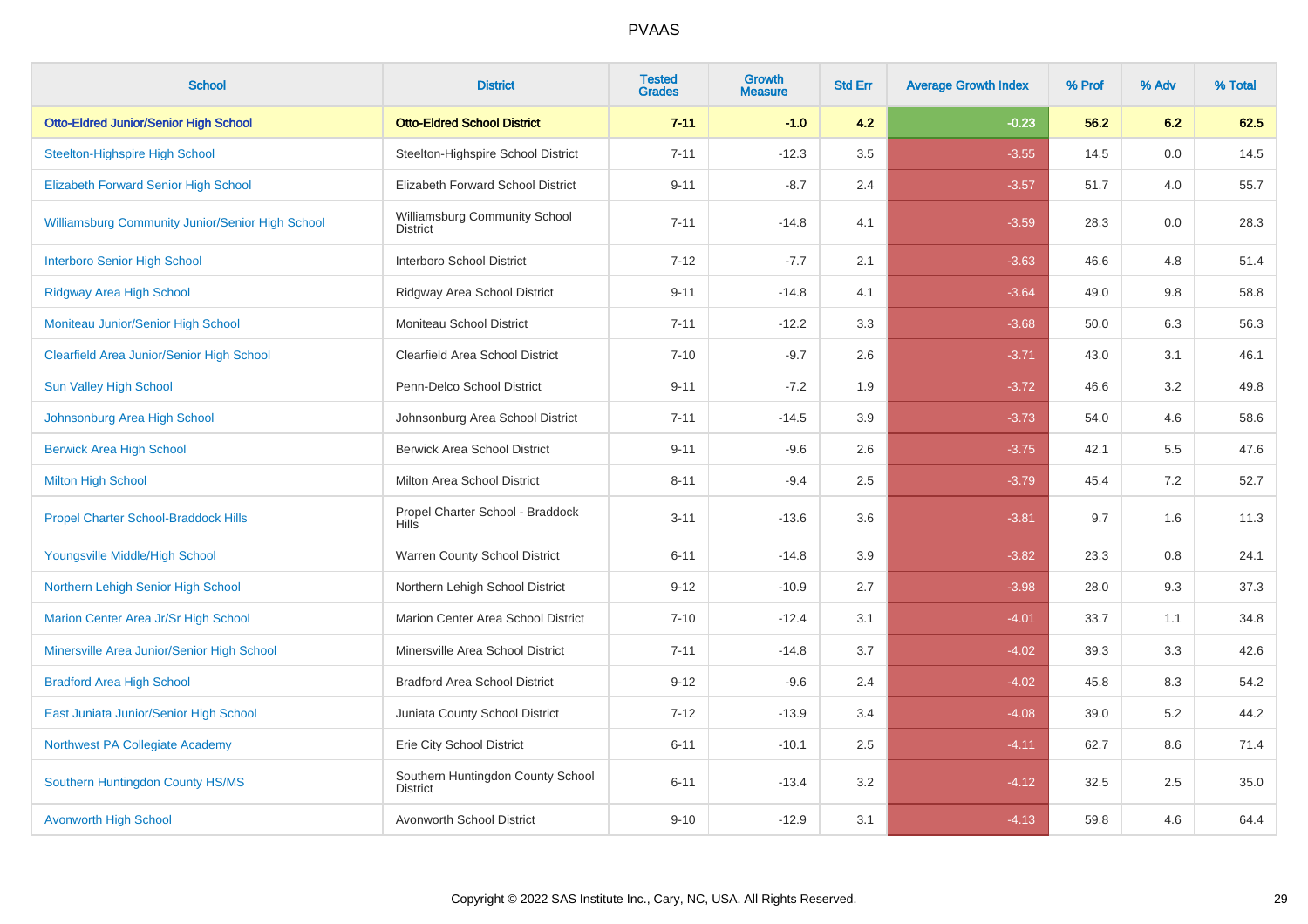| <b>School</b>                                | <b>District</b>                                  | <b>Tested</b><br><b>Grades</b> | Growth<br><b>Measure</b> | <b>Std Err</b> | <b>Average Growth Index</b> | % Prof | % Adv | % Total |
|----------------------------------------------|--------------------------------------------------|--------------------------------|--------------------------|----------------|-----------------------------|--------|-------|---------|
| <b>Otto-Eldred Junior/Senior High School</b> | <b>Otto-Eldred School District</b>               | $7 - 11$                       | $-1.0$                   | 4.2            | $-0.23$                     | 56.2   | 6.2   | 62.5    |
| Catasauqua Senior High School                | Catasauqua Area School District                  | $9 - 12$                       | $-12.4$                  | 3.0            | $-4.14$                     | 36.8   | 7.6   | 44.3    |
| <b>Columbia-Montour AVTS</b>                 | Columbia-Montour AVTS                            | $9 - 10$                       | $-12.5$                  | 3.0            | $-4.16$                     | 22.3   | 0.6   | 22.9    |
| Jefferson County-Dubois AVTS                 | Jefferson County-Dubois AVTS                     | $9 - 11$                       | $-16.2$                  | 3.9            | $-4.16$                     | 23.0   | 0.0   | 23.0    |
| <b>Big Spring High School</b>                | <b>Big Spring School District</b>                | $9 - 11$                       | $-10.2$                  | 2.4            | $-4.17$                     | 38.6   | 8.9   | 47.5    |
| <b>Wellsboro Area High School</b>            | Wellsboro Area School District                   | $8 - 11$                       | $-12.7$                  | 3.0            | $-4.24$                     | 49.2   | 11.9  | 61.1    |
| Chambersburg Area Senior High School         | Chambersburg Area School District                | $9 - 11$                       | $-6.8$                   | 1.6            | $-4.36$                     | 40.8   | 10.1  | 50.9    |
| South Park Senior High School                | South Park School District                       | $7 - 11$                       | $-11.6$                  | 2.7            | $-4.37$                     | 53.5   | 13.7  | 67.3    |
| West Mifflin Area High School                | West Mifflin Area School District                | $8 - 12$                       | $-12.7$                  | 2.9            | $-4.38$                     | 38.8   | 9.6   | 48.3    |
| Lampeter-Strasburg Senior High School        | Lampeter-Strasburg School District               | $9 - 12$                       | $-8.9$                   | 2.0            | $-4.52$                     | 55.1   | 9.8   | 64.8    |
| <b>Butler Area Senior High School</b>        | <b>Butler Area School District</b>               | $10 - 11$                      | $-6.9$                   | 1.5            | $-4.54$                     | 42.5   | 9.4   | 51.9    |
| <b>Annville Cleona High School</b>           | Annville-Cleona School District                  | $9 - 12$                       | $-12.5$                  | 2.7            | $-4.61$                     | 34.9   | 7.8   | 42.6    |
| Penns Manor Area Junior/Senior High School   | Penns Manor Area School District                 | $6 - 12$                       | $-17.4$                  | 3.7            | $-4.63$                     | 29.7   | 3.1   | 32.8    |
| Pittsburgh Brashear High School              | Pittsburgh School District                       | $9 - 11$                       | $-10.6$                  | 2.3            | $-4.68$                     | 17.6   | 0.0   | 17.6    |
| <b>Riverside High School</b>                 | Riverside Beaver County School<br>District       | $9 - 11$                       | $-14.4$                  | $3.0\,$        | $-4.77$                     | 49.4   | 8.8   | 58.2    |
| <b>Phoenix Academy</b>                       | Lancaster School District                        | $7 - 12$                       | $-16.1$                  | 3.4            | $-4.80$                     | 6.8    | 0.0   | 6.8     |
| <b>Frazier High School</b>                   | <b>Frazier School District</b>                   | $9 - 11$                       | $-17.6$                  | 3.6            | $-4.82$                     | 37.1   | 1.6   | 38.7    |
| <b>Tacony Academy Charter School</b>         | Tacony Academy Charter School                    | $3 - 11$                       | $-14.7$                  | 3.0            | $-4.82$                     | 22.4   | 1.8   | 24.1    |
| <b>Bucks County Technical High School</b>    | <b>Bucks County Technical High</b><br>School     | $9 - 10$                       | $-12.0$                  | 2.5            | $-4.84$                     | 35.9   | 3.2   | 39.2    |
| <b>Tulpehocken Junior/Senior High School</b> | Tulpehocken Area School District                 | $7 - 12$                       | $-14.1$                  | 2.8            | $-4.96$                     | 36.7   | 2.8   | 39.4    |
| Schuylkill Haven Senior High School          | Schuylkill Haven Area School<br><b>District</b>  | $8 - 11$                       | $-15.6$                  | 3.1            | $-5.00$                     | 49.7   | 2.4   | 52.1    |
| Southern Columbia High School                | Southern Columbia Area School<br><b>District</b> | $9 - 11$                       | $-15.0$                  | 3.0            | $-5.06$                     | 55.0   | 4.0   | 59.0    |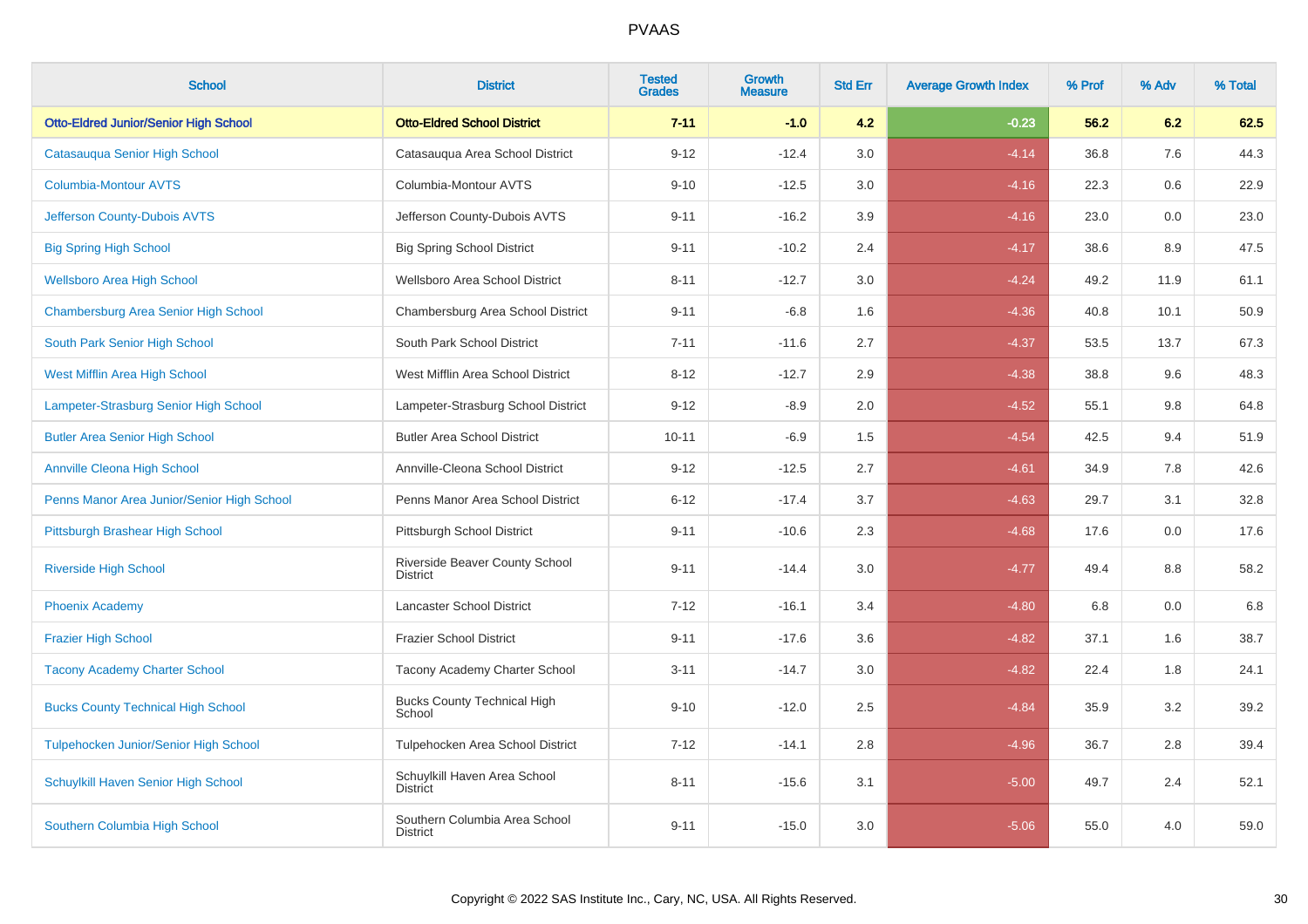| <b>School</b>                                 | <b>District</b>                                    | <b>Tested</b><br><b>Grades</b> | <b>Growth</b><br><b>Measure</b> | <b>Std Err</b> | <b>Average Growth Index</b> | % Prof | % Adv | % Total |
|-----------------------------------------------|----------------------------------------------------|--------------------------------|---------------------------------|----------------|-----------------------------|--------|-------|---------|
| <b>Otto-Eldred Junior/Senior High School</b>  | <b>Otto-Eldred School District</b>                 | $7 - 11$                       | $-1.0$                          | 4.2            | $-0.23$                     | 56.2   | 6.2   | 62.5    |
| North Penn-Liberty Junior/Senior High School  | Southern Tioga School District                     | $7 - 11$                       | $-20.4$                         | 4.0            | $-5.10$                     | 40.0   | 5.3   | 45.3    |
| <b>Titusville Senior High School</b>          | <b>Titusville Area School District</b>             | $9 - 11$                       | $-13.6$                         | 2.6            | $-5.15$                     | 43.2   | 4.8   | 48.0    |
| <b>Mastery Charter School-Gratz Campus</b>    | Mastery Charter School - Gratz<br>Campus           | $7 - 10$                       | $-23.9$                         | 4.5            | $-5.29$                     | 2.9    | 0.0   | 2.9     |
| <b>Plum Senior High School</b>                | Plum Borough School District                       | $9 - 11$                       | $-11.7$                         | 2.2            | $-5.37$                     | 51.1   | 9.0   | 60.1    |
| Southern Fulton Junior/Senior High School     | Southern Fulton School District                    | $7 - 11$                       | $-24.1$                         | 4.4            | $-5.45$                     | 34.2   | 10.5  | 44.7    |
| <b>Exeter Township Senior High School</b>     | <b>Exeter Township School District</b>             | $9 - 11$                       | $-10.8$                         | 1.9            | $-5.67$                     | 50.6   | 2.7   | 53.3    |
| <b>Solanco High School</b>                    | Solanco School District                            | $9 - 11$                       | $-11.3$                         | 2.0            | $-5.77$                     | 41.6   | 4.5   | 46.1    |
| <b>Springfield Township High School</b>       | Springfield Township School District               | $9 - 11$                       | $-19.2$                         | 3.2            | $-5.98$                     | 62.6   | 3.6   | 66.3    |
| <b>Lawrence County CTC</b>                    | Lawrence County CTC                                | $10 - 11$                      | $-21.7$                         | 3.6            | $-6.05$                     | 19.8   | 0.0   | 19.8    |
| Abington Senior High School                   | Abington School District                           | $10 - 10$                      | $-11.8$                         | 1.9            | $-6.18$                     | 56.2   | 11.6  | 67.8    |
| <b>Ringgold Senior High School</b>            | <b>Ringgold School District</b>                    | $9 - 11$                       | $-15.1$                         | 2.4            | $-6.22$                     | 41.5   | 7.9   | 49.4    |
| Lackawanna Trail Junior/Senior High School    | Lackawanna Trail School District                   | $7 - 10$                       | $-22.0$                         | 3.5            | $-6.32$                     | 38.5   | 1.5   | 40.0    |
| Mifflinburg Area Senior High School           | Mifflinburg Area School District                   | $9 - 11$                       | $-16.2$                         | 2.5            | $-6.47$                     | 42.4   | 4.0   | 46.4    |
| Curwensville Area Junior/Senior High School   | <b>Curwensville Area School District</b>           | $7 - 11$                       | $-28.3$                         | 4.1            | $-6.83$                     | 42.5   | 4.1   | 46.6    |
| <b>Chambersburg Area Career Magnet School</b> | Chambersburg Area School District                  | $9 - 11$                       | $-15.5$                         | 2.2            | $-7.12$                     | 46.7   | 5.5   | 52.3    |
| Northwestern Senior High School               | Northwestern School District                       | $9 - 11$                       | $-25.3$                         | 3.5            | $-7.24$                     | 42.6   | 2.9   | 45.6    |
| <b>Truman Senior High School</b>              | <b>Bristol Township School District</b>            | $9 - 11$                       | $-14.3$                         | 2.0            | $-7.31$                     | 31.0   | 3.7   | 34.7    |
| Philipsburg-Osceola Area High School          | Philipsburg-Osceola Area School<br><b>District</b> | $9 - 11$                       | $-25.2$                         | 3.3            | $-7.58$                     | 19.7   | 2.6   | 22.4    |
| Hatboro-Horsham Senior High School            | Hatboro-Horsham School District                    | $9 - 11$                       | $-13.2$                         | 1.7            | $-7.72$                     | 45.6   | 7.2   | 52.8    |
| Owen J Roberts High School                    | Owen J Roberts School District                     | $9 - 11$                       | $-12.6$                         | 1.6            | $-7.84$                     | 57.0   | 11.9  | 69.0    |
| Norristown Area High School                   | Norristown Area School District                    | $9 - 12$                       | $-12.9$                         | 1.6            | $-7.92$                     | 24.8   | 2.4   | 27.2    |
| <b>West Side CTC</b>                          | West Side CTC                                      | $9 - 10$                       | $-37.4$                         | 4.3            | $-8.64$                     | 8.8    | 0.0   | 8.8     |